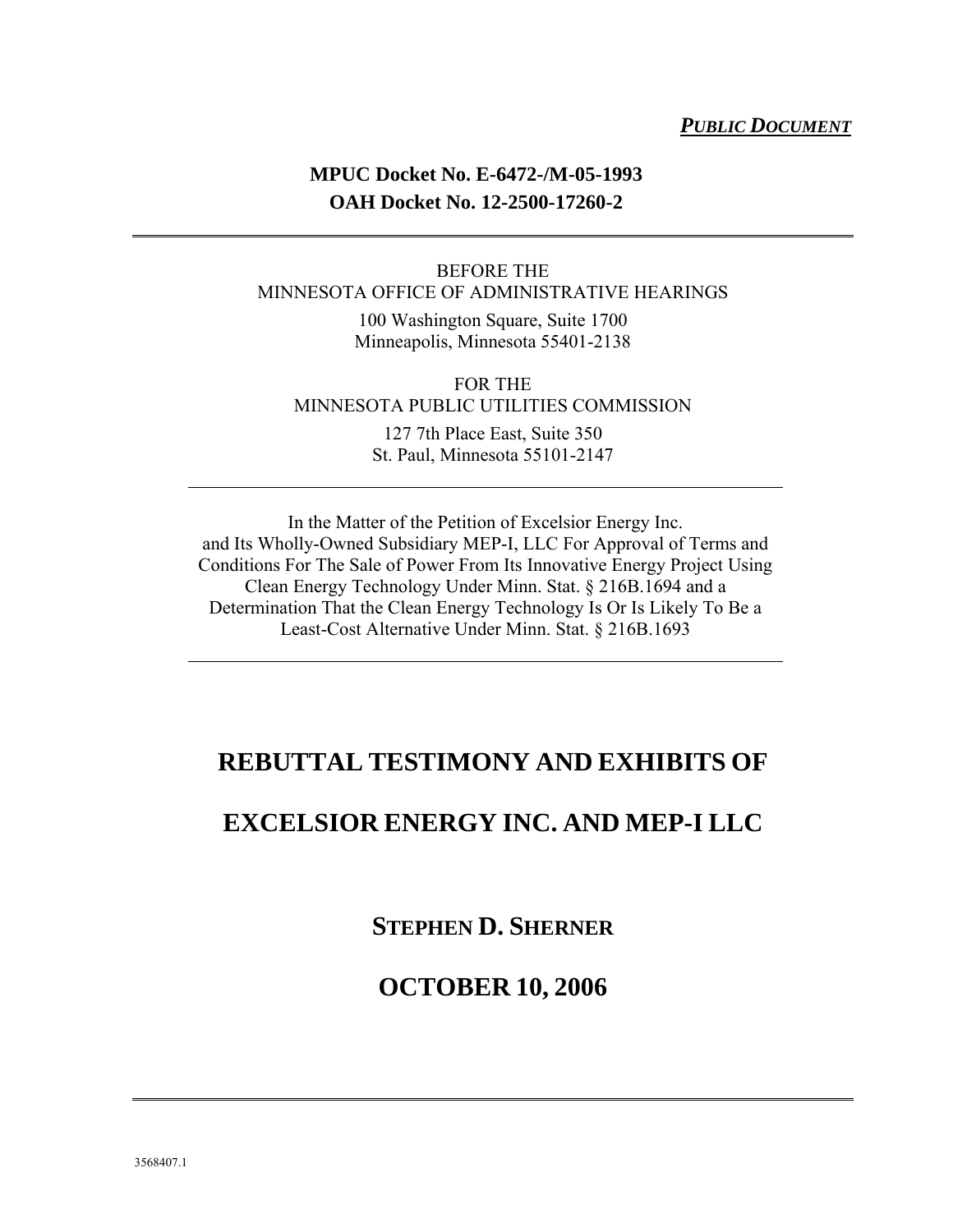| $\mathbf{1}$   |              | <b>EXCELSIOR ENERGY, INC.</b>                                                             |
|----------------|--------------|-------------------------------------------------------------------------------------------|
| $\overline{2}$ |              | BEFORE THE MINNESOTA PUBLIC UTILITIES COMMISSION                                          |
| 3              |              | PREPARED REBUTTAL TESTIMONY OF                                                            |
| 4              |              | <b>STEPHEN D. SHERNER</b>                                                                 |
| 5              | Q            | Please state your name and business address.                                              |
| 6              | $\mathbf{A}$ | My name is Stephen D. Sherner. My business address is Sherner Power                       |
| 7              |              | Consulting, LLC, 6890 Fitch Avenue, Lake Nebagamon, WI 54849.                             |
| 8              | Q            | Have you previously provided testimony in this proceeding?                                |
| 9              | $\mathbf{A}$ | Yes. On June 19, 2006, I filed Supplemental Direct Testimony on behalf of                 |
| 10             |              | MEP-I LLC and Excelsior Energy Inc. (collectively "Excelsior") relating to                |
| 11             |              | transmission infrastructure associated with the Mesaba Energy Project generally, and      |
| 12             |              | Mesaba Unit One more specifically.                                                        |
| 13             |              | I.<br><b>SCOPE AND SUMMARY</b>                                                            |
| 14             | Q            | What is the purpose of your Rebuttal Testimony in this proceeding?                        |
| 15             | $\mathbf{A}$ | The purpose of my rebuttal testimony is to respond to the Direct Testimony and            |
| 16             |              | Schedules of Xcel Energy, Inc. ("Xcel") witnesses Dean Schiro and Richard Gonzalez,       |
| 17             |              | the Direct Testimony of Minnesota Power ("MP") witness Dwight Anderson and the            |
| 18             |              | Direct Testimony of the Department of Commerce ("DOC") witness Dr. Eilon Amit.            |
| 19             |              | Each of these witnesses' testimony, in whole or in part, responds to my Supplemental      |
| 20             |              | Direct Testimony discussing transmission issues associated with the Mesaba Energy         |
| 21             |              | Project. In particular, I will respond to the following issues raised by these witnesses: |
| 22             |              | Concerns with respect to the availability of firm transmission service required to        |
| 23             |              | deliver power from Mesaba Unit One to Xcel;                                               |

3568407.1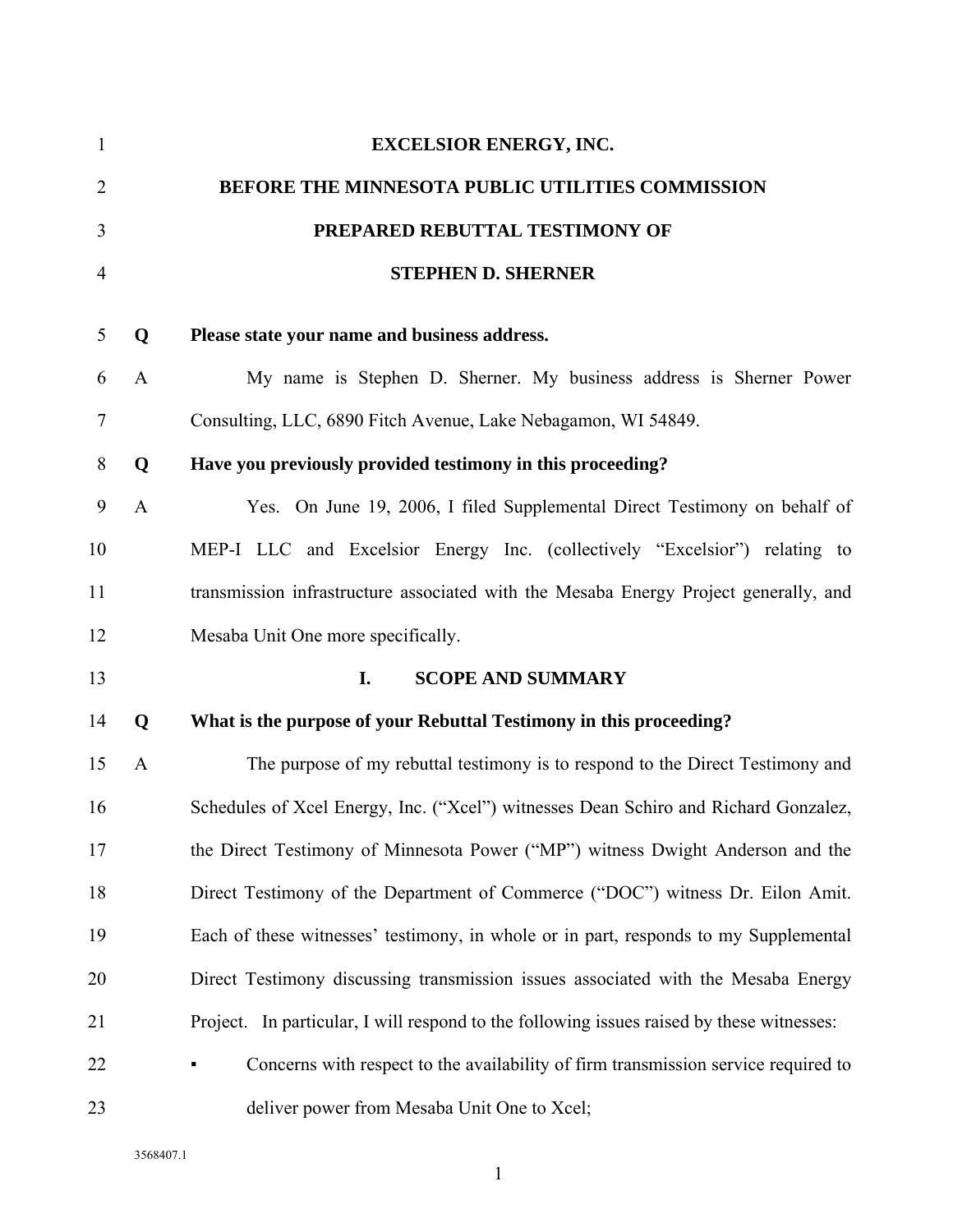| $\mathbf{1}$   |              | Concerns with respect to cost of Network Upgrades necessary to ensure the firm         |
|----------------|--------------|----------------------------------------------------------------------------------------|
| $\overline{2}$ |              | delivery of power from Mesaba Unit One to Xcel;                                        |
| 3              |              | Concerns with respect to the timing of transmission development associated             |
| 4              |              | with Mesaba Unit One;                                                                  |
| 5              |              | Issues regarding Mid-Continent Area Power Pool ("MAPP") accreditation of               |
| 6              |              | Mesaba Unit One's installed capacity; and                                              |
| $\overline{7}$ |              | Issues regarding Ancillary Services costs/benefits.                                    |
| 8              |              | In addition, I provide updates to my Supplemental Direct Testimony where new           |
| 9              |              | information has become available.                                                      |
| 10             | Q            | What general observations do you have with respect to the concerns raised by           |
| 11             |              | Xcel, MP and the DOC in this proceeding?                                               |
| 12             | $\mathbf{A}$ | Initially, I am encouraged that each of the concerns raised by Xcel, MP, and the       |
| 13             |              | DOC are already being comprehensively addressed through actions Excelsior has taken    |
| 14             |              | to ensure that Mesaba Unit One is able to deliver firm power to Xcel beginning in 2011 |
| 15             |              | under the terms and conditions set forth in the proposed Power Purchase Agreement      |
| 16             |              | ("PPA") at a reasonable cost. As discussed in detail below, Xcel, MP and the DOC's     |
| 17             |              | concerns have been (or are in the process of being) fully addressed and/or are simply  |
| 18             |              | unfounded.                                                                             |
| 19             |              | First, as previously reported in Excelsior's original December 2005 filing and         |
| 20             |              | my Supplemental Direct Testimony, Excelsior filed in October 2004 and May 2005         |
| 21             |              | requests with MISO for Network Resource Interconnection Service ("NRIS") for           |
| 22             |              | Mesaba Unit One for the East Range and West Range sites, respectively. Despite         |
| 23             |              | inferences to the contrary, Excelsior has continued with these NRIS requests which     |
| 24             |              | would allow the Mesaba Unit One capacity and associated ancillary services to be       |

3568407.1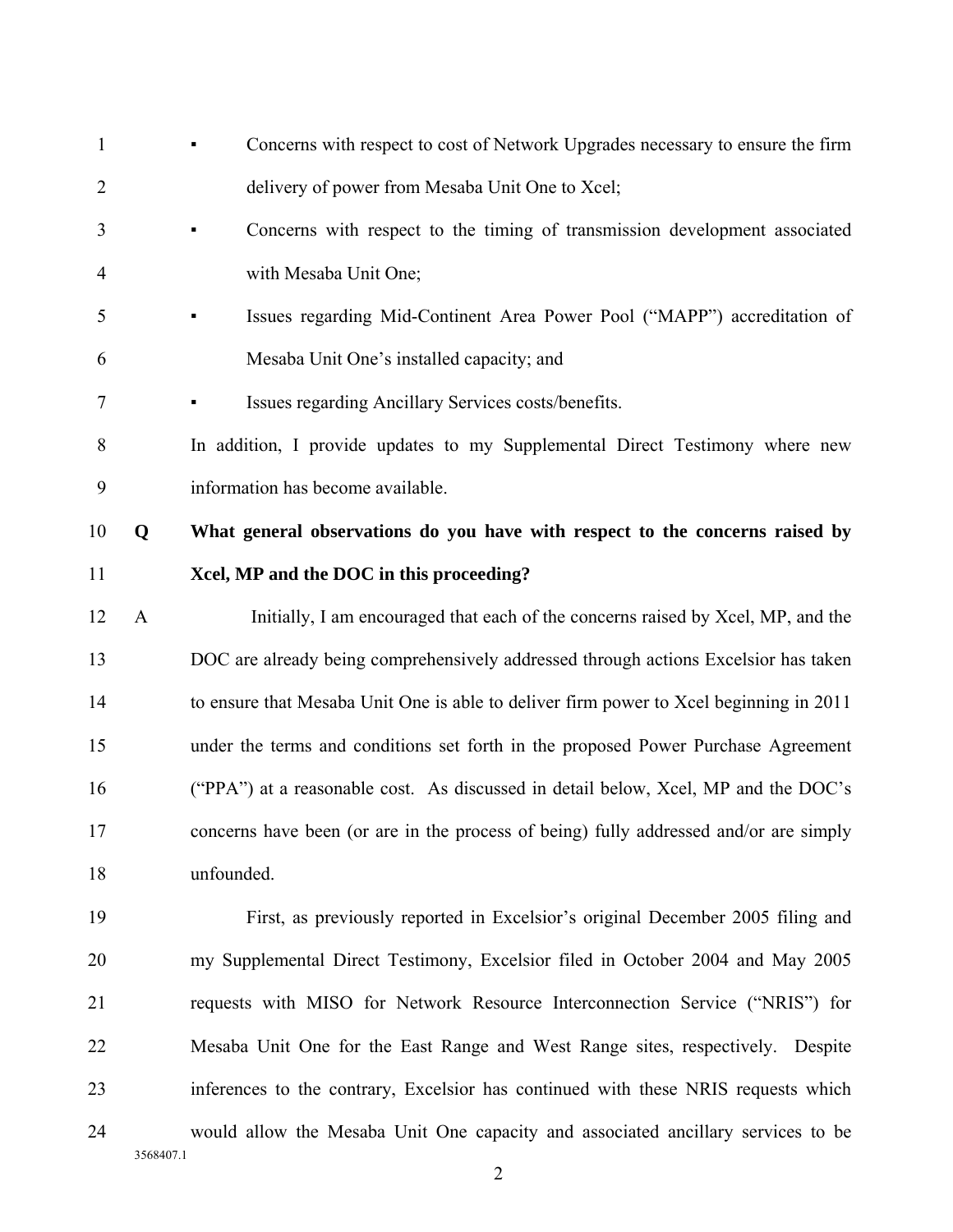1 utilized across the MISO market footprint. In my testimony I provide an update on the 2 status of these requests.

3 As a backup/alternative to obtaining NRIS, the Midwest Independent 4 Transmission System Operator, Inc. ("MISO") is currently evaluating Xcel's requests 5 made on behalf of Mesaba Unit One for Network Integrated Transmission Service 6 (NITS), which will identify the upgrades needed, if any, to support the firm delivery of 7 power from Mesaba Unit One to Xcel enabling Mesaba Unit One to be designated as a 8 Local Capacity Resource for Xcel. Thus, notwithstanding statements to the contrary, 9 Excelsior is taking the steps necessary to secure firm transmission service.

10 Second, with respect to costs of Network Upgrades necessary to deliver power 11 from Mesaba Unit One to Xcel these costs will not be known with certainty until MISO 12 completes its evaluation of the Excelsior NRIS requests and/or the Xcel NITS requests 13 – a fact acknowledged by Xcel's witnesses. I have, however, provided reasonable cost 14 estimates to be evaluated in the context of this proceeding and no party has 15 substantively challenged these estimates. Such cost estimates are customarily used by 16 regulatory agencies to estimate transmission costs prior to MISO action.

17 Third, concerns with respect to the timing of transmission development 18 associated with Mesaba Unit One are wholly unsupported. Excelsior fully expects that 19 necessary transmission upgrades will be in place by 2011 to support the firm delivery of 20 power to Xcel and has taken all appropriate action to meet this deadline.

3568407.1 21 Fourth, Excelsior is taking all steps necessary to ensure that Mesaba Unit One 22 will be fully accredited by MAPP, if still necessary, during the term of the PPA. The 23 critical element of MAPP accreditation is obtaining firm transmission service through 24 either the NRIS or NITS process, which Excelsior is diligently pursuing and will obtain.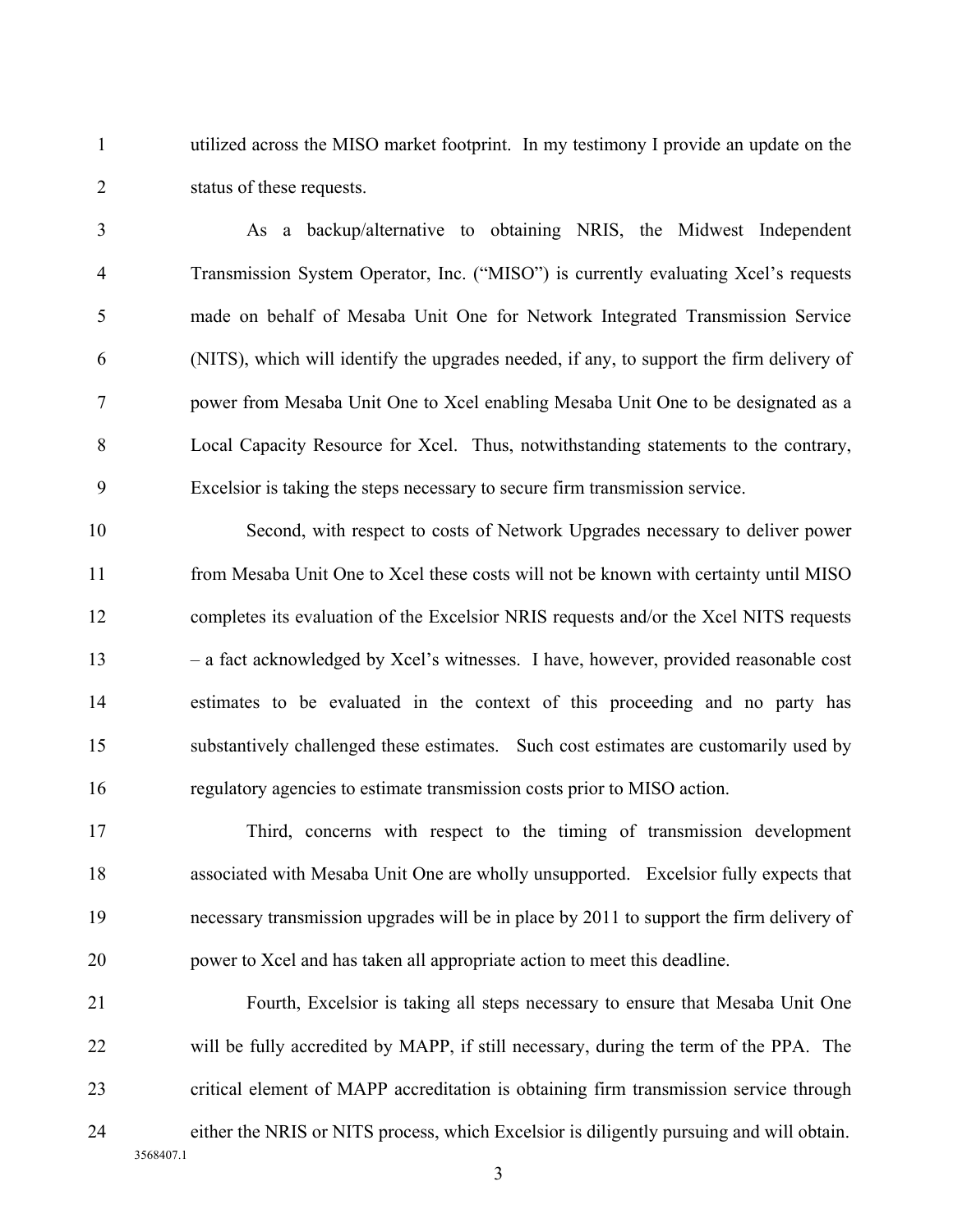| $\mathbf{1}$   |              | Finally, concerns with respect to ancillary services costs are overstated and, in       |
|----------------|--------------|-----------------------------------------------------------------------------------------|
| $\overline{2}$ |              | fact, Mesaba Unit One is likely a provider of several of these services to MISO and its |
| 3              |              | members.                                                                                |
| $\overline{4}$ |              | I.<br><b>RESPONSE</b>                                                                   |
| 5              |              | <b>Firm Transmission</b>                                                                |
| 6              | Q            | What concerns did Xcel and MP raise regarding Firm Transmission associated              |
| 7              |              | with the Mesaba Energy Project?                                                         |
| 8              | $\mathbf{A}$ | On behalf of Xcel, Mr. Schiro alleges in his Direct Testimony that "neither the         |
| 9              |              | petition nor Mr. Sherner's testimony specify how Mesaba 1 LLC plans to secure the       |
| 10             |              | transmission services needed to deliver Mesaba Unit One's output to Xcel Energy's       |
| 11             |              | system." Schiro Direct at page 6. According to Mr. Schiro, Excelsior "has not provided  |
| 12             |              | the specific steps needed to address MISO's denial of Network Resource designation."    |
| 13             |              | Schiro Direct at page 8. On behalf of MP, Mr. Anderson generally raises concerns with   |
| 14             |              | respect to Excelsior's plans to obtain firm transmission service associated with Mesaba |
| 15             |              | Unit One. Anderson Direct at page 14.                                                   |
| 16             | Q            | What is Excelsior's response to these concerns?                                         |
| 17             | $\mathbf{A}$ | First, I must admit that I am a bit perplexed by Mr. Schiro's testimony. As Mr.         |
| 18             |              | Schiro notes in his testimony, Xcel has requested Network Integrated Transmission       |
| 19             |              | Service ("NITS") on behalf of Mesaba Unit One to obtain firm transmission service       |
| 20             |              | from the preferred West Range and alternative East Range Sites, and he acknowledges     |
| 21             |              | working on these requests. Also at the August 16, 2006 Northern MAPP Sub-regional       |
| 22             |              | Planning Group ("NM-SPG") meeting, I informed Mr. Schiro of Excelsior's intent to       |
| 23             |              | continue with the NRIS requests for Mesaba Unit One. Mr. Schiro indicated his support   |
| 24             |              | for this approach on the basis that the recently approved modifications to the MISO     |
|                | 3568407.1    |                                                                                         |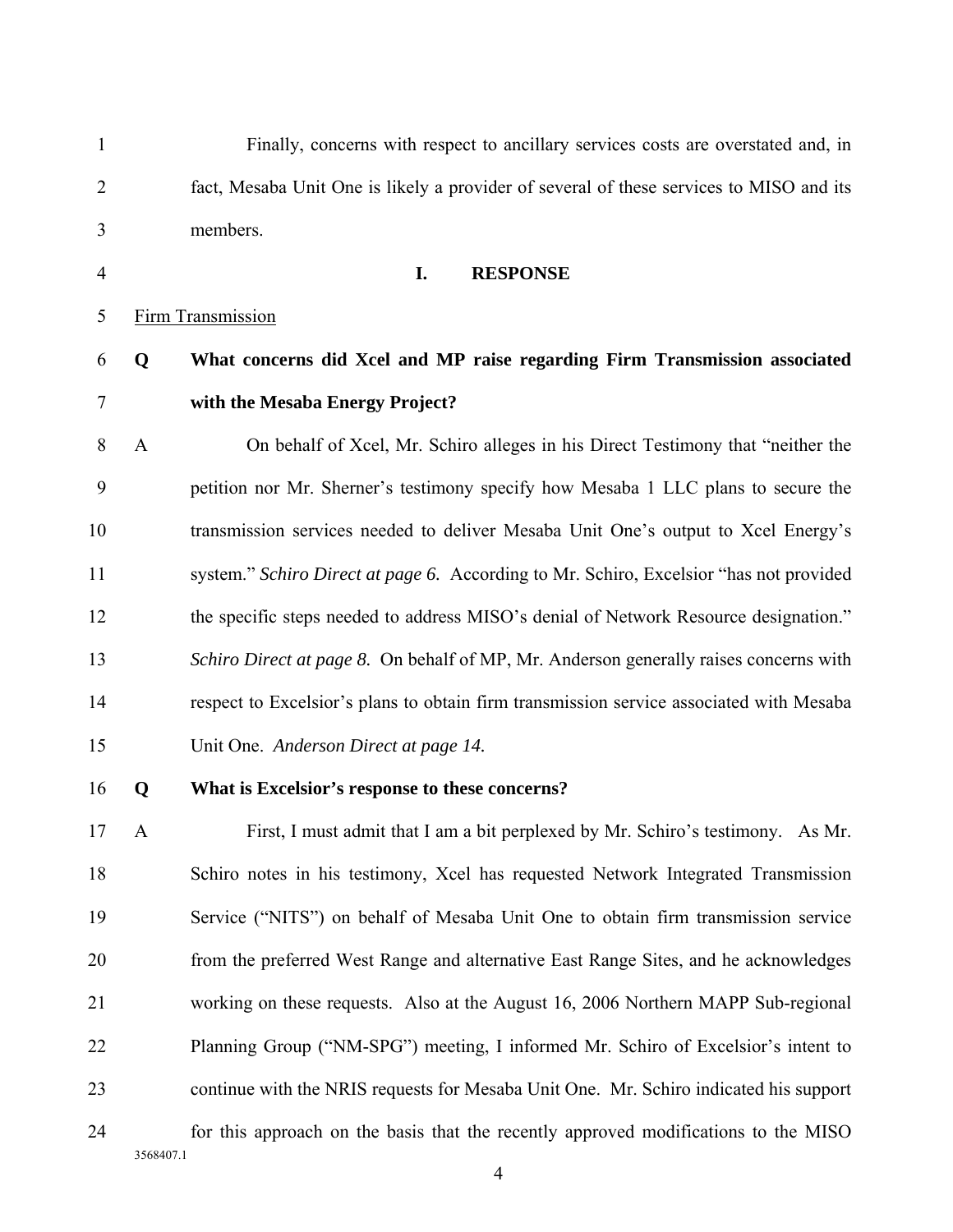1 Deliverability Analysis should improve the chances of interconnecting generators 2 passing, or at least limit the network issues that must be resolved to more local/regional 3 issues – rather than more remote issues across the entire MISO footprint.

4 In fact, Mr. Schiro was a member of the MISO task force that reviewed the 5 issues with the MISO Deliverability Analysis methodology and had recommended the 6 changes that were recently approved. In this respect, at the August 16 NM-SPG 7 meeting, Mr. Schiro gave a presentation discussing the changes and enhancements to 8 the MISO Deliverability Analysis and their impact, including the potential 9 improvements/benefits to market participants in the MAPP region. Mr. Schiro's 10 PowerPoint presentation is attached as Exhibit No. \_\_\_ (SDS-2) and describes the 11 changes in more detail.

12 Therefore, Mr. Schiro is keenly aware that Excelsior is taking all steps necessary 13 to obtain firm transmission service necessary to deliver the output of Mesaba Unit One 14 to Xcel's load in the Twin Cities and is aware that NRIS remains a viable option. 15 Despite Mr. Schiro's testimony, Xcel has been a partner in this process and has been 16 apprised of Excelsior's continuing efforts to secure firm transmission service.

17 **Q What is NITS?** 

18 A NITS is a type of firm transmission service reserved for those entities that serve 19 native load (*i.e.*, retail customers) in the MISO footprint. Under Module B of MISO's 20 Tariff, NITS allows a Network Customer (such as Xcel) to integrate, economically 21 dispatch and regulate its current and planned Network Resources to serve its Network 22 Load in a manner comparable to that in which transmission owners utilize the 23 transmission system to serve their Native Load or other Network Customers. In other

3568407.1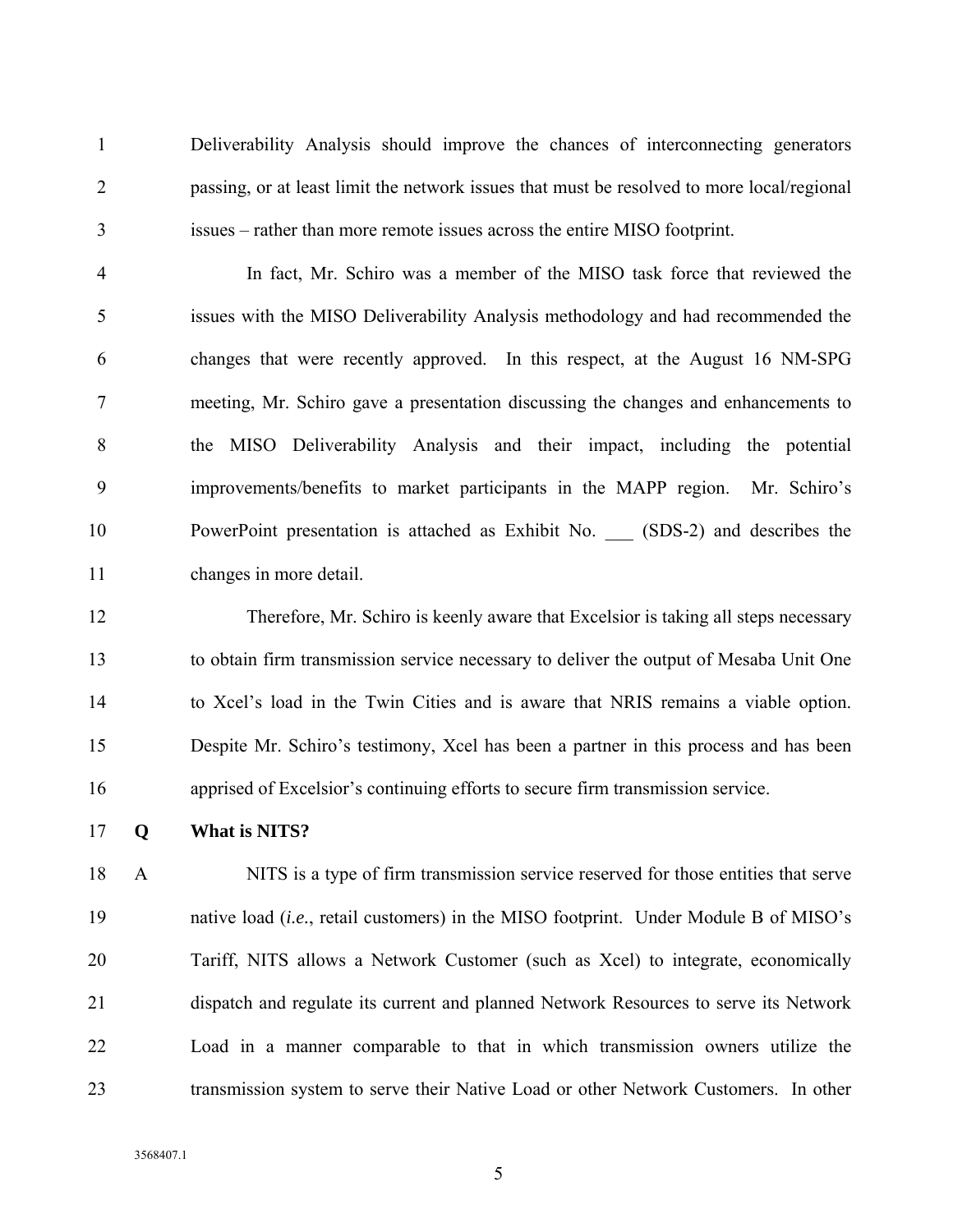- 1 words, Mesaba Unit One would have access to transmission system capacity on a 2 priority basis to serve Xcel's load. 3 In my June 19, 2006 Supplemental Direct Testimony I indicated that "because 4 Mesaba Unit One did not pass the Deliverability Analysis, Excelsior was evaluating its 5 options and may seek designation from MISO as a Local Capacity Resource." 6 Specifically, I testified: 7 **Q. Is the failure to pass the deliverability test fatal to the Mesaba**  8 **Energy Project Unit One being designated as a Network Resource by**  9 **Xcel?**  10 11 A. Not at all. While MISO is currently struggling with how to 12 administer and evaluate the results of the Deliverability Analysis, 13 Excelsior is currently evaluating its options and may seek designation 14 from MISO as a local capacity resource. Designation as a local capacity 15 resource would allow Mesaba Unit One to be treated as a Network 16 Resource for firm power delivery to the Xcel Energy control area, but not 17 to the broader MISO region. Under such circumstances, Mesaba Unit One 18 could contribute to Xcel's firm reserves for resource adequacy purposes 19 under Module E of MISO's Tariff, but not for other Network Customers. 20 Because Excelsior proposes to sell the entire output of the project (energy 21 and capacity) to Xcel under a long-term Power Purchase Agreement, it is 22 not necessary for the Facility to be designated as a resource for other 23 Network Customers (i.e., load serving entities). A local capacity resource 24 designation could have the advantage of ensuring that remote transmission 25 upgrades that are unnecessary to enable the reliable delivery of power to 26 Xcel are not required. 27 28 **Q. How does a resource become designated as a local capacity**  29 **resource?**  30 31 A. While MISO's rules remain in flux, designation as a local capacity 32 resource is initiated by a specific request on the MISO open-access same-33 time information system ("OASIS") for firm transmission service from 34 Mesaba Unit One to the Xcel control area. Excelsior is currently working 35 with MISO on issues related to this designation. 36 37 It should also be noted that there are cost implications depending 38 on whether the Network Customer or the project developer, Excelsior 39 Energy in this case, makes the request. If Xcel makes the required
- 40 transmission service request for Network Service and it is studied and
- 41 approved by MISO, there is no additional transmission charge.

3568407.1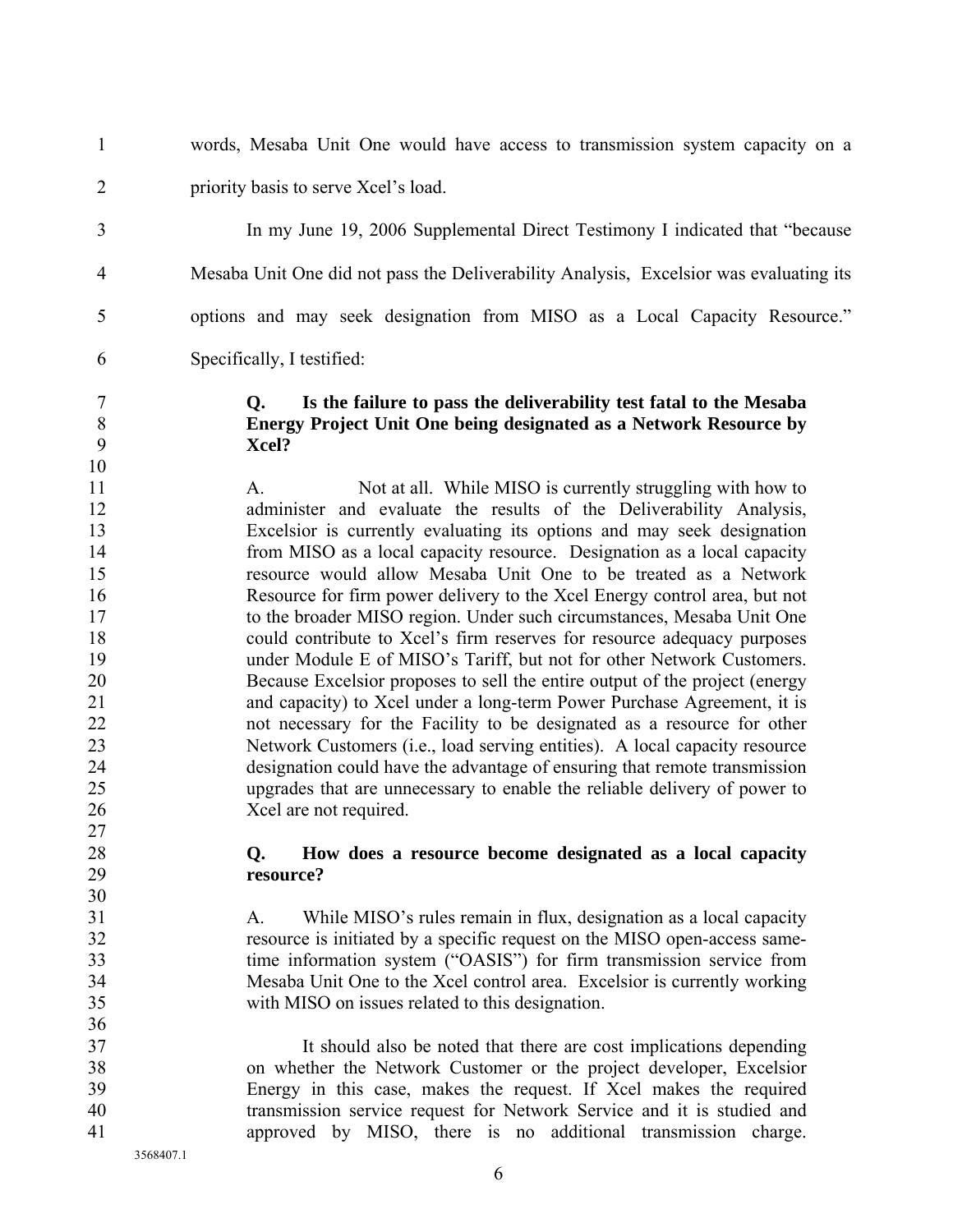1 Conversely, if Excelsior makes the transmission service request (as a non-2 load serving entity), it would be required to request Firm Point-to-Point 3 Transmission Service for a specific amount of capacity, and if studied and 4 approved by MISO, there would be an additional transmission service 5 charge (TSC). The magnitude of that charge is currently being examined. 6 Under the MISO tariff, the revenue from the TSC goes to the receiving 7 control area.

9 Since Xcel would be receiving control area for the power, it 10 likewise, would receive the TSC revenues. Based upon this, Excelsior 11 Energy would have to pay the transmission service charge which would 12 increase the purchased power costs, but the TSC revenue would go to Xcel 13 so ultimately Xcel customers should be unharmed (neutral) by this TSC.

15 In either case, obtaining firm transmission would allow MISO to 16 designate Mesaba Unit One as a local capacity resource. The PPA filed 17 with the Petition requires that Xcel submit the relevant request for 18 transmission service with MISO in the event designation as a local 19 capacity resource is sought by Excelsior because it would allow Xcel 20 greater flexibility in the use of Mesaba Unit One and the associated 21 transmission service within its resource portfolio, thereby, saving 22 Minnesota ratepayers monies.

24 After review of this Supplemental Direct Testimony, Xcel contacted Excelsior 25 suggesting that because Point to Point Transmission ("PTP") Service would not be 26 revenue neutral for Xcel ratepayers due to revenue sharing associated with Xcel's joint 27 transmission system with Southern Minnesota Municipal Power Agency and Great 28 River Energy, it was not an attractive option for Mesaba Unit One. Mr. Schiro 29 addresses this issue in his September 5, 2006 Direct Testimony. *Direct Schiro at*  30 *page 7*.

31 Based on Xcel's belief that it would be more advantageous if Mesaba Unit One 32 were to become a Local Capacity Resource utilizing NITS (rather than PTP 33 transmission service), it offered to submit the necessary NITS Transmission Service 34 Requests ("TSR") on behalf of Mesaba Unit One. Excelsior agreed and the requests 35 were submitted on July 19, 2006, for the preferred West Range site and on August 2,

3568407.1

8

14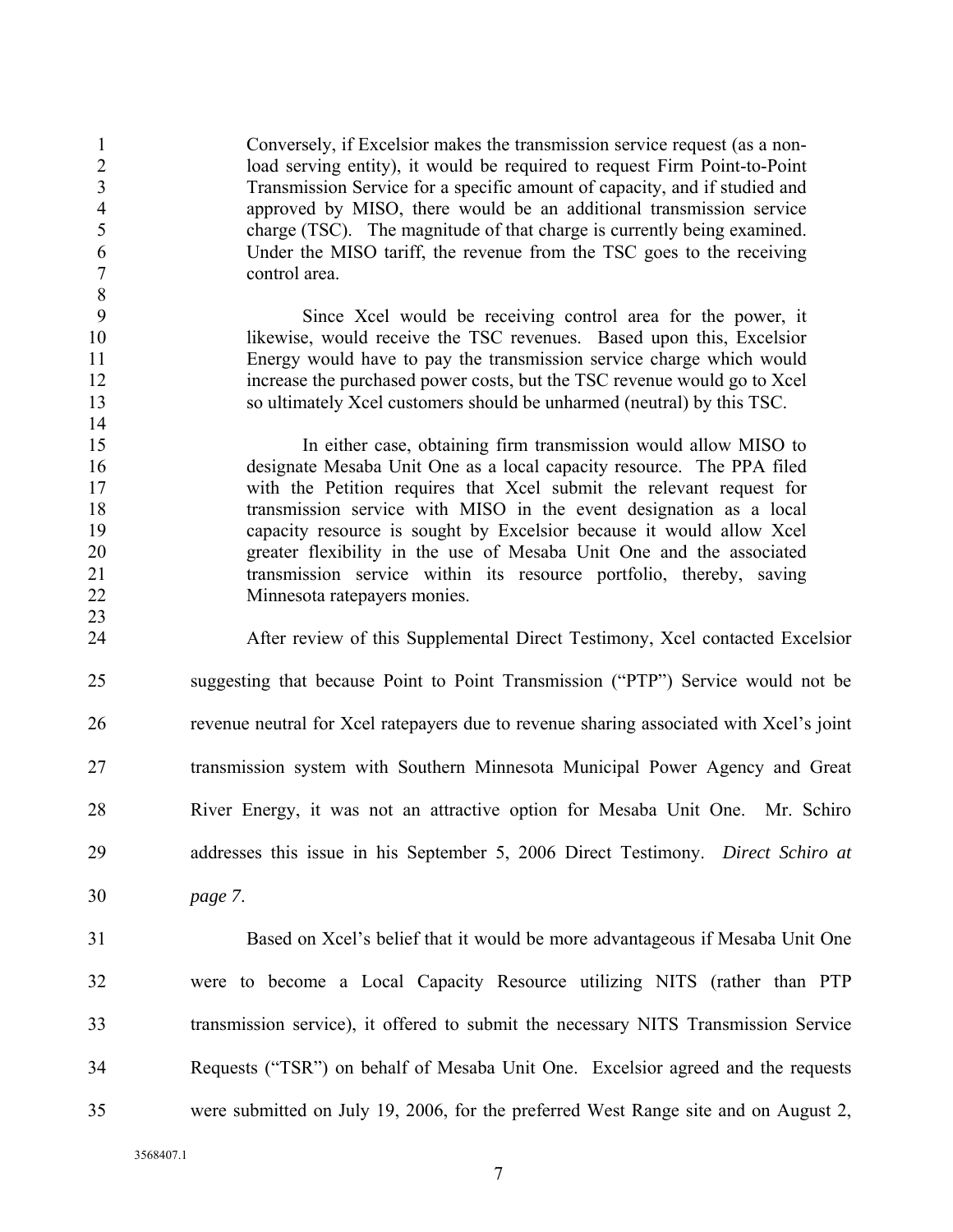| $\mathbf{1}$   |              | 2006, for the alternate East Range site. A pair of NITS requests for each site for 450  |
|----------------|--------------|-----------------------------------------------------------------------------------------|
| $\overline{2}$ |              | MW and 153 MW (totals 603 MW) were submitted and were designated by MISO as             |
| 3              |              | #76452398 & #76452399 for the West Range site and #76456513 & #76456515 for the         |
| 4              |              | East Range site.                                                                        |
| 5              | Q            | What is the current status of the NITS requests Xcel has made on behalf of              |
| 6              |              | <b>Mesaba Unit One?</b>                                                                 |
| 7              | $\mathbf{A}$ | In July, Xcel signed a System Impact Study Agreement designated A324. Last              |
| 8              |              | week MISO indicated that this study was next in the queue to be performed after the     |
| 9              |              | current study underway in this area.                                                    |
| 10             | Q            | Do you have any response to Mr. Schiro's concerns with respect to the ability to        |
| 11             |              | have Mesaba Unit One designated as a Network Resource?                                  |
| 12             | $\mathbf{A}$ | Yes. Mr. Schiro acknowledges that Excelsior is exploring the option of seeking          |
| 13             |              | a Local Capacity Resource designation for Mesaba Unit One, noting that such a           |
| 14             |              | designation is accomplished by securing firm transmission service (i.e., NITS). Mr.     |
| 15             |              | Schiro alleges, however, that "neither the petition nor Mr. Sherner's testimony specify |
| 16             |              | how Mesaba 1 LLC plans to secure the transmission services needed to deliver Mesaba     |
| 17             |              | Unit 1's output to Xcel Energy's system." Schiro Direct at page 6. As noted above,      |
| 18             |              | Xcel has requested NITS for the Mesaba Unit One, which would enable Excelsior to        |
| 19             |              | provide firm service to Xcel. This is a precursor to obtaining a Local Capacity         |
| 20             |              | Resource designation -- a fact known to Xcel. A Local Capacity Resource designation     |
| 21             |              | is a viable and, likely, less costly alternative to seeking a Network Resource          |
| 22             |              | designation.                                                                            |
|                |              |                                                                                         |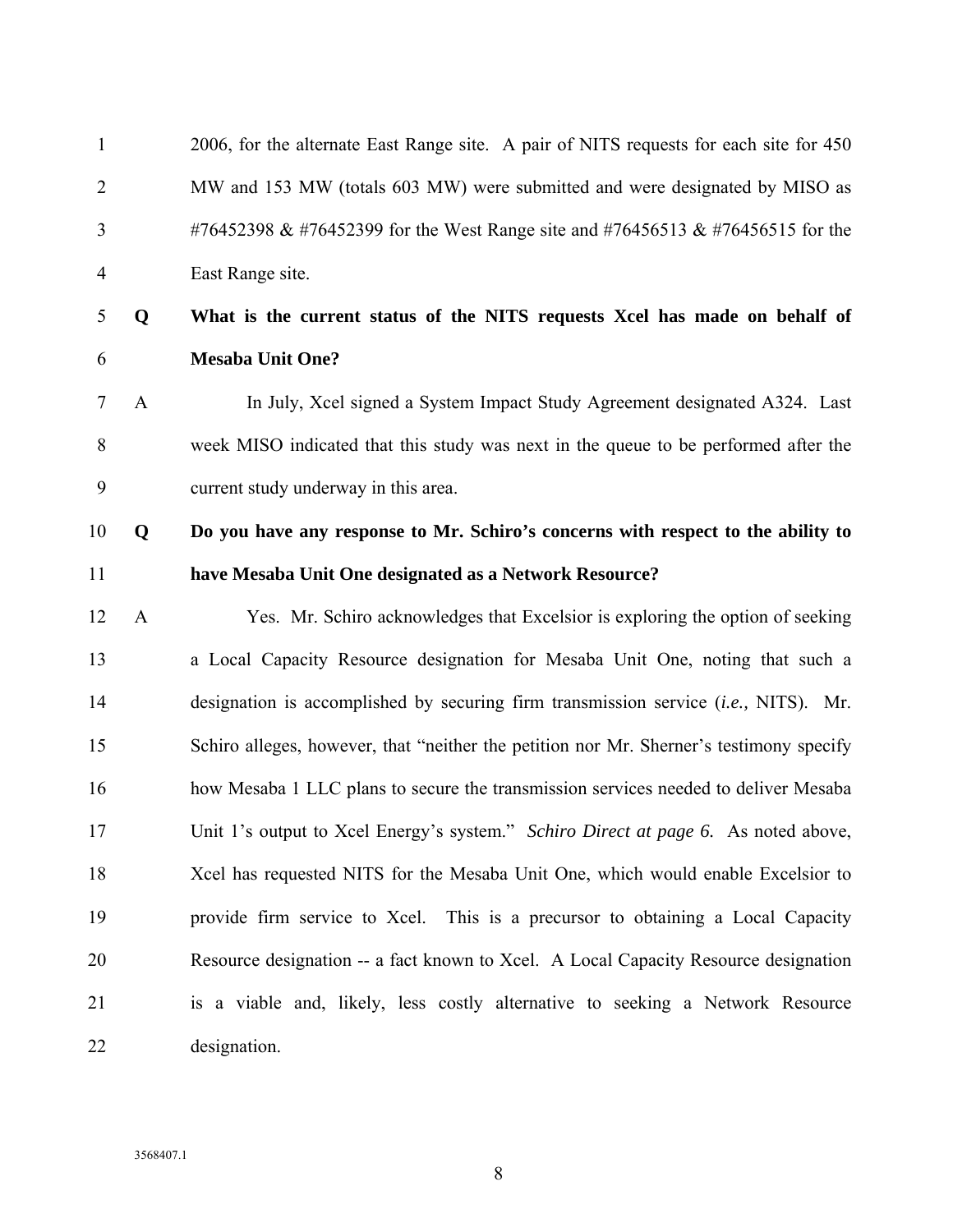### 1 **Q What is the significance of Mesaba Unit One being designated as a local capacity**  2 **resource as opposed to a Network Resource?**

3 A As I noted in my Supplemental Direct Testimony, designation as a local 4 capacity resource would allow Mesaba Unit One to be effectively treated as a Network 5 Resource for firm power delivery to the Xcel Energy control area, but not to the broader 6 MISO region. Under such circumstances, Mesaba Unit One could contribute to Xcel's 7 firm reserves for resource adequacy purposes under Module E of MISO's Tariff, but not 8 for other Network Customers. Since the full output of Mesaba Unit One would be 9 committed to Xcel under a long-term PPA, designation as a Network Resource for other 10 load serving entities is unnecessary – though Mesaba Unit One could also become a 11 Local Capacity Resource for another purchaser by obtaining firm transmission.

## 12 **Q Are there any additional benefits of Mesaba Unit One being designated as a local**  13 **capacity resource?**

14 A Yes. A local capacity resource designation may have the advantage of ensuring 15 that possible remote transmission upgrades that are unnecessary to enable the reliable 16 delivery of power to Xcel are not required. This lowers the ultimate cost of 17 transmission infrastructure to the benefit of Xcel's ratepayers. Xcel's own witness, Mr. 18 Gonzalez, agreed that seeking a local capacity resource designation is "more practical 19 than attempting to secure Network Resource designation." *Gonzalez Direct at page 3.* 

3568407.1 20 However, with the recently approved modifications to the MISO Deliverability 21 Analysis and the fact that Mr. Schiro indicated that the new Deliverability Analysis 22 methodology should focus more on local/regional network issues, it is prudent to 23 continue with the NRIS requests as well, since there could be advantages for Mesaba 24 Unit One being designated a Network Resource for use across the entire MISO market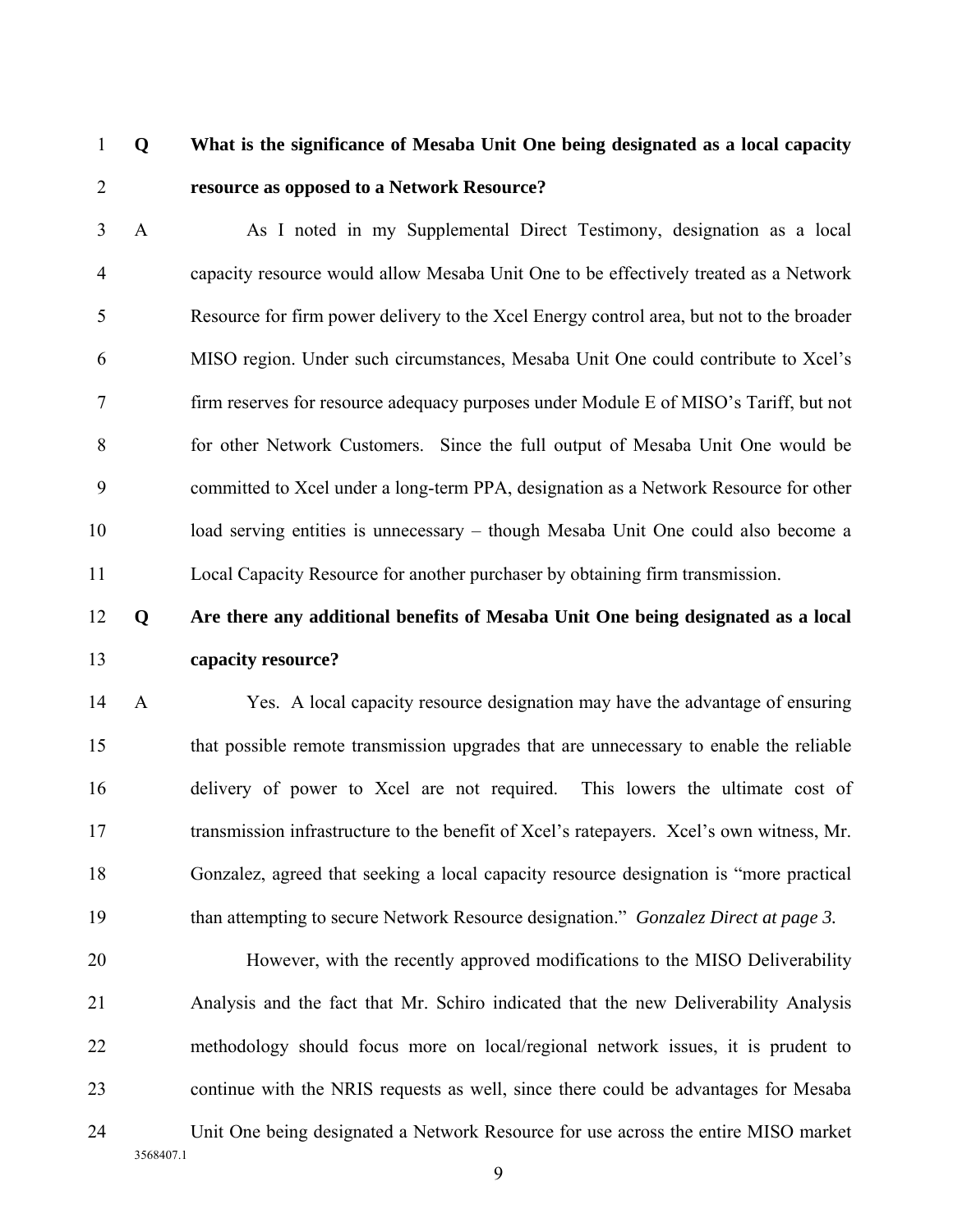1 footprint. In sum, Excelsior is pursuing all options available to it in order to ensure that 2 it can avail itself of the most cost effective transmission solution.

## 3 **Q What are Mr. Schiro's stated concerns with respect to Excelsior's transmission**  4 **plan for Mesaba Unit One?**

5 A Mr. Shiro states that as part of Excelsior's transmission plan for Mesaba Unit 6 One, "I would have expected the Testimony to specify if Mesaba 1 LLC intends to fix 7 the 30-plus constraints identified for deliverability in order to be a Network Resource or 8 focus on the Local Capacity Resource Plan." *Schiro Direct at page 9.* Mr. Schiro also 9 states that any transmission plan should identify the necessary upgrades associated with 10 the option chosen and should include a likely timeframe in which any upgrades can be 11 constructed. *Id*.

#### 12 **Q Do you agree with Mr. Schiro that Excelsior's transmission plan is incomplete?**

13 A To some extent. As Mr. Schiro recognizes, Excelsior is required to adhere to 14 the MISO process for obtaining interconnection and transmission services and has 15 diligently pursued these avenues. Mr. Schiro acknowledges in his testimony that 16 Mesaba 1 LLC appears to have taken the appropriate steps to obtain interconnection 17 service, but states that Mesaba 1 LLC "has not provided the specific steps needed to 18 address MISO's 'denial' of Network Resource designation." *Schiro Direct at page 8*. It 19 is also important to recognize that a Mesaba Unit One's failure of the Deliverability 20 Analysis only indicates that investment in Network Upgrades may be necessary to 21 ensure deliverability – not that Mesaba Unit One can never deliver energy to load. 22 Indeed, the Deliverability Analysis focuses on ability to deliver based upon the *existing* 23 transmission system.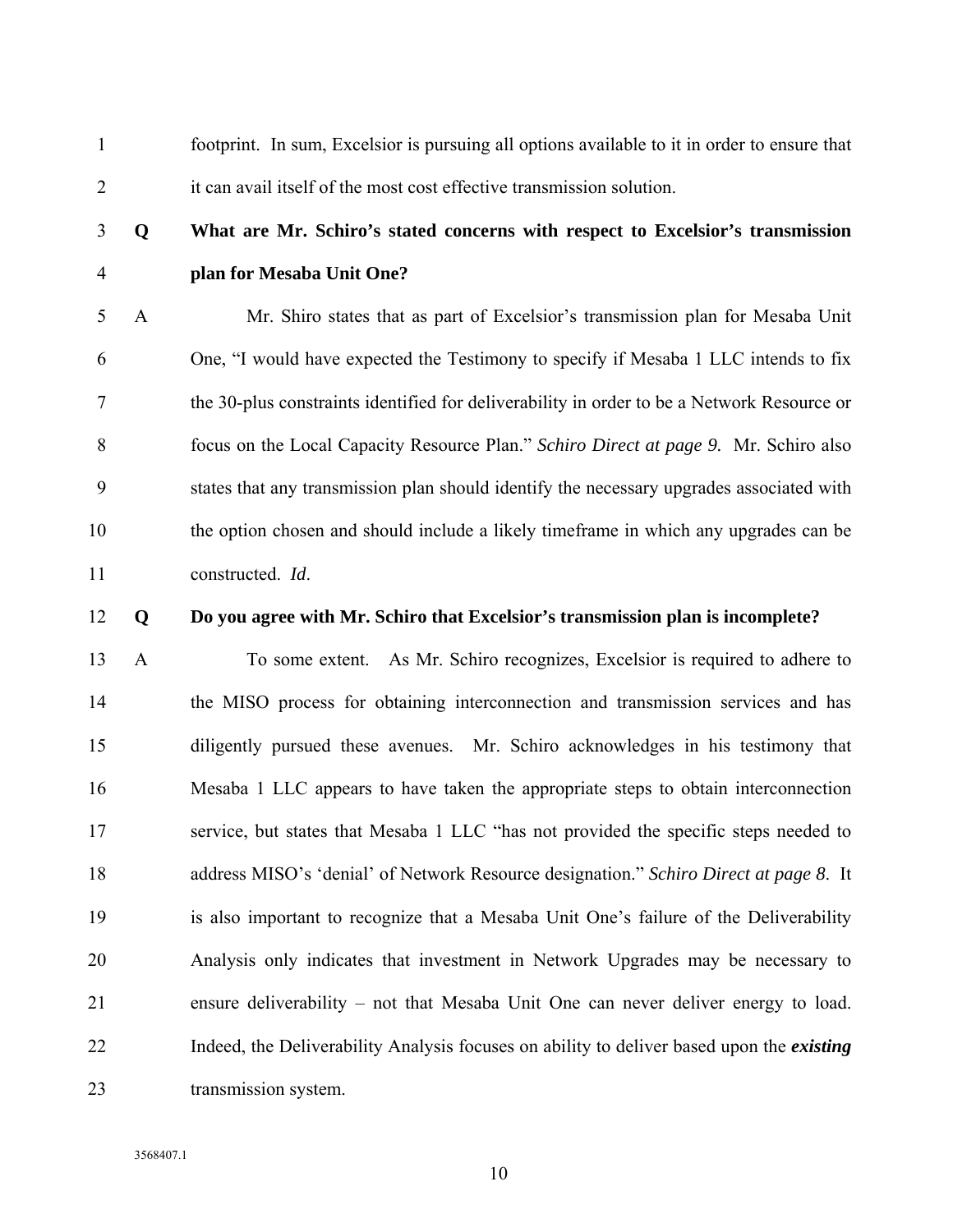1 Further, as I informed Mr. Schiro during our August 16 discussion at the NM-2 SPG meeting, while Mesaba Unit One failed the initial Deliverability Analysis (his so-3 called "denial"), Excelsior was continuing with the NRIS requests and was awaiting a 4 study proposal from MISO on how they intended to proceed.

5 MISO delayed providing this proposal pending the outcome of the MISO 6 members' review and vote on the recommended Deliverability Analysis methodology 7 modifications discuss above. With the approval of the new methodology, MISO has 8 informed Excelsior that the Mesaba Unit One NRIS requests will be restudied utilizing 9 the new Deliverability Analysis methodology and 2011 Base Case powerflow model 10 under development. The MISO Project Manager for Mesaba recently indicated that he 11 hoped this restudy would be done by the end of October 2006. Earlier, I provided an 12 update on the status of the NITS requests.

13 Until the results are available from these analyses and any follow-up System 14 Impact Studies to identify the Network Upgrades necessary to resolve any identified 15 network issues, it is impossible to develop final cost estimates and construction 16 schedules. However, we have provided preliminary cost estimates and continue to 17 refine those estimates to provide the Commission with an appropriate frame of 18 reference in which to evaluate the cost of transmission associated with Mesaba Unit 19 One.

- 20 Cost of Transmission Upgrades
- 

## 21 **Q What concerns did Xcel and MP raise regarding transmission costs associated with**  22 **the Mesaba Energy Project?**

3568407.1 23 A On behalf of Xcel, Mr. Gonzalez expressed concern with respect to the costs of 24 upgrades that would likely be necessary to provide firm transmission service from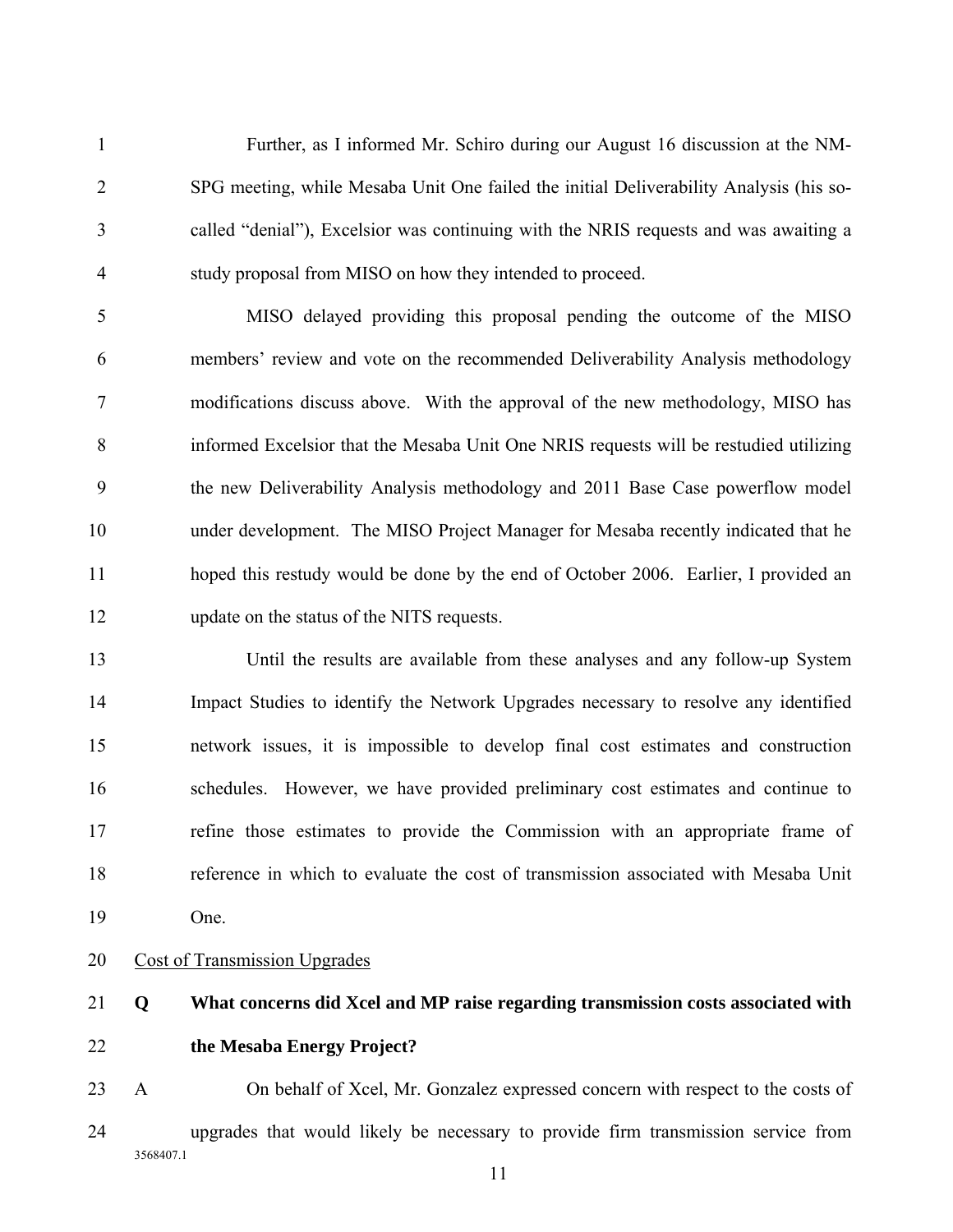1 Mesaba Unit One to Xcel, estimating that cost of transmission delivery upgrades would 2 be approximately \$180 million or \$300/kW. *Gonzalez Direct at page 5.* 

3 For MP, Mr. Anderson alleges that investment in transmission infrastructure 4 necessary to ensure the firm delivery of power from Mesaba Unit One to Xcel could be 5 several hundred million dollars. *Anderson Direct at page 15.* Mr. Anderson also 6 testifies that it is important for quantifiable transmission costs to be evaluated in this 7 proceeding.

8 DOC witness, Dr. Amit points out that the cost associated with needed 9 transmission upgrades of the transmission system from the substation [Blackberry 10 230kV] to the load in the Twin Cities area are not included in the PPA and that the 11 Commission was clear that such costs should be addressed in the record. *Amit Direct at*  12 *page 31.* 

#### 13 **Q What is Excelsior's response to these concerns?**

14 Based on my years experience and knowledge of the regional transmission 15 system and some preliminary powerflow analyses, I had developed cost estimates 16 ranging from \$75-255 MM for the Network Upgrades necessary to deliver Mesaba Unit 17 1 full output to the Twin Cities. The low end figure of \$75 MM reflects only the 18 addition of a new 230 kV from Boswell to Riverton and a few other minor equipment 19 upgrades. This was based upon a review of the MISO System Impact Study ("SIS") 20 results, which appear to indicate acceptable system performance of Mesaba Unit One at 21 the West Range site with the output sunk into the Twin Cities. While these studies do 22 not necessarily replicate the studies involved with either the Deliverability Analysis or 23 the NITS requests, these results provided the best insight at the time of what the 24 minimum Network Upgrades might be.

3568407.1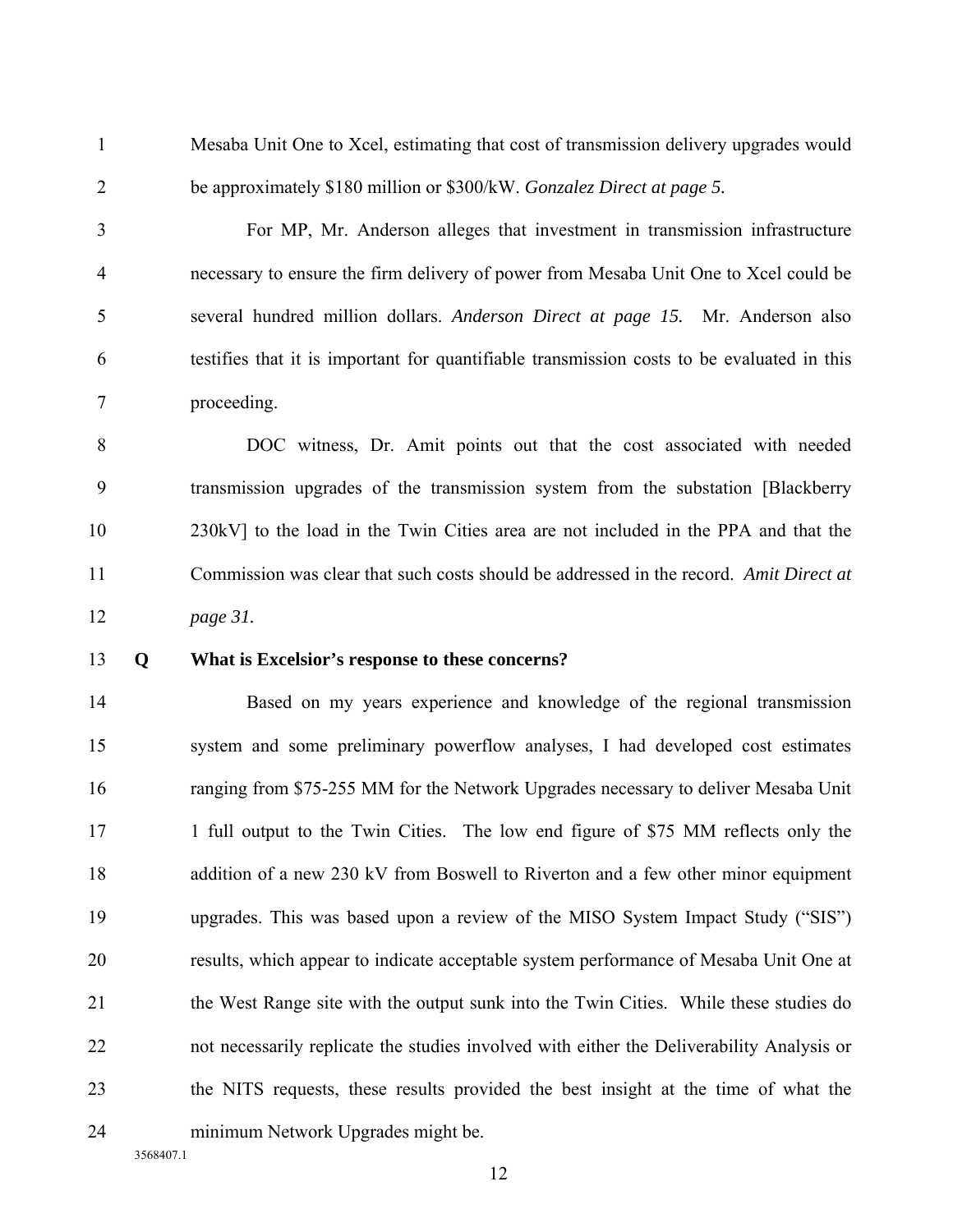1 From my evaluation of the SIS results for the West Range site (G519), it was 2 clear that the proposed Boswell-Riverton 230kV line not only resolved some local (MP) 3 injection/interconnection issues, but substantially improved transmission transfer 4 capability (deliverability) from the Iron Range area to the south. The high end \$255 5 MM cost estimate reflects the development of a new 345kV circuit from the Iron Range 6 into the Xcel 345kV Twin Cities grid. In my view, this ballpark estimate would be 7 applicable for either site should the pending studies by MISO determine that such 8 345kV development is necessary to allow the delivery from Mesaba Unit one to the 9 Twin Cities. Mr. Gonzalez reached a similar conclusion with his \$180 MM cost 10 estimate. *Gonzalez Direct at page 6-7.* 

11 The reality is, however, that until the MISO processes associated with 12 evaluation of the Excelsior NRIS requests and/or the Xcel NITS requests for Mesaba 13 Unit One are complete, we will not know the final answers on the cost of Network 14 Upgrades necessary for the delivery of Mesaba Unit One's full output to the Xcel 15 control area.

16 Excelsior is aware of the uncertainty this creates and is frustrated with the time it 17 is taking to get these answers from MISO. While the tariff interconnection timeline set 18 forth in MISO's Large Generator Interconnection Procedures ("LGIP") indicates that 19 these necessary studies and answers should have been completed within a year, 20 Excelsior's NRIS requests have now been in process for 2 years and 16 months, 21 respectively, and we are probably still a few months from having the answers on the 22 necessary Network Upgrades and their costs.

3568407.1 23 As soon as the results of these NRIS and NITS requests are known, Excelsior 24 will provide an update to the Commission. It is also possible that the results will be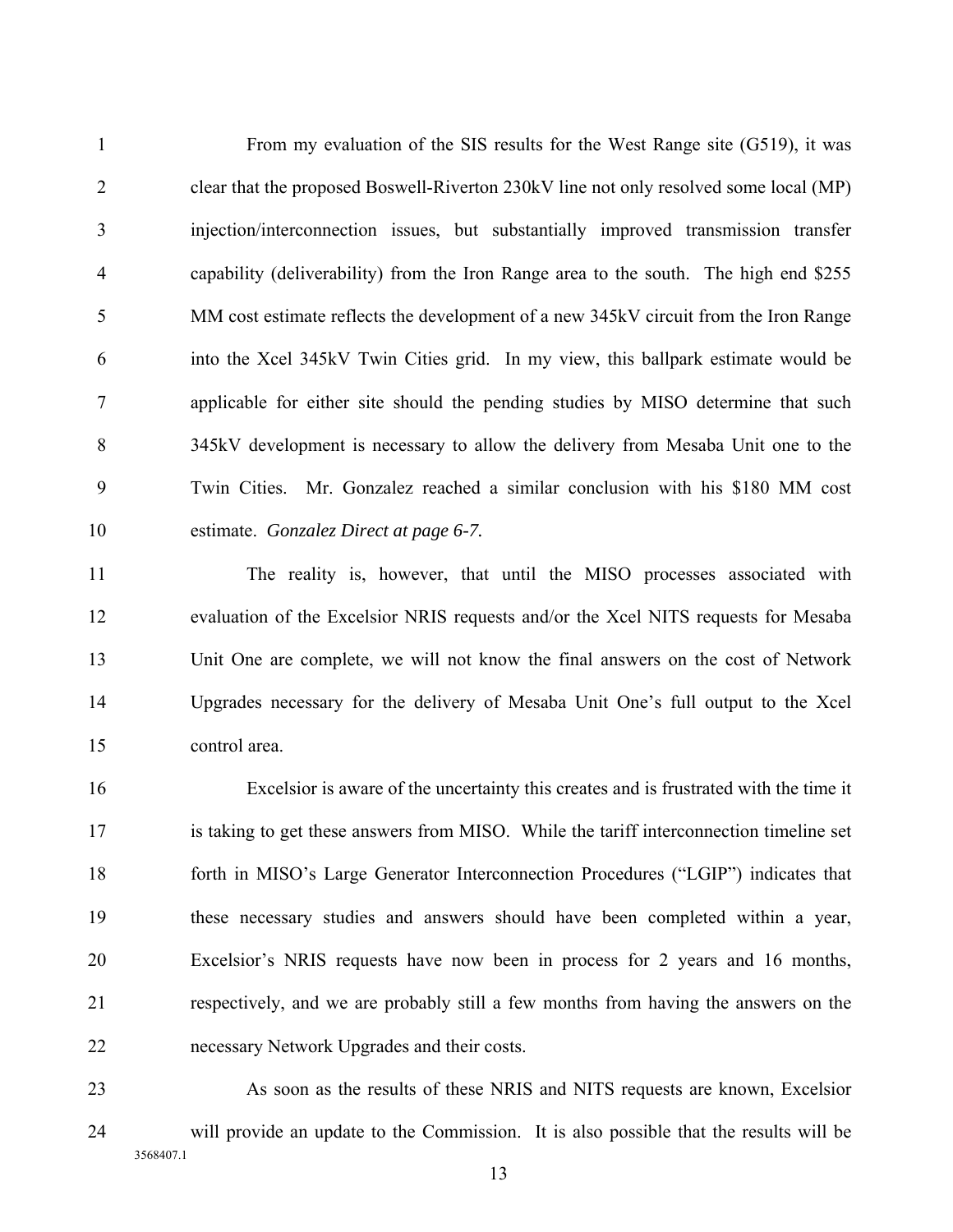1 available before the Hearings scheduled in this matter, but there is no assurance, 2 particularly based upon Excelsior's experience with MISO to date. However as Dr. 3 Amit points out in his testimony "the overall cost of the project may not be significantly 4 impacted by the inclusion or exclusion of transmission costs." *Amit Direct at page 32*. I 5 agree with Dr. Amit's assessment. Certainly, the marginal difference between my 6 estimated costs and final MISO determination would have an even lesser impact on 7 overall project costs. Moreover, the Commission routinely approves PPAs prior to 8 transmission development being complete. *See e.g., In the Matter of the Petition of*  9 *Northern States Power Company d/b/a Xcel Energy for Approval of a Power Purchase*  10 *Agreement with Invenergy Cannon Falls, LLC,* DOCKET NO. E-002/M-04-1426, 11 ORDER APPROVING REPLACEMENT POWER PURCHASE AGREEMENT (July 12 29, 2005). This practice reflects the reality that PPAs are necessary to finance and 13 construct a merchant facility and the fact that the interconnection process is a complex 14 and slow process. Despite its criticisms, Xcel is clearly aware of these facts. 15 **Q. Did Mr. Gonzalez explain how he arrived at his \$180 MM cost estimate for**  16 **Network Upgrades?** 

- 17 A Yes. He indicated that powerflow modeling was performed to simulate a power 18 delivery from the Mesaba West Range/Blackberry site to the Xcel System. Based upon 19 this analysis and his experience and knowledge of the regional transmission system, Mr. 20 Gonzalez concluded that:
- 21 Delivery of Mesaba Unit 1's output would require development of a new 22 345kV circuit from northern Minnesota to the Twin Cities, and 23 improvements at the existing Chisago Co 500/345kV substation 24 Exhibit (RG-1), Schedule 3 lists the system additions and upgrades 25 required for firm delivery of the Mesaba Unit 1's output to Xcel Energy's 26 system. *[Gonzalez Direct at page 4.]*

3568407.1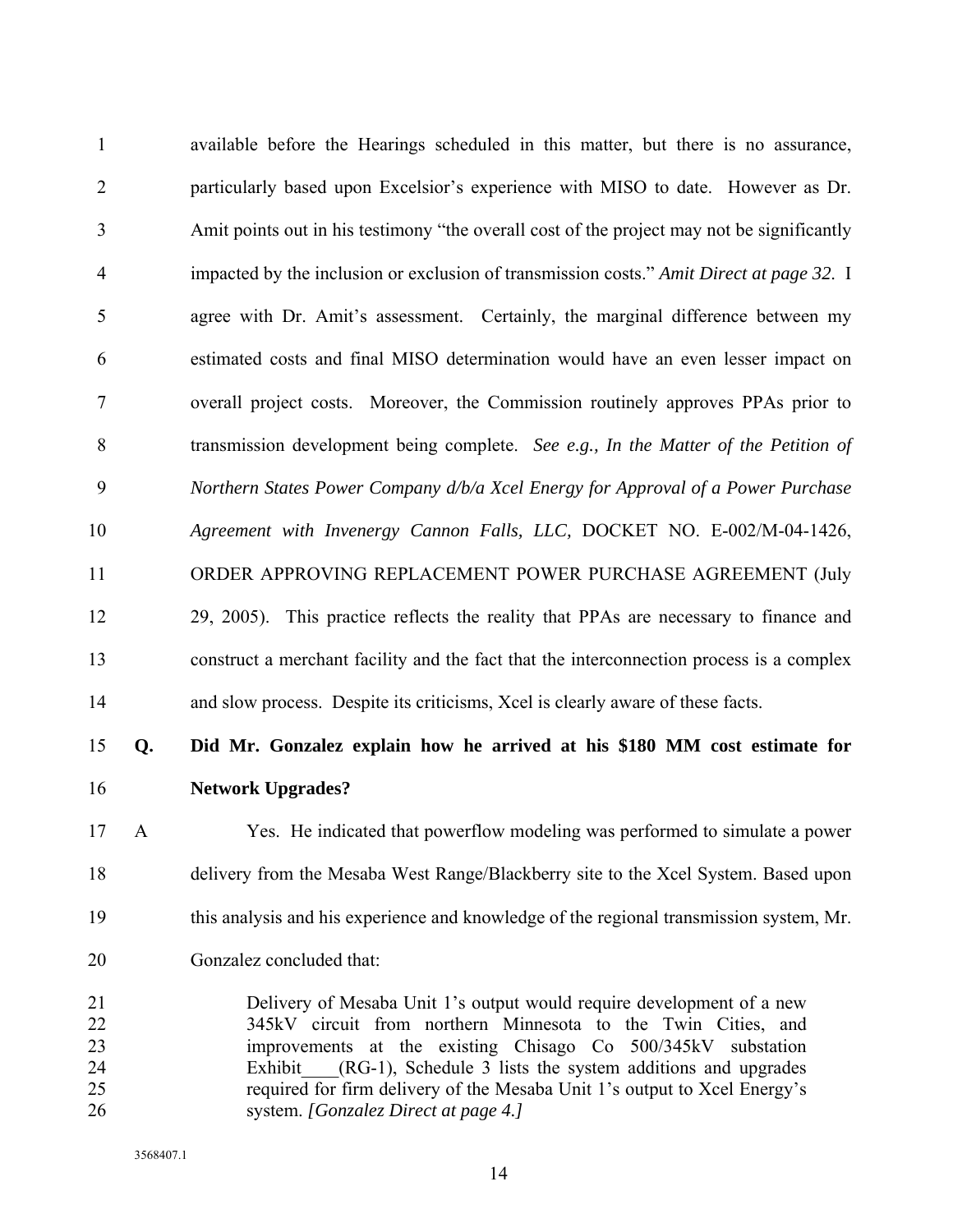1 While the proposed Boswell-Riverton 230kV line was included in his base case 2 powerflow, the \$53 MM cost of this Network Upgrade was not included in his \$180 3 MM total. Apparently, Mr. Gonzalez considered this part of the interconnection cost. 4 MISO has indicated that this facility will be considered a Network Upgrade, and as I 5 indicated earlier in this testimony, this line does appear to provide a significant 6 improvement in the transmission transfer capability from the Iron Range to the south, 7 providing reliability benefits for the entire region. The overall reliability benefits the 8 transmission infrastructure investment associated with Mesaba Unit One will provide 9 cannot be discounted in considering transmission costs. 10 **Q. Did you find Mr. Gonzalez's study and cost estimates to be reasonable and**  11 **credible?** 12 A The unit cost estimates for transmission and substation equipment used in

13 Exhibit No.  $(RG-1)$ , Schedules 3 & 4 appear to be reasonable. However, there was 14 not sufficient detail in his testimony to thoroughly evaluate the study results. However, 15 Xcel responded to Excelsior's request to for additional information related to the 16 support underlying Mr. Gonzalez's powerflow analysis. Xcel's limited response to 17 Excelsior's Information Request is attached as Exhibit No. (SDS-3).

#### 18 **Q Have you reviewed and evaluated this additional information?**

3568407.1 19 A Yes. I have, and as a result, I have serious concerns with the credibility and 20 reasonableness of the study results. The first error I identified was that an extremely 21 high stress powerflow base case was used by Mr. Gonzalez similar to those utilized for 22 the stability/dynamic studies by MISO. This high stress case has North Dakota export 23 ("NDEX") and Manitoba export ("MHEX") at their simultaneous limits (likely MWSI 24 also, but that was not stated in the information provided). These limits are typically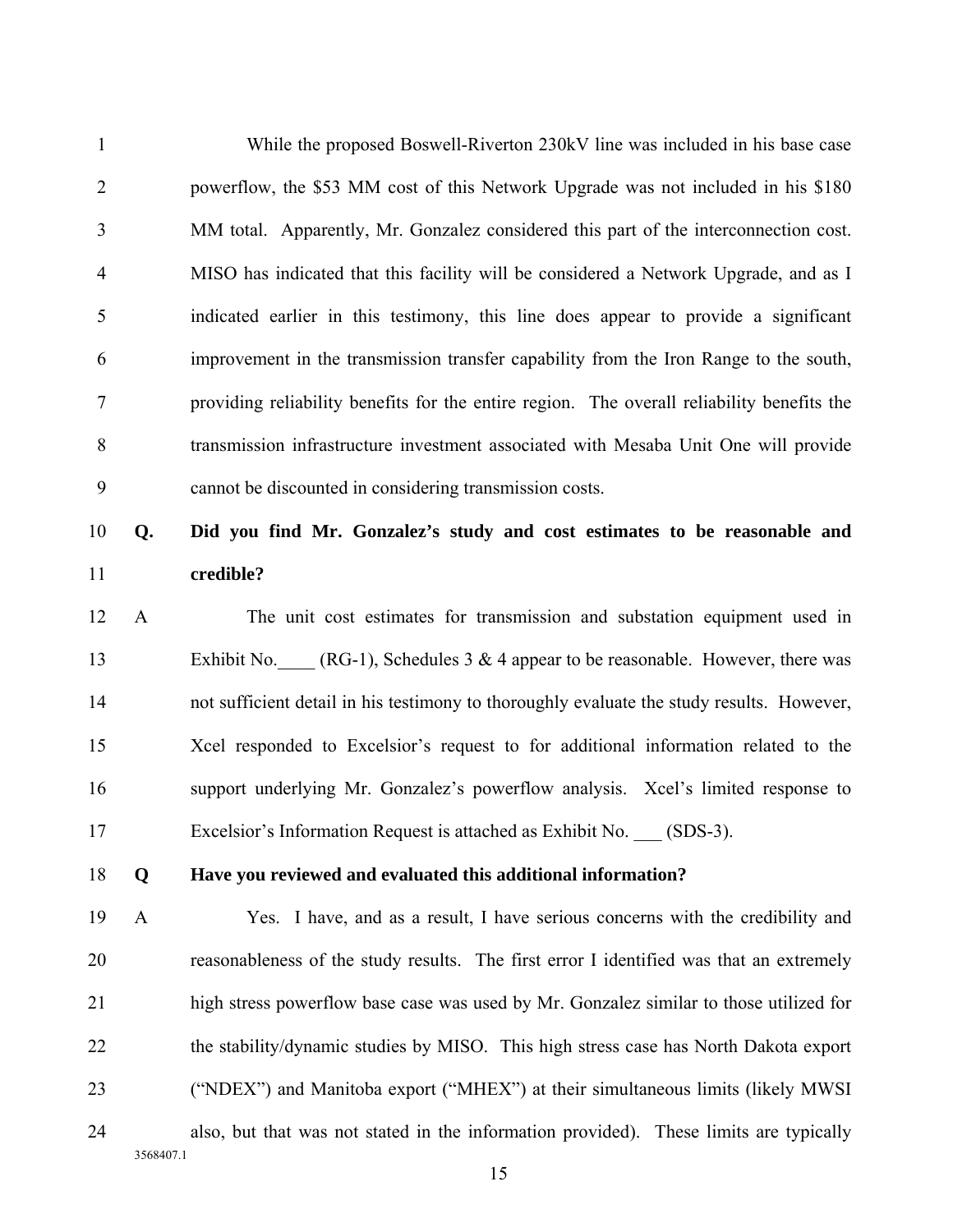1 modeled as part of regional off-peak studies and represent a combination of both firm 2 and non-firm transfer capability.

3 In addition Mr. Gonzalez increased all Minnesota Power generation to their 4 maximum capability, thereby increasing the power being exported from the Minnesota 5 Power control area by an additional 183 MW. This is not a reasonable assumption since 6 no generation is available for meeting operating reserve requirements. In my years of 7 experience in operating the Minnesota Power system this would not be allowed to 8 occur.

9 The combined impact of the high stress base case powerflow and the unrealistic 10 MP generation dispatch, result in extremely heavy loading on the MP/Xcel interface 11 transmission before Mesaba Unit One was added. Starting with this situation, the 12 addition of the Mesaba Unit One output was sure to cause overloads, if not for normal 13 operation, certainly when transmission outage contingencies were analyzed.

14 Typically new baseload generation is studied using peak load conditions and 15 known firm commitments, including power purchases and sales and/or transmission 16 reservations. Off-peak powerflow modeling is performed to assess system reliability 17 and determine the impact on the simultaneous transfer limits and known 18 constraints/flowgates. A model such as used in Mr. Gonzalez's study is typically 19 reserved for use in studying the dynamic performance/stability of the power system. 20 This is exactly how MISO approached the System Impact Studies (SIS) for Mesaba 21 Unit One and I have confirmed with MISO that the models used in the Deliverability 22 Analysis and Transmission Service Request (TSR) processes are, in fact, peak 23 powerflow cases with known firm commitments. No attempt is made to model these 24 off-peak simultaneous export limits.

3568407.1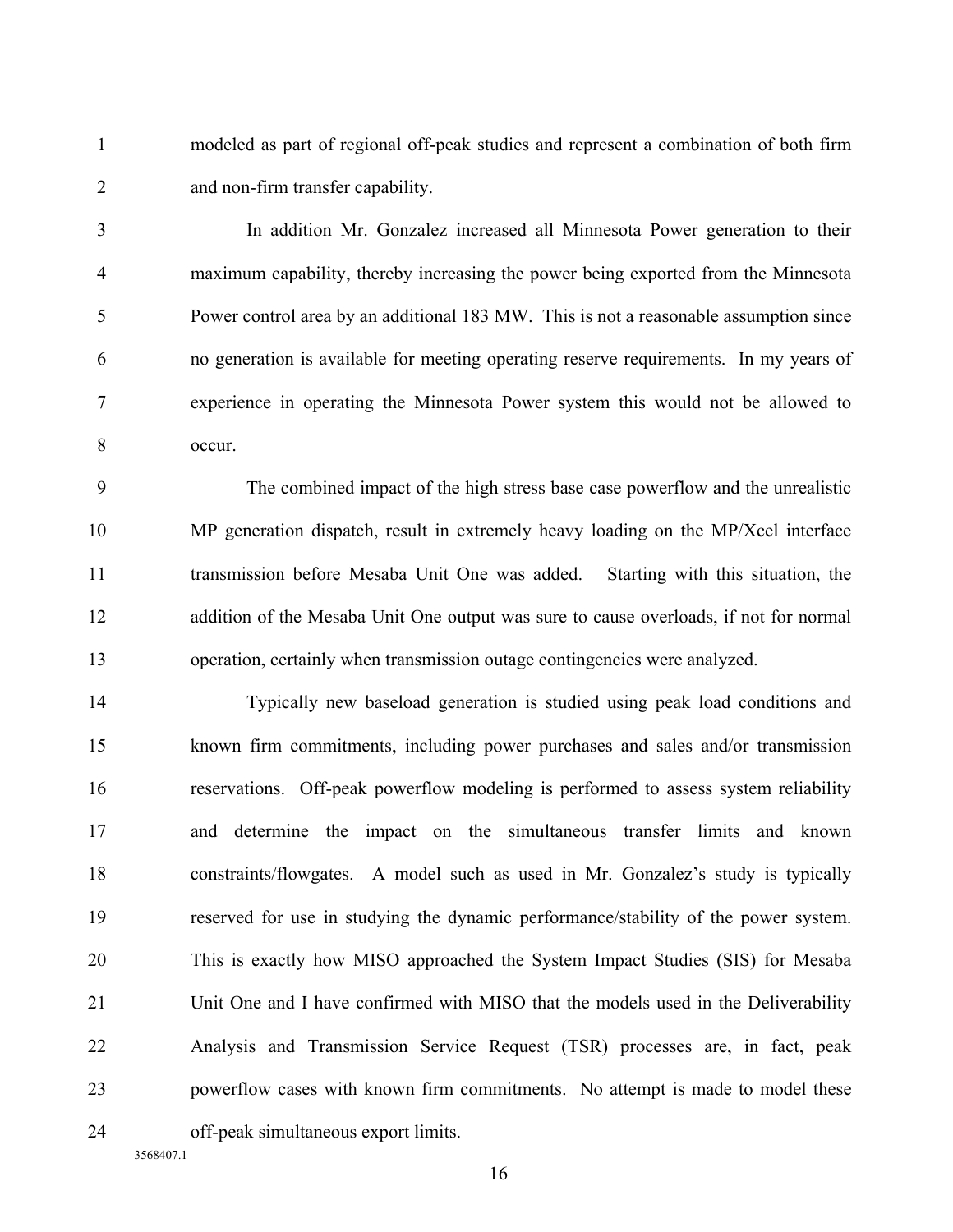| $\mathbf{1}$   |              | Second, an erroneous rating was utilized in his study on one of the critical                  |
|----------------|--------------|-----------------------------------------------------------------------------------------------|
| $\overline{2}$ |              | 230kV lines exiting the Blackberry Substation. A Blackberry-Forbes line rating of             |
| 3              |              | 199MVA was utilized and as a result numerous network upgrades were implemented in             |
| $\overline{4}$ |              | an attempt to alleviate the factious overloading of this line. The actual rating of this line |
| 5              |              | is 370MVA (Minnesota Power reaffirmed this rating on October 4, 2006). We had                 |
| 6              |              | discovered this error and corrected it during the preliminary powerflow studies               |
| $\overline{7}$ |              | Excelsior had performed and I ensured that it was correct in the MISO SIS models as           |
| 8              |              | well.                                                                                         |
| 9              |              | Third, in the study result detail Mr. Gonzalez provided I can find no justification           |
| 10             |              | for several of the Network Upgrades Mr. Gonzalez proposes in and around the Twin              |
| 11             |              | Cities.                                                                                       |
| 12             |              | As an interesting side note, ignoring the factious Forbes-Blackberry 230kV line               |
| 13             |              | overload, Mr. Gonzalez's study results indicate only minor loading (1-3%) of any              |
| 14             |              | transmission facilities when Mesaba Unit One was included into this high stress Base          |
| 15             |              | Case. The bottom line is Mr. Gonzalez's study results are neither credible nor                |
| 16             |              | reasonable in their attempt to assess the Mesaba Unit One deliverability situation.           |
| 17             | Q            | Did you find any support in Mr. Anderson's testimony for his statement that the               |
| 18             |              | transmission infrastructure necessary to ensure the firm delivery of power from               |
| 19             |              | Mesaba Unit One to Xcel could be several hundred million dollars?                             |
| 20             | $\mathbf{A}$ | No, I did not, but the attached responses by MP to Information Requests                       |
| 21             |              | submitted by other parties to this proceeding provide some insight. In response to a          |
| 22             |              | number of Information Requests, Minnesota Power concedes that no review has been              |
| 23             |              | performed of any of the transmission studies and presentations associated with Mesaba         |
| 24             | 3568407.1    | Unit One and that no specific estimates have been developed. See Exhibit No.                  |
|                |              | 17                                                                                            |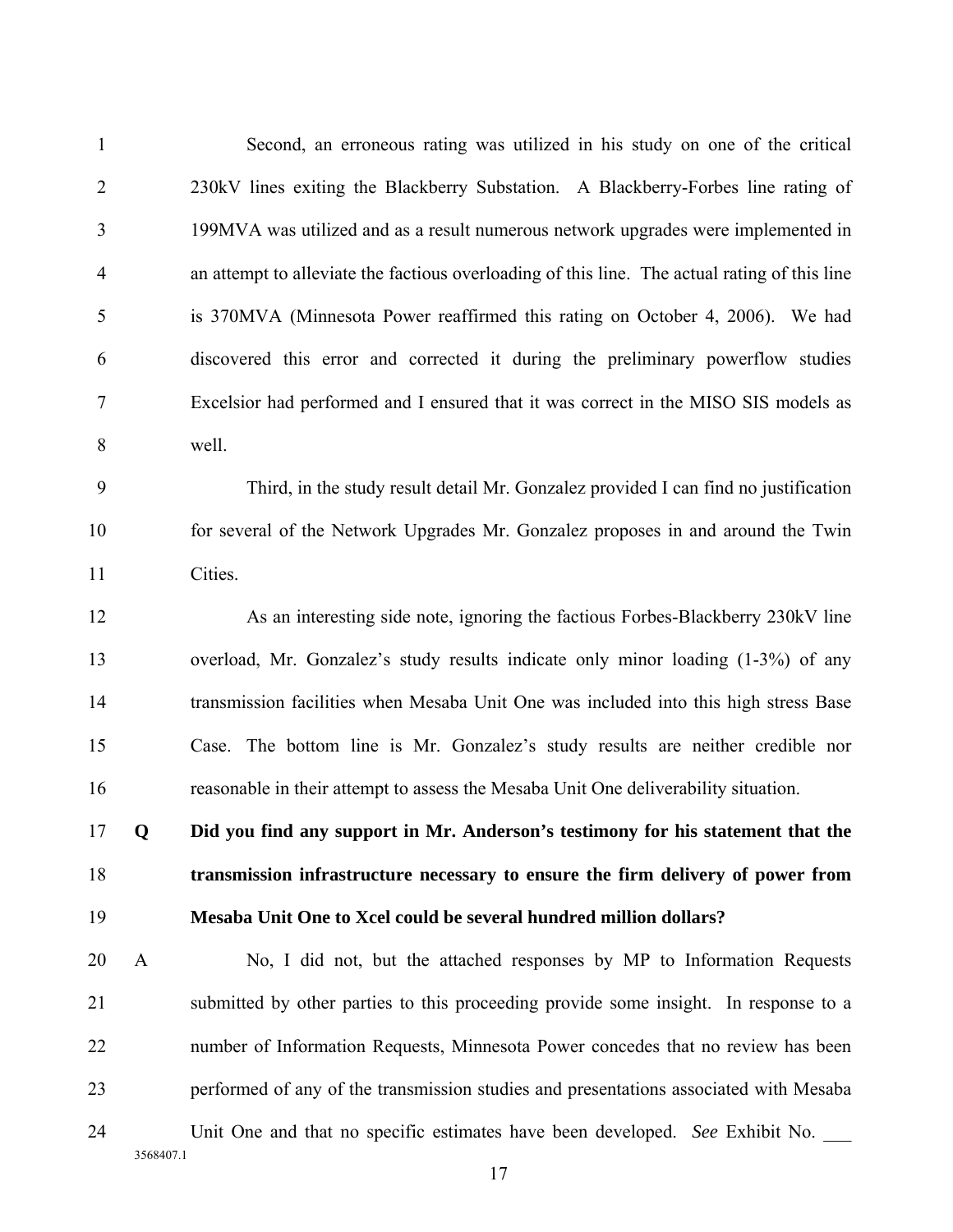1 (SDS-4), MP's responses to Minnesota Coal Gas Plant.com's Information Requests. 2 Therefore, MP's statement that transmission infrastructure necessary to ensure the firm 3 delivery could be several hundred million dollars is simply unsupported.

**Q Mr. Gonzalez also presented testimony regarding the Network Upgrade costs associated with a hypothetical 750 MW coal unit ("Sherco 4") from Becker, Minnesota to Xcel Energy's load. Did you review this testimony and schedule for reasonableness and credibility also?**

8 A Yes, the testimony and schedule were reviewed, but to properly evaluate the 9 reasonableness and credibility of these studies and proposed Network Upgrades, 10 Excelsior requested all workpapers, memorandum, reports, analyses and source 11 documents underlying Mr. Gonzalez's updated analysis. Xcel's limited response to this 12 request is attached as Exhibit No. \_\_\_ (SDS-5). In addition, in response to Information 13 Request No. 59 the original 2005 Xcel Base Load Siting Final Report was also 14 provided. This report evaluates the transmission development necessary for various 15 levels of new baseload capacity at five potential sites across the MAPP region.

17

#### 16 **Q What conclusions have you reached after review of this information?**

18 A First, the original 2005 Base Load Study was fairly comprehensive, including 19 both a peak powerflow analysis, an off-peak powerflow analyses incorporating 20 approved maximum levels of NDEX, MHEX and MWSI [Minnesota-Wisconsin South 21 Interface], and a stability analysis. It appears to be well done, but as the following 22 disclaimer incorporated throughout the report emphasizes, the results are only as good 23 as the key assumptions made and what is known at the time about planned/proposed 24 system development: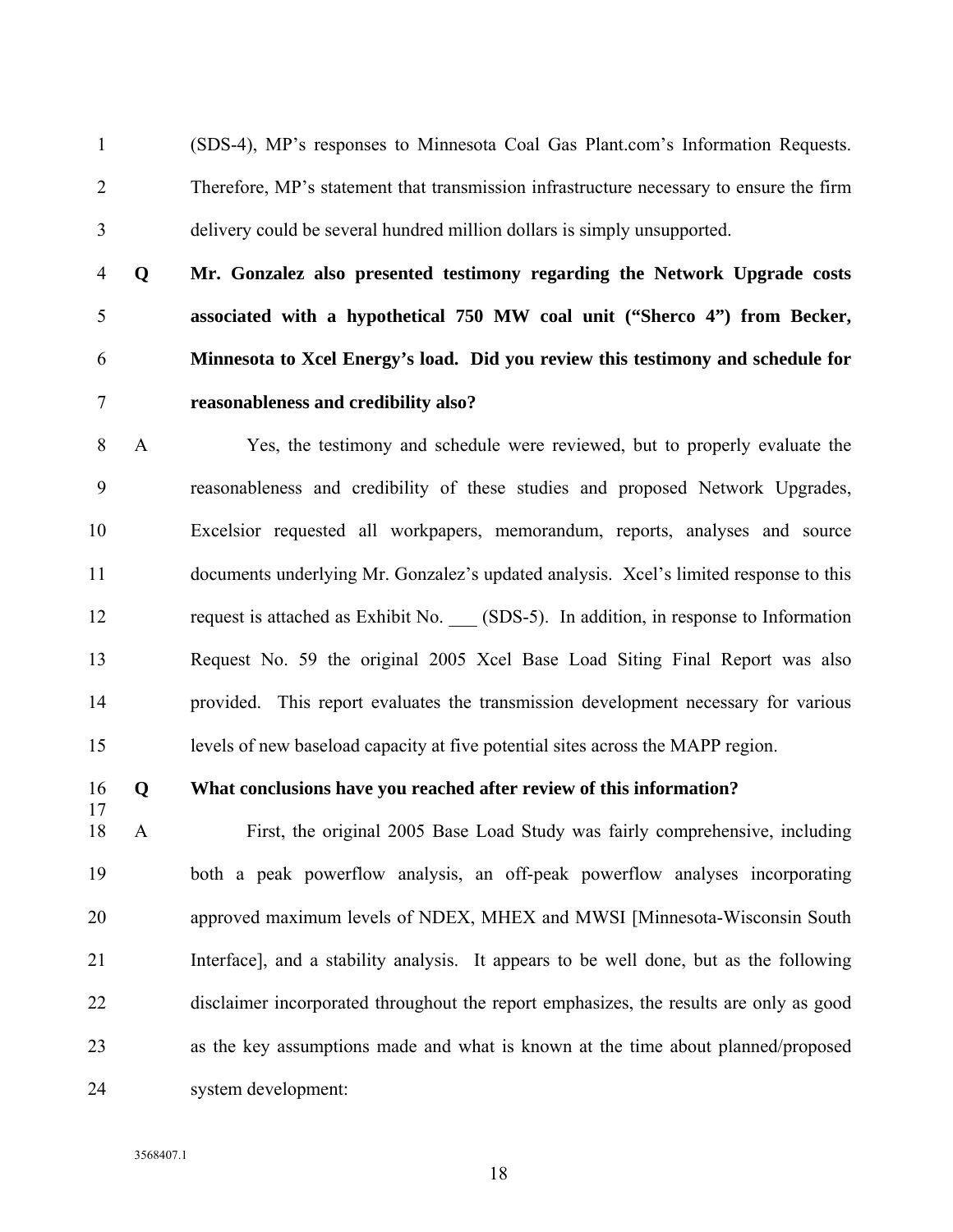*"Because the determinations of which facilities additions are required to achieve a desired output level are highly dependent on the models employed, assumptions, and study criteria used and knowledge publicly available at the time of the study, some uncertainty is inherent in any study of this nature."* 

6 Based on Mr. Gonzalez's response to Excelsior's Information Request, it is clear 7 that critical assumptions were made with regards to inclusion of some generation 8 projects in the MISO queue while others were excluded. What is not clear to me is 9 whether the models used in this study and the one used for the Mesaba Unit One study 10 were identical/comparable. I have to assume that the Mesaba Unit One studies that 11 were recently performed have different key assumptions and the latest knowledge 12 publicly available, and since the Sherco 4 studies were not redone; the results are not 13 comparable.

14 Second, in updating his Schedule 4 some revisions were made in unit cost 15 estimates for consistency with the Mesaba Unit One cost estimates. These are 16 reasonable, but another revision made was to exclude a network upgrade (Owatonna-17 Byron 161kV Series Compensation) from the 2005 Schedule 4, because it was no 18 longer necessary as a result of a proposed CAPX line. In the Mesaba Unit One Study 19 Mr. Gonzalez performed the proposed CAPX 2020 Phase I projects were specifically 20 excluded from the model. This is a significant departure from comparability of results 21 because several of the proposed CAPX 2020 Phase I projects offer significant 22 improvements in transfer capability and system performance that could benefit the 23 Mesaba Unit One deliverability and mitigate need for (and cost of) Network Upgrades.

## 24 **Q Have the CAPX 2020 Phase I Projects been included in the MISO studies**  25 **evaluating Mesaba Unit One interconnection and deliverability?**

3568407.1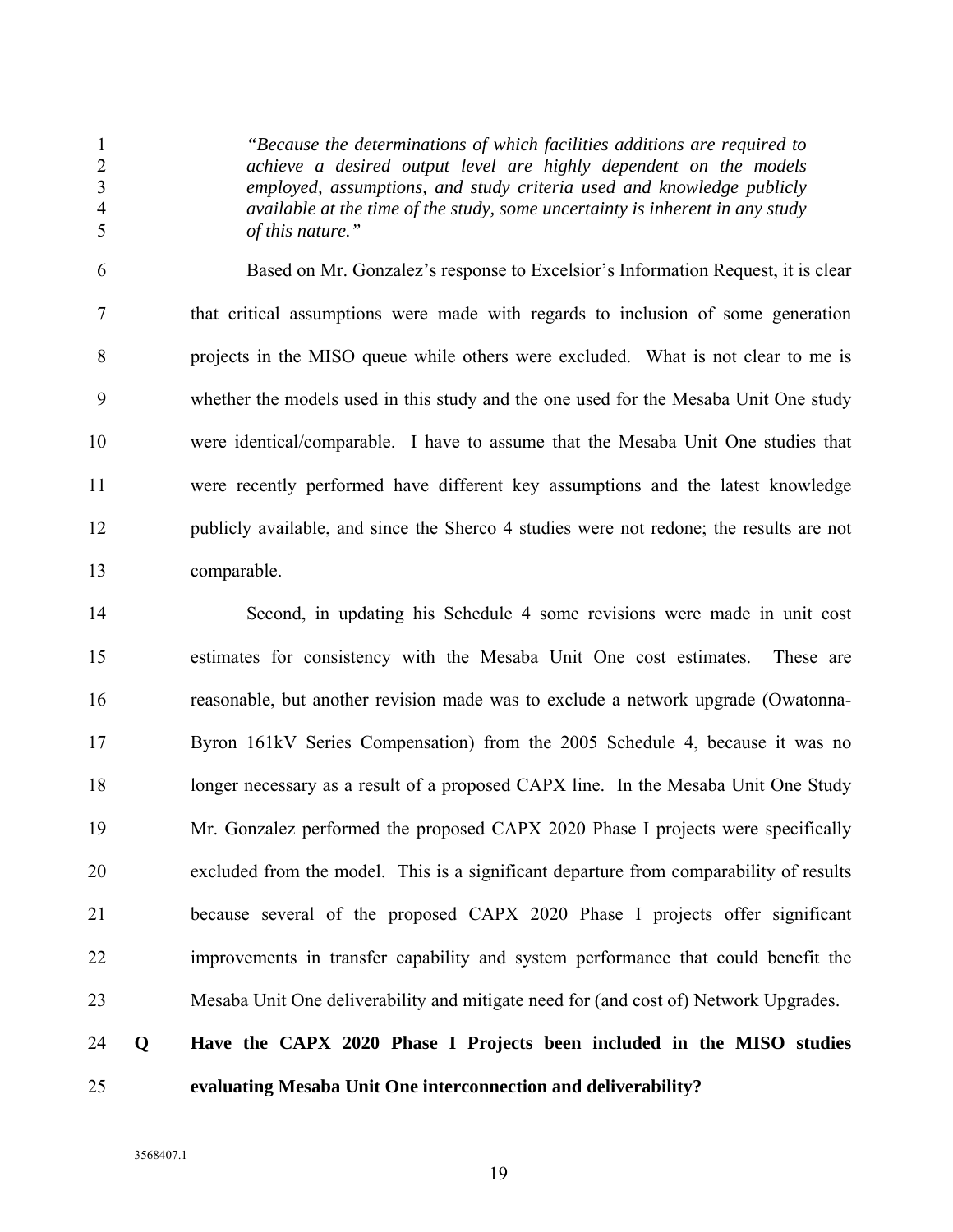1 A MISO's position to this point has been that until the Transmission Owners (TOs) 2 involved with these projects have committed to them and declare them as "Planned" 3 instead of "Proposed," they can not be incorporated into the study models for generation 4 interconnection and transmission service evaluation.

5 Excelsior had hoped that the Transmission Owners who have publicly 6 announced their intent to proceed with the Phase I projects would change or have 7 changed their status with MISO so that they can be factored into the restudy of the 8 Mesaba Unit One Deliverability Analyses and the Xcel NITS requests evaluations that 9 have not yet begun.

10 If these evaluations are performed without the CAPX 2020 Phase I Projects, 11 Excelsior in all likelihood would request Option Studies/Restudy to ensure that the 12 Network Upgrades it is required to provide are necessary and compatible with these 13 transmission projects.

**Q Do you have any response to Mr. Schiro and Mr. Anderson's claims that in addition to Xcel, other transmission customers, could incur costs related to transmission upgrades necessary to support the delivery of power from Mesaba Unit One?** 

18 A Yes. Initially, it important to understand that the allocation of the cost for 19 Network Upgrades is a largely a function of the FERC authorized tariff. As I noted in 20 my Supplemental Direct Testimony, the process by which the cost of Network 21 Upgrades associated with transmission investment are allocated is an evolving process 22 at the Federal level. Recently, MISO established the Regional Expansion Criteria and 23 Benefits ("RECB") Task Force to explore the criteria to be used to justify inclusion of

3568407.1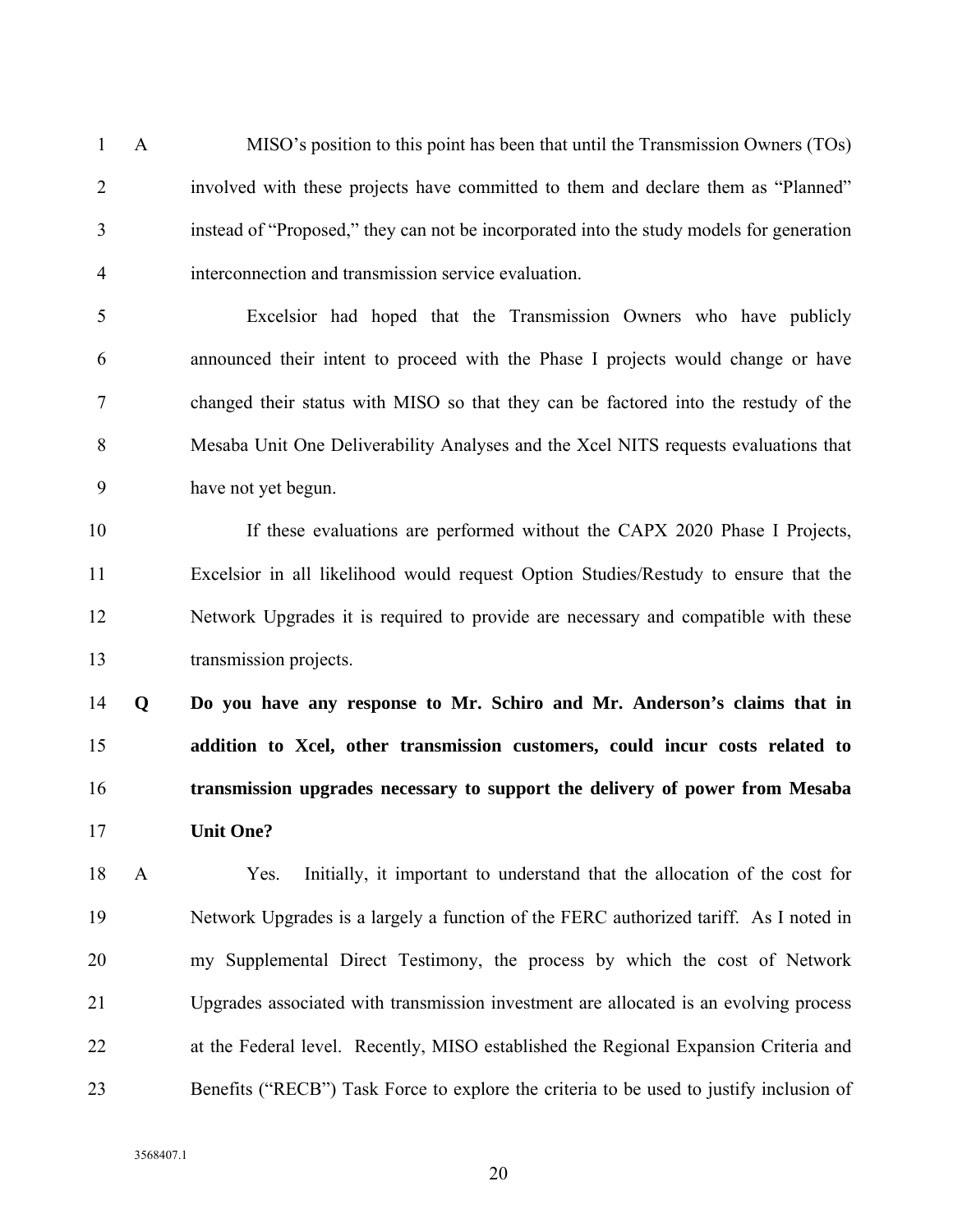1 expansion proposals in the Midwest ISO Transmission Expansion Planning ("MTEP") 2 and to recommend appropriate tariff structures to recover the costs of such expansions.

3 In this respect, in the fall of 2005, MISO submitted a filing with FERC to 4 implement its MTEP protocols, which institute its transmission expansion cost 5 allocation policy that will allocate and recover costs associated with new transmission 6 projects and system upgrades within the MISO Transmission System. This new cost 7 allocation regime, which institutes a new regional (and sub-regional) cost-sharing, was 8 vetted at FERC and remains subject to ongoing proceedings. *See Midwest Independent*  9 *Transmission System Operator, Inc.,* 114 FERC ¶ 61,106 (2006)(conditionally MISO 10 accepting cost sharing proposal).

11 As members of the Midwest Transmission Owners group, Xcel and MP 12 supported the MISO's proposed cost allocation methodologies for transmission 13 upgrades in comments filed on October 28, 2005, in FERC Docket No. ER06-18-000. 14 No doubt Xcel and MP recognized that the allocation of transmission costs under 15 MISO's Tariff reflects a balancing of interests, and ultimately assigns cost 16 responsibility based upon the principles supported by the majority of Midwest 17 transmission owners.

18 Therefore, while Excelsior recognizes that certain transmission costs associated 19 with Mesaba Unit One may be passed along to transmission customers other than Xcel, 20 the rationale behind this cost allocation is that the entire system benefits from upgrades 21 to the system and, therefore, should be shared by a broader group of transmission 22 customers. The cost allocation mechanism referred to in Mr. Schiro's and Mr. 23 Anderson's testimony would apply regardless of whether the transmission infrastructure

3568407.1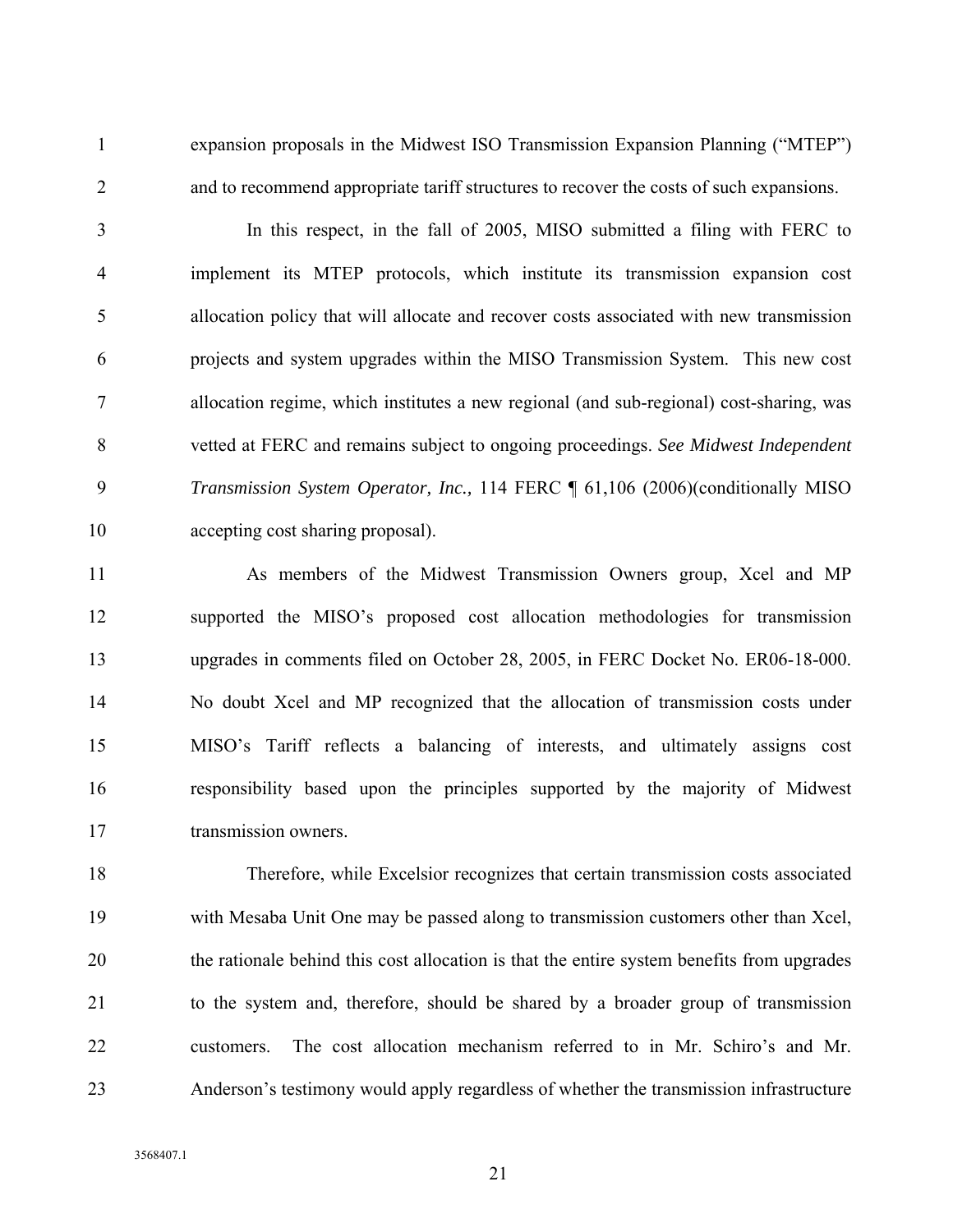1 resulted from the interconnection of a generating facility being developed by Xcel or 2 Excelsior.

#### 3 Transmission In-Service Date

## 4 **Q What concerns did Xcel and MP raise regarding the time it would take to place**  5 **necessary transmission upgrades associated with Mesaba Unit One into service?**

6 A With respect to the necessary transmission upgrades Xcel posits would be 7 necessary for Mesaba Unit One to deliver power Xcel's load, Mr. Gonzalez estimates 8 that a "reasonable time frame to complete all of the identified upgrades would be at 9 least 2014." *Gonzalez Direct at page 8.* Mr. Gonzalez bases his estimate on his review 10 of the time it took to complete twelve (12) unrelated transmission infrastructure 11 projects, and concludes that "project involving new 230 or 345 kV lines should 12 generally be expected to take at least six years from beginning of planning to 13 completion of construction; eight years is a more typical duration." *Gonzalez Direct at*  14 *page 8.* 

#### 15 **Q Do you agree with Mr. Gonzalez's conclusions?**

3568407.1 16 A No. Mr. Gonzalez fails to take into account several relevant factors. First, Mr. 17 Gonzalez ignores potential transmission permitting efficiencies associated with Mesaba 18 Unit One. Second, Mr. Gonzalez ignores the fact that transmission upgrades associated 19 with Mesaba Unit One are exempt from the certificate of need process in Minnesota. 20 Third, Mr. Gonzalez's projected eight year "lead time" is unsupported as evidenced by 21 current utility-based projections for transmission development in Minnesota. Fourth, 22 Mr. Gonzalez does not account for benefits that can be derived from planned 23 transmission upgrades to the existing system. Fifth, Mr. Gonzalez fails to recognize 24 that Excelsior has been "in the planning process" for two years now since filing its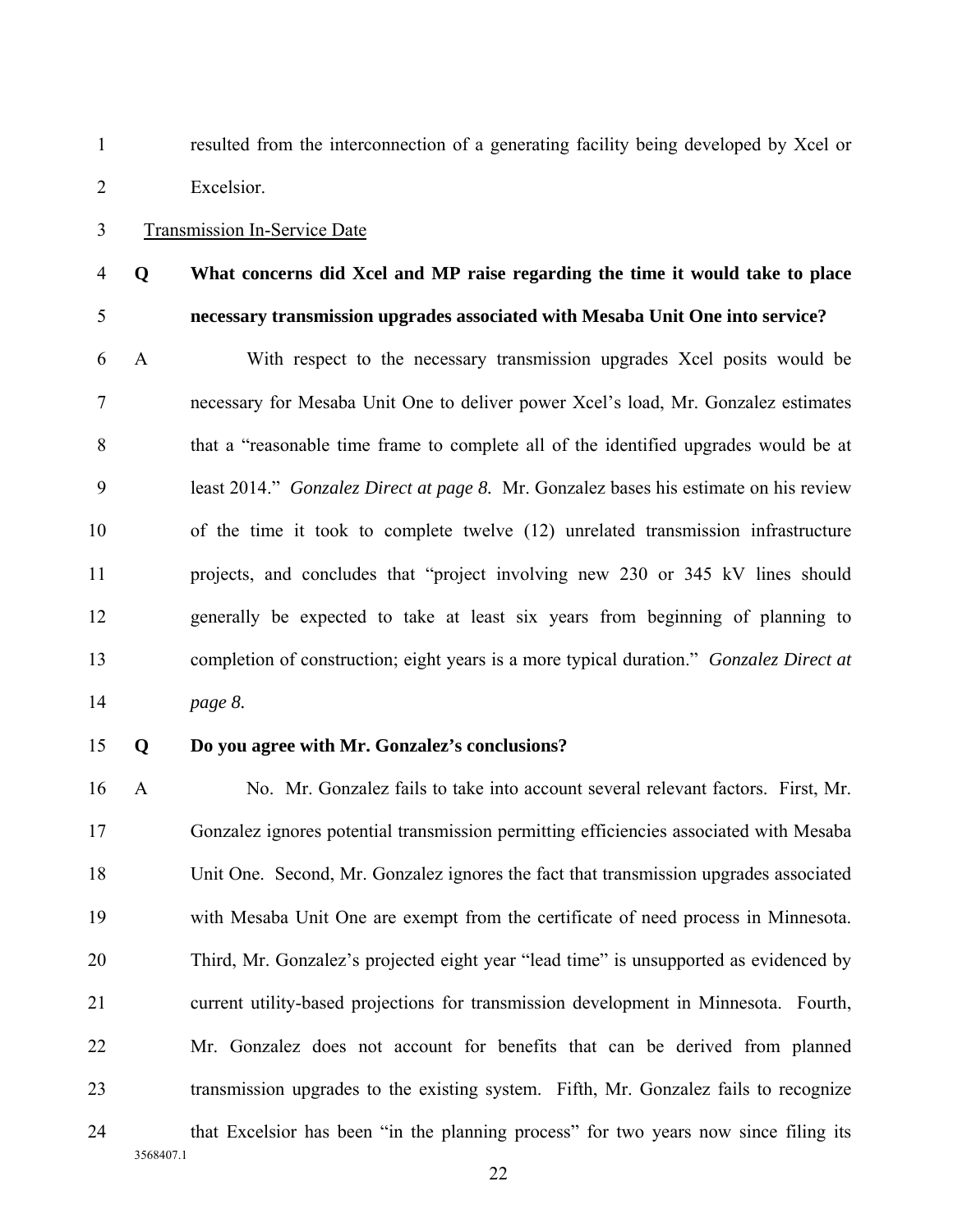1 NRIS requests in October 2004. Finally, Mr. Gonzalez offers no substantive analysis 2 supporting his conclusions.

## 3 **Q Please describe the permitting efficiencies that impact the timing of transmission**  4 **development associated with Mesaba Unit One.**

5 A The permitting efficiencies associated with transmission development I am 6 referring to are described in Minnesota Rules Section 4400.2000 implementing The 7 Power Plant Siting Act. This Rule provides an Alternative Permitting Process 8 (expedited) for high voltage transmission lines in excess of 200 kilovolts, if at least 80 9 percent of the distance of the line in Minnesota will be located along existing high 10 voltage transmission line right of way. In developing the concepts for Generator Outlet 11 Facilities and Network Upgrades for Mesaba Unit One every attempt was made to 12 utilize existing transmission right of ways to the maximum extent possible. This was 13 done in an attempt to minimize public concern and opposition, and to allow for the use 14 of the expedited permitting process. The cost estimates I developed reflect the higher 15 cost of doing this (*i.e.*, rebuilding existing HVTL or double circuiting on existing 16 ROWs). Mr. Gonzalez fails to account for this permitting efficiency.

## 17 **Q Please describe the timing benefits associated with Mesaba Unit One by virtue of**  18 **its exemption from Minnesota's certificate of need process.**

19 A In the normal course, prior to the issuance of a route permit associated with a 20 high voltage transmission line ("HVTL"), a certificate of need from the Minnesota 21 Public Utilities Commission is required under Minn. Stat. § 216B.243. Pursuant to 22 Minn. Stat. § 216B.1694 subd. 2(1), however, the Mesaba Energy Project is "exempted 23 from the requirements for a certificate of need under section 216B.243, for the 24 generation facilities, *and transmission infrastructure* associated with the generation

3568407.1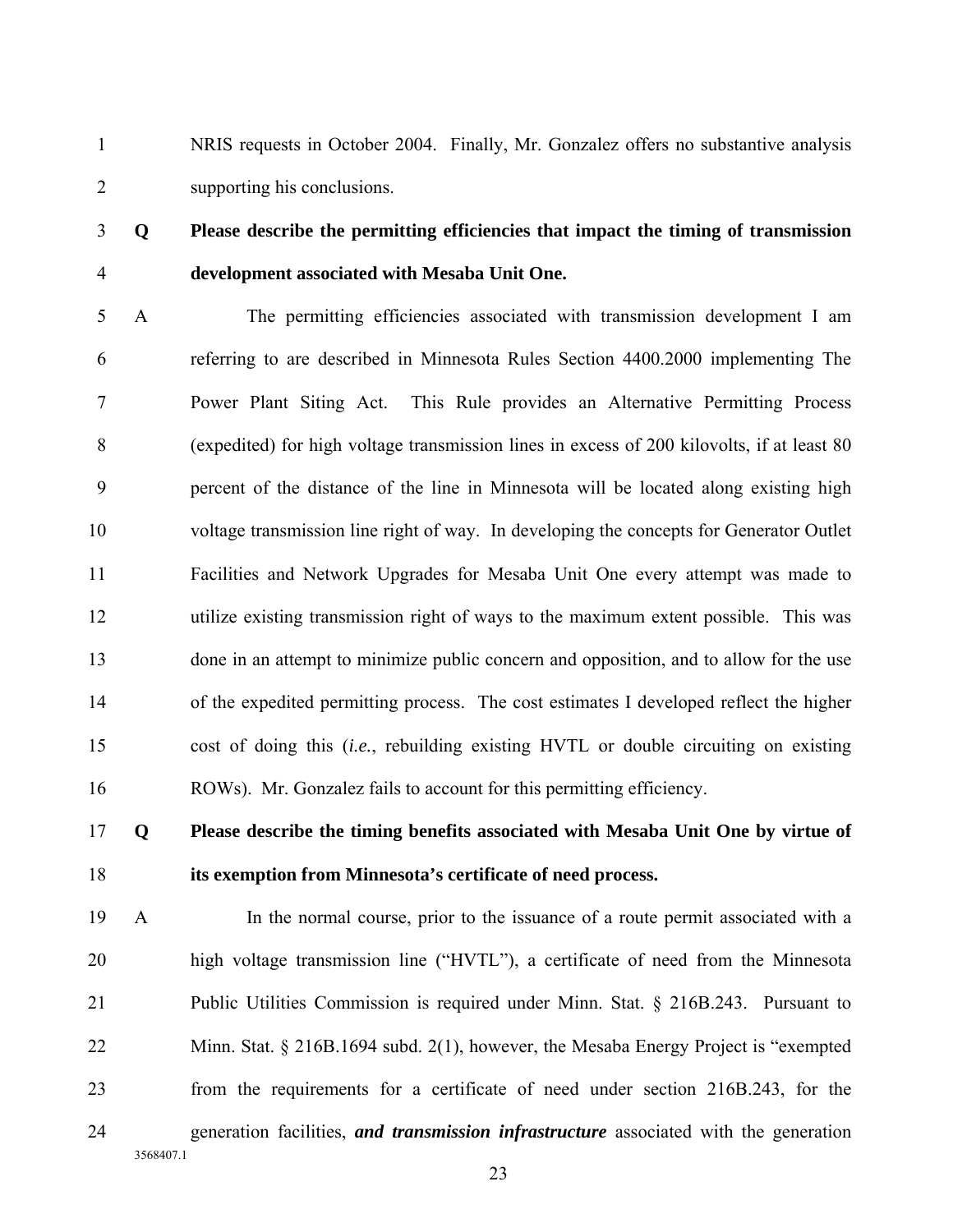1 facilities." Accordingly, Excelsior is not required to demonstrate a need for 2 transmission facilities associated with Mesaba Unit One as part of the public interest 3 determination in Docket No. E-6472/M-05-1993. This provides a timing benefit not 4 considered by Mr. Gonzalez in his testimony and which was not available to other 5 transmission lines cited by Mr. Gonzalez in support of his inflated 6-8 year planning 6 horizon.

7 **Q Please provide the basis for your conclusion that Mr. Gonzalez's eight year lead**  8 **time is unsupported as evidenced by current projections for transmission**  9 **development in Minnesota.** 

10 A Mr. Gonzalez contends that his review of recent transmission development in 11 Minnesota indicates that a six to eight year timeframe should be expected from planning 12 to completion of construction for significant transmission upgrades. *Gonzalez Direct at*  13 *Table 1.* Although Mr. Gonzalez references a number of transmission line projects, he 14 does not provide any discussion of the similarities or differences between those projects 15 and the Mesaba Energy Project that could impact the timing of transmission 16 development. As such, Mr. Gonzalez's observations are speculative and unsupported.

17 Further, Mr. Gonzalez's testimony ignores current projections for transmission 18 line development in Minnesota, which indicates that a 6-8 years transmission lead time 19 is greatly exaggerated. The following is a brief list of current planned transmission 20 being proposed by Minnesota utilities (including Xcel), which clearly indicates that Mr. 21 Gonzalez's timeframe is inflated:

|            | Owner      | <b>Voltage</b>   | Length   | In-                    | Current       | Reference                            |
|------------|------------|------------------|----------|------------------------|---------------|--------------------------------------|
| Route      |            |                  |          | <b>Service</b><br>Date | <b>Status</b> |                                      |
| Big Stone  | Otter Tail | $230 \text{ kV}$ | 48 miles | June $2010$            | Route permit  | Route Permit Application for the Big |
| Substation | and        |                  |          |                        | application   | Stone Transmission Project in        |
| - Morris   | others     |                  |          |                        | submitted     | Western Minnesota at p. 31, OAH      |
| Substation |            |                  |          |                        | $12/05$ :     | 12-2500-17038-2; MPUC Docket         |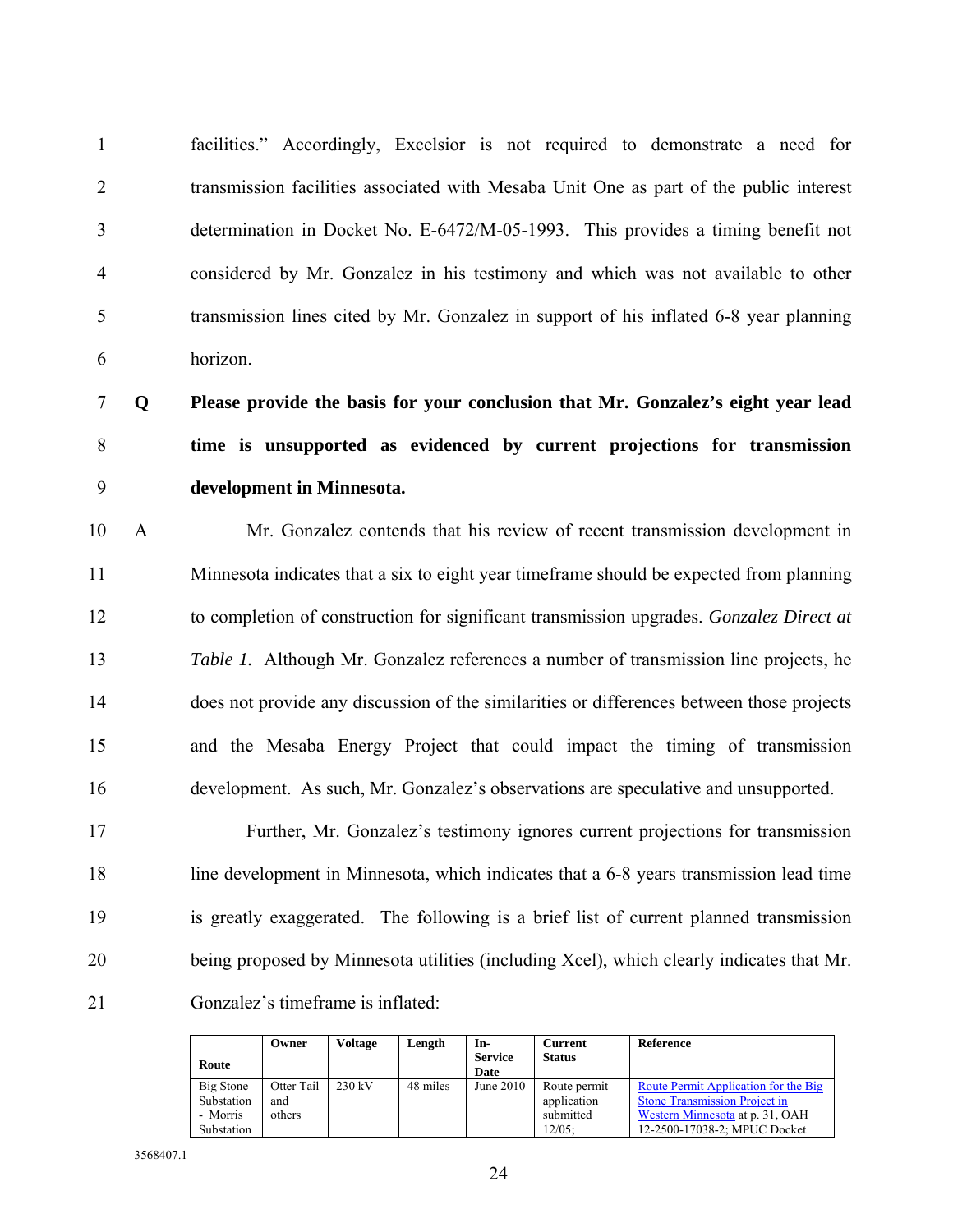|                                                                      |                             |        |           |               | presently<br>before PUC                                                                       | No. TR-05-1275.                                                                                                                                                                              |
|----------------------------------------------------------------------|-----------------------------|--------|-----------|---------------|-----------------------------------------------------------------------------------------------|----------------------------------------------------------------------------------------------------------------------------------------------------------------------------------------------|
| <b>Big Stone</b><br>Substation<br>$-$ Granite<br>Falls<br>Substation | Otter Tail<br>and<br>others | 345 kV | 90 miles  | March<br>2009 | Route permit<br>application<br>submitted<br>$12/05$ ;<br>presently<br>before PUC              | Route Permit Application for the Big<br><b>Stone Transmission Project in</b><br>Western Minnesota at p. 31, OAH<br>12-2500-17038-2; MPUC Docket<br>No. TR-05-1275.                           |
| Bemidji –<br>Grand<br>Rapids                                         | CapX<br>2020                | 230 kV | 70 miles  | 2011          | Unknown                                                                                       | http://www.capx2020.com/project b<br>emidji-nc.html                                                                                                                                          |
| Twin<br>$Cities -$<br>Rochester<br>$-I.a$<br>Crosse                  | CapX<br>2020                | 345 kV | 150 miles | 2011          | <b>Filed Notice</b><br>plan in<br>anticipation of<br><b>CON</b><br>application<br>6/06        | http://www.capx2020.com/project_tc<br>-roch-lac.html                                                                                                                                         |
| Brookings,<br>$SD - SE$<br>Twin<br>Cities                            | CapX<br>2020                | 345 kV | 230 miles | 2012          | <b>Filed Notice</b><br>plan in<br>anticipation of<br><b>CON</b><br>application to<br>PUC 6/06 | http://www.capx2020.com/project br<br>ookings.html Note; new MAPP<br>Forms 1 and 2 prepared and<br>submitted by the NM-SPG 8/16/06<br>now show a 2011 ISD. See Exhibit<br>$(SDS-6)$ .<br>No. |
| $Fargo - St.$<br>Cloud /<br>Monticello                               | CapX<br>2020                | 345 kV | 250 miles | 2012          | <b>Filed Notice</b><br>plan in<br>anticipation of<br><b>CON</b><br>application to<br>PUC 6/06 | http://www.capx2020.com/project fa<br>rgo-stcloud.html                                                                                                                                       |

1

2 As is apparent, Minnesota utilities do not share Mr. Gonzalez's view that a six to 3 eight year timeframe should be expected from planning to completion of construction 4 for significant transmission upgrades. It should also be emphasized again that these 5 projects are not similarly exempt from the Certificate of Need process in Minnesota and 6 may not have been able to take advantage of permit efficiencies associated with Mesaba 7 Unit One.

8 **Q Please describe the manner in which Mesaba Unit One could benefit from planned**  9 **transmission in Minnesota.** 

10 A As I indicated earlier in my testimony, I believe the CAPX 2020 Phase I projects 11 offer potential increased transmission transfer capability and improved system 12 performance that could help mitigate the need for Network Upgrades associated with 13 Mesaba Unit One power deliveries to Xcel, and that Excelsior intends to do everything 14 possible to ensure this is properly evaluated within the MISO processes. The Bemidji-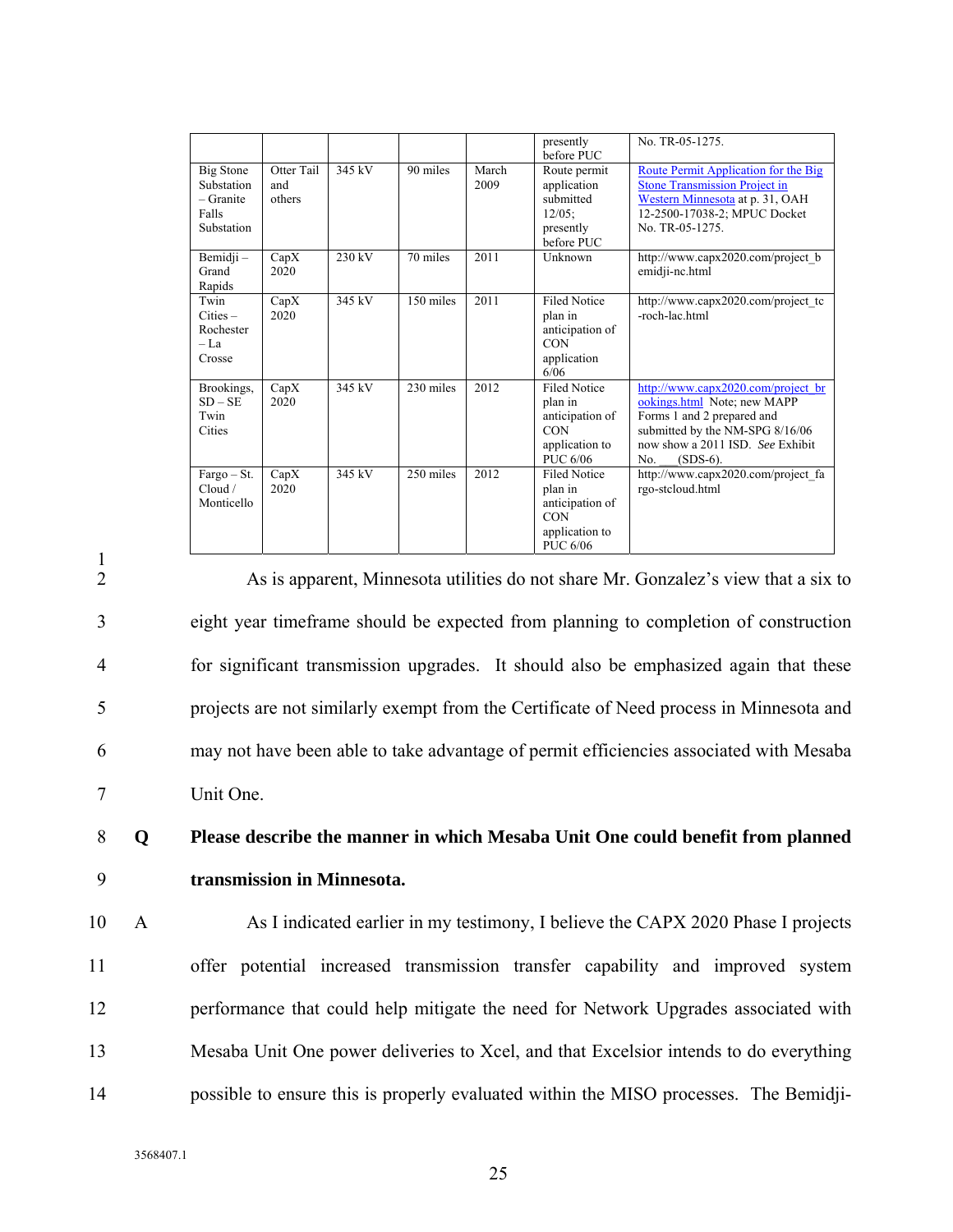1 Grand Rapids 230kV Project, the Twin Cities-Rochester – La Crosse 3454kV Project 2 and the Fargo-St Cloud-Monticello 345kV Project shown in the Table above, for 3 example, could mitigate the need for certain network upgrades associated with Mesaba 4 Unit One. These projects have projected in-service dates of 2011-2012, which 5 correspond closely with that of Mesaba Unit One.

## 6 **Q Please provide the basis for your conclusion that Mr. Gonzalez offers no**  7 **substantive analysis supporting his conclusions with respect to transmission lead**  8 **time.**

9 A As noted above, Mr. Gonzalez makes no effort to determine whether it is 10 reasonable to compare the transmission lead time associated with the unique aspects 11 Mesaba Unit One and those of other transmission projects. Simply listing the amount 12 of time it took to complete (or abandon) 12 transmission projects, without determining 13 if the comparison to Mesaba is reasonable, is not appropriate. For example, a number 14 of transmission projects cited by Mr. Gonzalez indicate a 4-6 year lead time. Mr. 15 Gonzalez does not, however, demonstrate that it would be unreasonable for Excelsior to 16 expect to complete its transmission upgrades associated with Mesaba Unit One within a 17 similar timeframe. Instead, Mr. Gonzalez relies on outliers (*e.g.,* an inactive project that 18 took "12+ years" and the controversial multi-state Arrowhead – Weston Project) as his 19 comparison projects, which skew the results by artificially inflated the expected 20 planning horizon.

## 21 **Q Do you have any concluding remarks with respect to transmission lead time**  22 **associated with Mesaba Unit One?**

3568407.1 23 A Yes. Even if we assume that it will take another six months before any 24 necessary Network Upgrades are determined through the MISO generator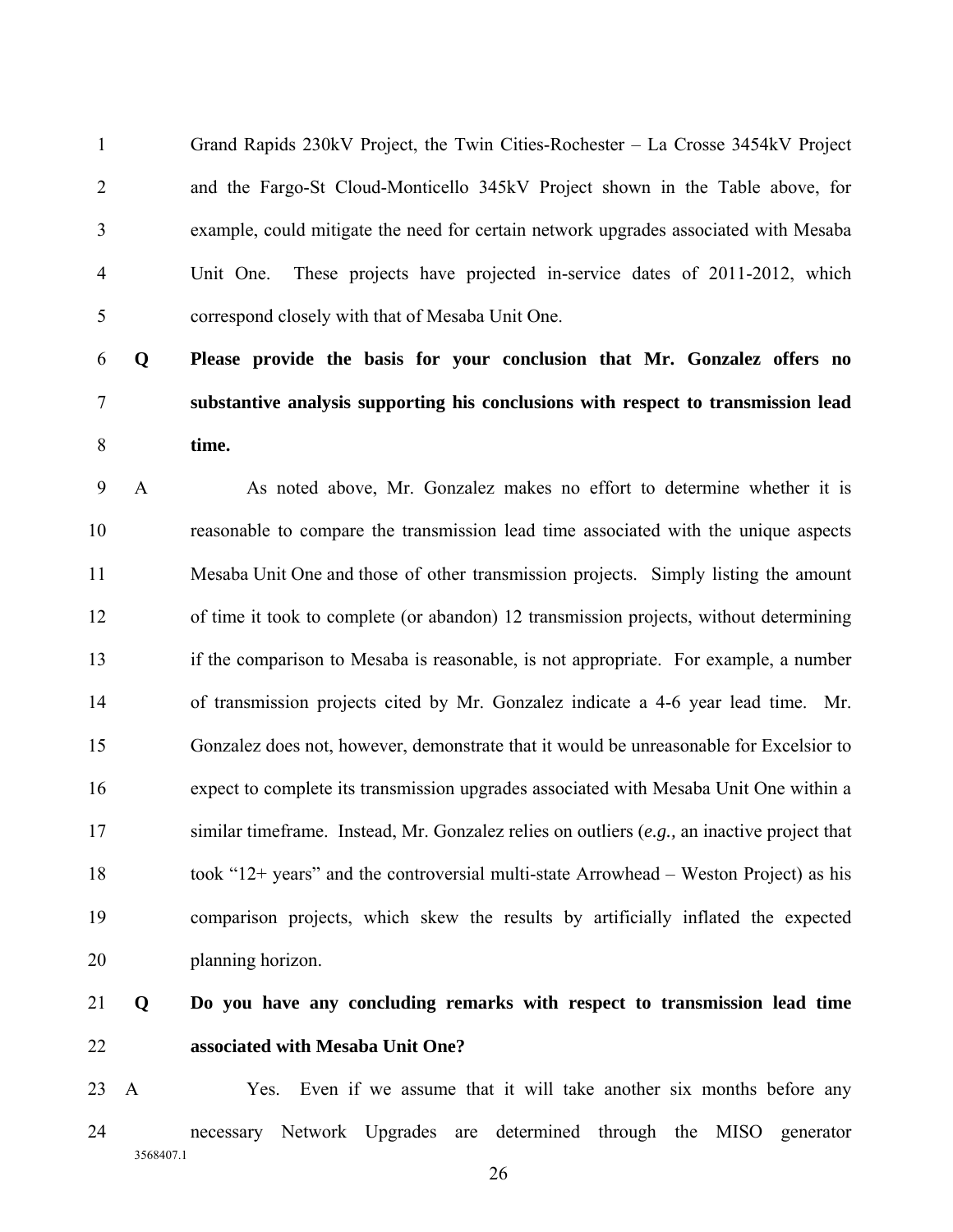1 Interconnection and Transmission Service processes, the attached generic Network 2 Upgrade Schedule (Exhibit No. (SDS-7)) indicates that it is reasonable to expect a 3 new Network Upgrade line in-service in time to support the projected 2011 commercial 4 operation date for Mesaba Unit One.

5 Accreditation of Capacity

## 6 **Q Please describe why MAPP accreditation is important in the context of this**  7 **proceeding.**

8 A Xcel is currently a member of the MAPP Generation Reserve Sharing Pool 9 (GRSP). Through its participation in this pool, Xcel is able to meet its reliability 10 obligations for Planning and Operating (Contingency) Reserves. The generation 11 capacity Xcel utilizes to fulfill its obligations to the GRSP must be accredited by this 12 pool. One of the key elements of the accreditation process is demonstrating that 13 sufficient firm transmission is available to deliver the capacity to the Xcel loads.

#### 14 **Q Are changes to the MAPP accreditation process currently being contemplated?**

15 A Yes. Three new initiatives at MISO could change the manner in which capacity 16 accreditation for reserves are accounted for. In particular, MISO is proposing 17 comprehensive changes to its resource adequacy model, through 1) The MISO 18 Ancillary Services Market Project, 2) Contingency Reserve Sharing and 3) Planning 19 Reserves Sharing Group. These fundamental market changes will likely put further 20 pressure on both MISO and non-MISO MAPP members to make critical decisions 21 regarding MISO vs. MAPP membership. Ultimately, the MAPP accreditation process 22 may be supplanted by MISO as its permanent ancillary services and resource adequacy 23 designs are implemented.

3568407.1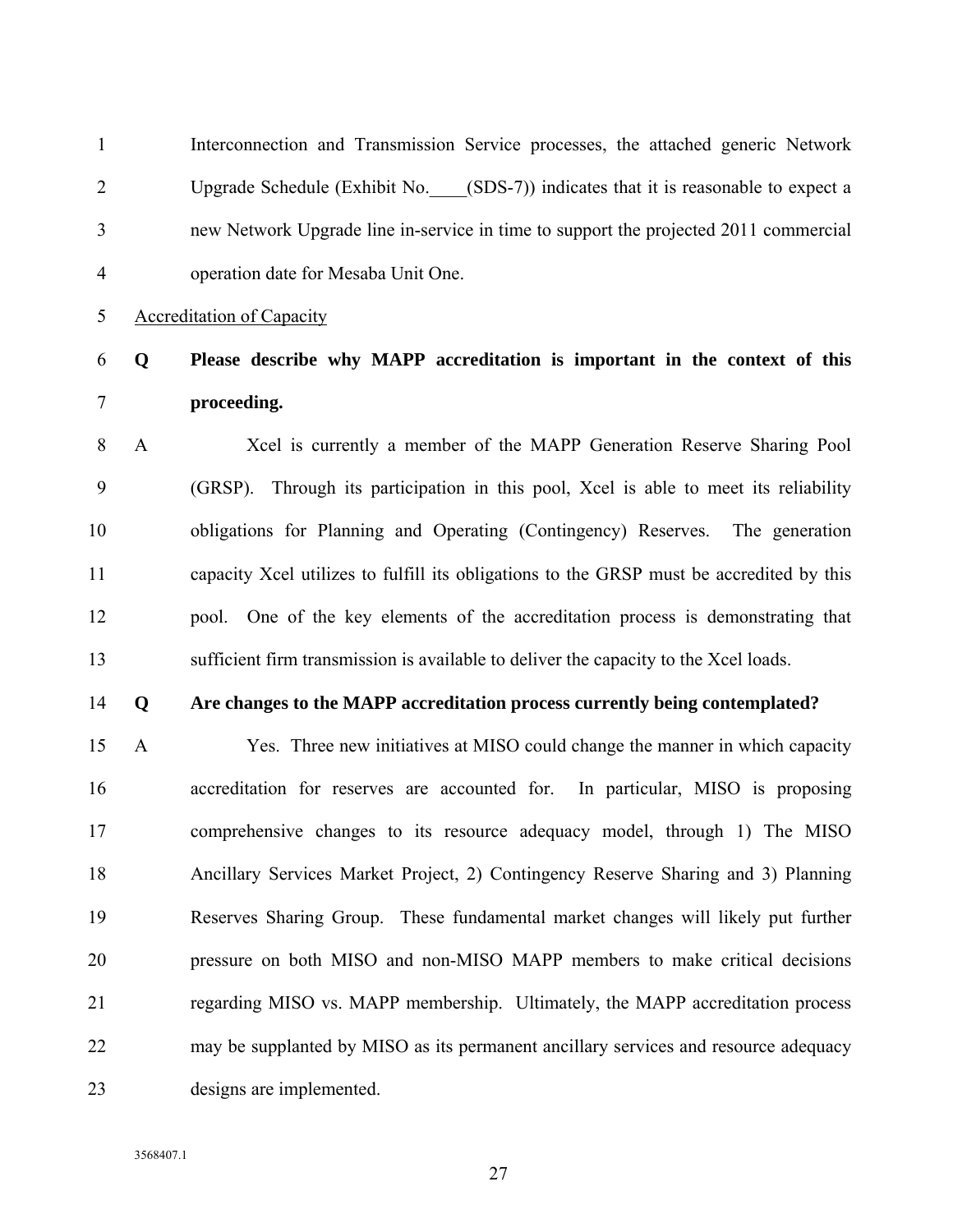## 1 **Q What concerns did Xcel raise regarding the ability to obtain MAPP accreditation**  2 **of the Mesaba Unit One's available capacity?**

3 A Mr. Schiro describes a number of implications associated with the potential 4 failure of Mesaba Unit One to be "MAPP accredited." According to Mr. Schiro, "if 5 Mesaba 1 LLC only proceeds with its current request for ERIS and does not develop 6 any plan to secure transmission rights for firm delivery of its power to Xcel Energy" it 7 would not be MAPP accredited. *Schiro Direct at page 15.* If not accredited by MAPP, 8 Mesaba Unit One would not be able to be counted towards Xcel's mandated reserve 9 requirements.

#### 10 **Q Are Mr. Schiro's concerns warranted?**

11 A No. First of all, Mr Schiro is aware that Excelsior requested NRIS and never 12 converted this back to an ERIS request. Secondly as discussed earlier in this testimony, 13 Excelsior is taking every step necessary to ensure that firm transmission service is 14 obtained to deliver the output of Mesaba Unit One to Xcel. As noted, Xcel has 15 submitted the necessary request for NITS and that process is currently on-going. 16 Consistently, Excelsior is adhering to the MISO processes for seeking designation of 17 Mesaba Unit One either as a Network Resource or as a Local Capacity Resource, which 18 would enable the Unit to receive MAPP accreditation.

## 19 **Q Do you have a response to Mr. Schiro's concerns with respect to the accreditation**  20 **of capacity during the initial years of the Power Purchase Agreement?**

3568407.1 21 A. Yes. Mr. Schiro expresses concern that if transmission is not available until 22 2014 as suggested by Mr. Gonzalez, Xcel would be paying for the capacity of Mesaba 23 Unit One without receiving the benefit of the capacity counting towards Xcel meeting 24 its reserve requirements. As discussed above, Mr. Gonzalez's estimate that necessary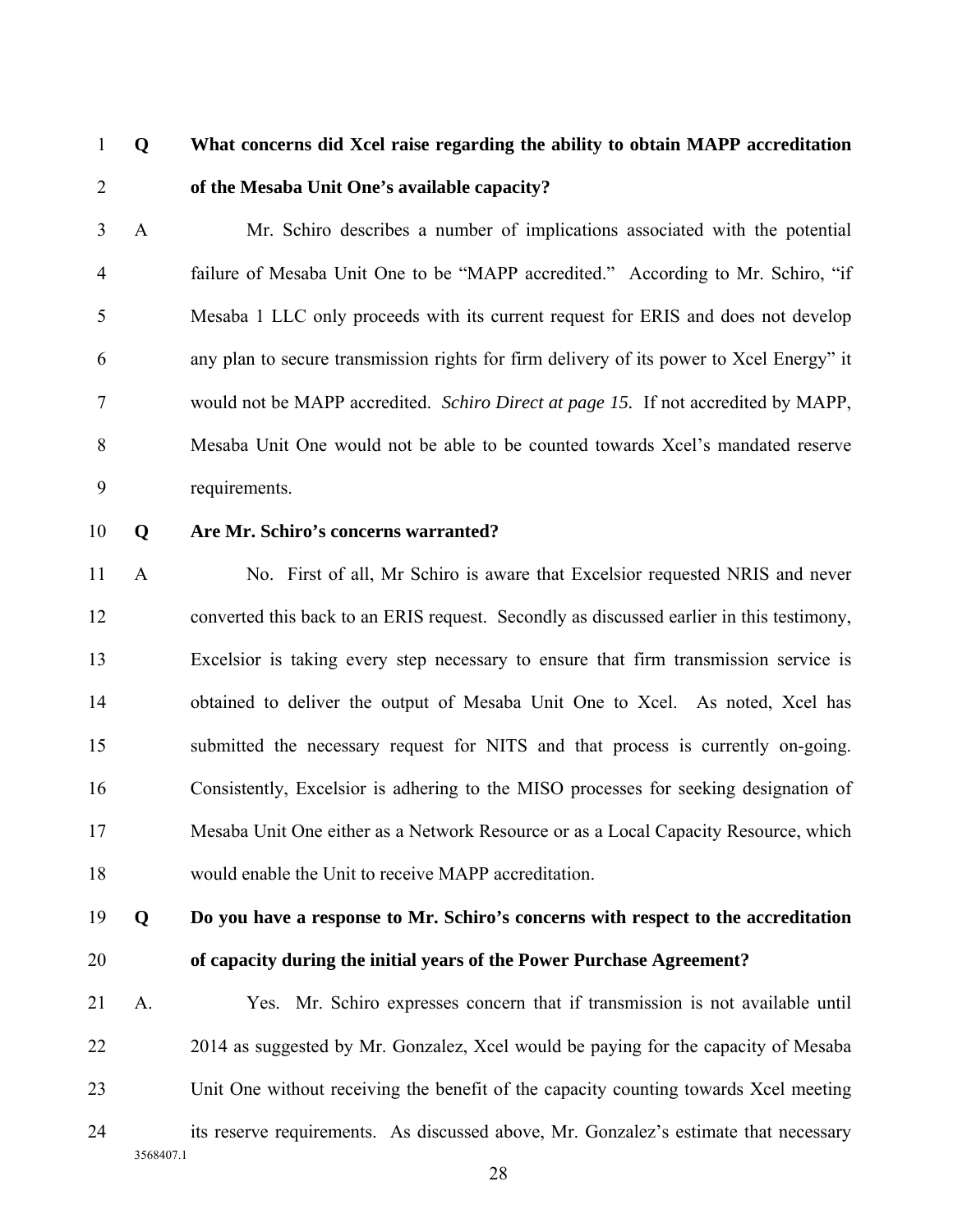| $\mathbf{1}$                                |              | transmission would not be in place until 2014 is unsupported. As my testimony shows                                                                                                                                                                                                                                                                                                                                                                                                |
|---------------------------------------------|--------------|------------------------------------------------------------------------------------------------------------------------------------------------------------------------------------------------------------------------------------------------------------------------------------------------------------------------------------------------------------------------------------------------------------------------------------------------------------------------------------|
| 2                                           |              | there should be adequate time to put in place any Network Upgrades determined                                                                                                                                                                                                                                                                                                                                                                                                      |
| 3                                           |              | necessary to allow designation as either a Network Resource or Local Capacity                                                                                                                                                                                                                                                                                                                                                                                                      |
| 4                                           |              | Resource.                                                                                                                                                                                                                                                                                                                                                                                                                                                                          |
| 5                                           |              | <b>Ancillary Services Costs</b>                                                                                                                                                                                                                                                                                                                                                                                                                                                    |
| 6                                           | Q            | Ancillary Services costs have been raised as a potential issue in this proceeding. ---                                                                                                                                                                                                                                                                                                                                                                                             |
| 7                                           |              | What are these?                                                                                                                                                                                                                                                                                                                                                                                                                                                                    |
| 8                                           | $\mathbf{A}$ | DOC Witness Amit defines these ancillary services as follows:                                                                                                                                                                                                                                                                                                                                                                                                                      |
| 9<br>10<br>11<br>12<br>13<br>14<br>15<br>16 |              | The types of services that are considered ancillary services may vary from<br>project to project. They are generally separate services that the plant<br>requires to generate electricity.<br>These services may be located<br>appurtenant to or connected to the plant site. Transmission costs may, in<br>some cases, be considered ancillary services. Other ancillary services<br>could include, for this project, the natural gas pipeline and railroad spur to<br>the plant. |
| 17                                          |              | Dr. Amit then indicates that the cost of these ancillary services for the West Range site                                                                                                                                                                                                                                                                                                                                                                                          |
| 18                                          |              | is included in the PPA price with the exception of transmission costs from the                                                                                                                                                                                                                                                                                                                                                                                                     |
| 19                                          |              | substation to the load center. Amit Direct at page 33.                                                                                                                                                                                                                                                                                                                                                                                                                             |
| 20                                          |              | Xcel Witness Mr. Schiro disagrees with Excelsior's position that the cost of                                                                                                                                                                                                                                                                                                                                                                                                       |
| 21                                          |              | ancillary services will be comparable to any other baseload alternatives and states that                                                                                                                                                                                                                                                                                                                                                                                           |
| 22                                          |              | Mesaba Unit One needs to quantify its expected ancillary services costs. Schiro Direct                                                                                                                                                                                                                                                                                                                                                                                             |
| 23                                          |              | at page 10.                                                                                                                                                                                                                                                                                                                                                                                                                                                                        |
| 24                                          | Q            | Do you know what ancillary services Mr. Schiro was addressing?                                                                                                                                                                                                                                                                                                                                                                                                                     |
| 25                                          | $\mathbf A$  | Not for sure. I believe he was addressing the ancillary service costs in the                                                                                                                                                                                                                                                                                                                                                                                                       |
| 26                                          |              | context of the delivery of energy from the Mesaba Unit One to Xcel's load. To verify                                                                                                                                                                                                                                                                                                                                                                                               |
| 27                                          |              | this, however, an Information Request was submitted and the attached response                                                                                                                                                                                                                                                                                                                                                                                                      |
| 28                                          | 3568407.1    | received from Mr. Schiro. Exhibit No. (SDS-8).                                                                                                                                                                                                                                                                                                                                                                                                                                     |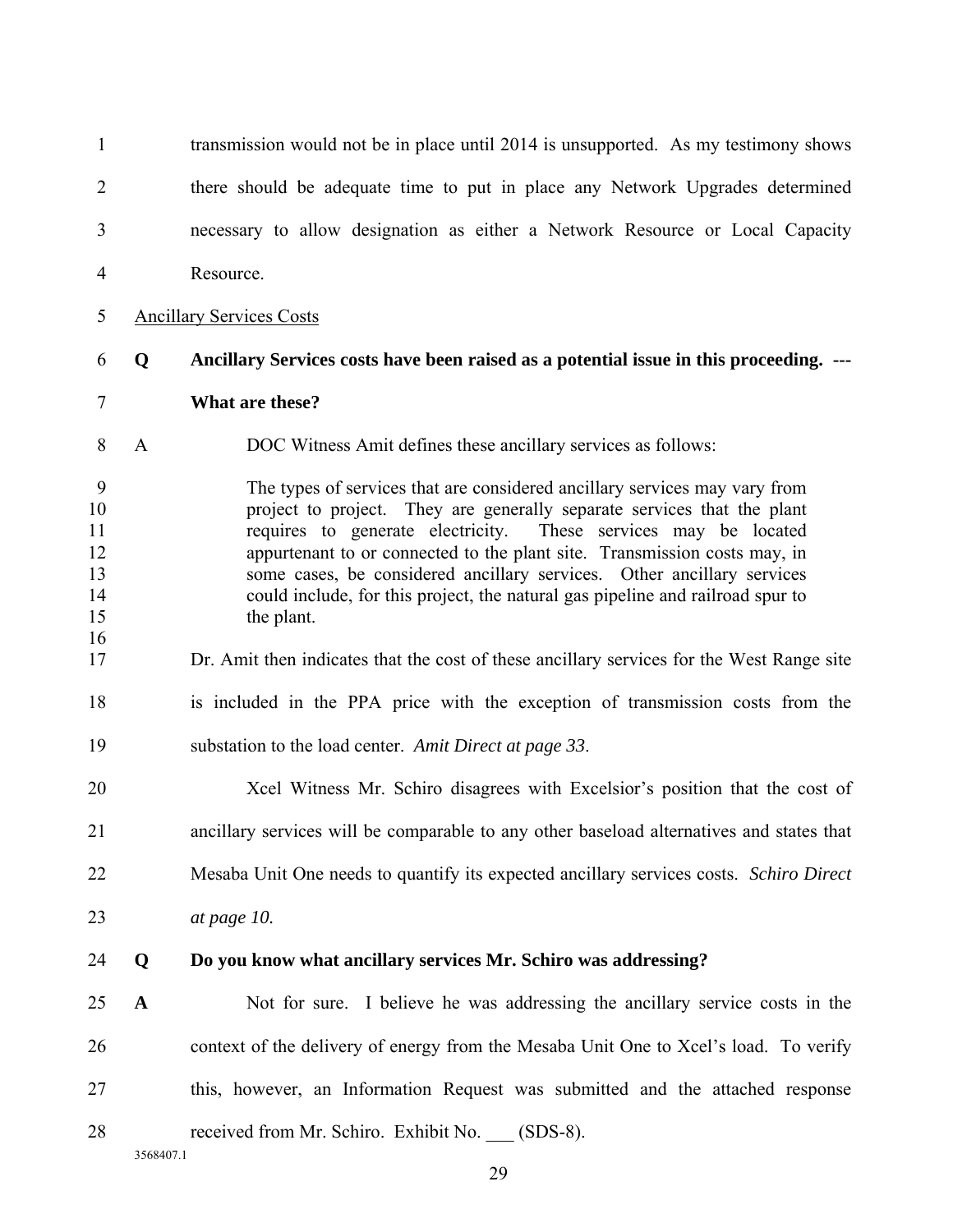| $\mathbf{1}$   |             | In his response, Mr. Schiro confirms that the ancillary services he was referring                |  |  |  |  |  |  |
|----------------|-------------|--------------------------------------------------------------------------------------------------|--|--|--|--|--|--|
| $\overline{2}$ |             | to in his Direct Testimony are indeed the services that ensure reliability and support the       |  |  |  |  |  |  |
| 3              |             | transmission of electricity from the generation sites to the customer loads. Mr. Schiro          |  |  |  |  |  |  |
| $\overline{4}$ |             | also concedes that "most of the costs of ancillary services for Mesaba Unit One would            |  |  |  |  |  |  |
| 5              |             | be similar to those incurred with a new baseload unit of the same size". Mr. Schiro              |  |  |  |  |  |  |
| 6              |             | further clarifies that "in my testimony I was specifically referring to transmission losses,     |  |  |  |  |  |  |
| 7              |             | which could be significantly different than losses related to other baseload units on Xcel       |  |  |  |  |  |  |
| 8              |             | Energy's system, as these are a function of location and the transmission infrastructure.        |  |  |  |  |  |  |
| 9              |             | The Petition in this case does not include the expected transmission losses associated           |  |  |  |  |  |  |
| 10             |             | with delivering the power from Mesaba Unit 1 to the Xcel Energy's customers."                    |  |  |  |  |  |  |
| 11             | Q           | Based upon Mr. Schiro's response do you understand the ancillary services he is                  |  |  |  |  |  |  |
| 12             |             | addressing?                                                                                      |  |  |  |  |  |  |
| 13             | $\mathbf A$ | FERC Order No. 888 and its progeny (pertaining to open access<br>Yes.                            |  |  |  |  |  |  |
| 14             |             | transmission) defined ancillary services with reference to the following services and <i>pro</i> |  |  |  |  |  |  |
| 15             |             | forma tariff schedules:                                                                          |  |  |  |  |  |  |
| 16             |             | Schedule 1- scheduling, system control and dispatch                                              |  |  |  |  |  |  |
| 17             |             | Schedule 2- reactive supply and voltage control                                                  |  |  |  |  |  |  |
| 18             |             | Schedule 3- regulation and frequency control                                                     |  |  |  |  |  |  |
| 19             |             | Schedule 4- energy imbalance                                                                     |  |  |  |  |  |  |
| 20             |             | Schedule 5- operating reserve-spinning                                                           |  |  |  |  |  |  |
| 21             |             | Schedule 6- operating reserve- supplemental                                                      |  |  |  |  |  |  |
| 22             |             | Of these, Schedule 1 is normally provided by a Control Area/Balancing Authority,                 |  |  |  |  |  |  |
| 23             |             | while generating units such as Mesaba Unit One are the providers of services under the           |  |  |  |  |  |  |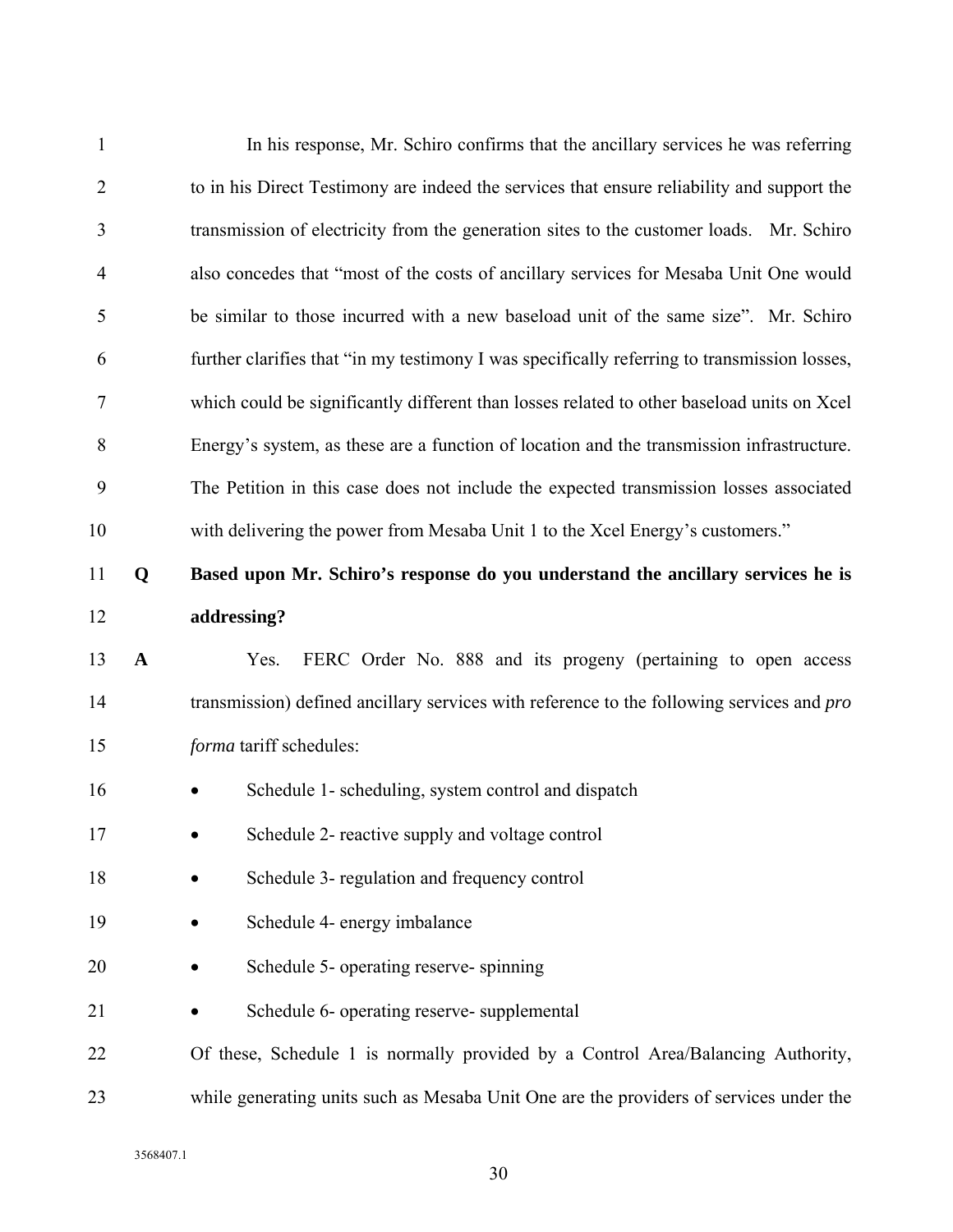1 other schedules. It is more likely that Mesaba Unit One will receive revenue for 2 providing these services rather than incurring costs. While transmission losses are not 3 defined as one of these ancillary services, they are a part of the costs of transmitting 4 power from generation to the load.

## 5 **Q Do you agree with Mr. Schiro that losses are a functional of location and**  6 **transmission infrastructure?**

7 **A** Partially. The location of the generation and the transmission infrastructure are 8 a key part of determining expected transmission losses, but equally important is the 9 loading on the transmission infrastructure which is determined by the dispatch of the 10 generation to match the load on the network. I would agree that the location of 11 generation serving load impacts the degree of transmission losses.

#### 12 **Q Do you know what the losses are for delivery of Mesaba Unit One to Xcel?**

13 **A** The MISO System Impact Studies, posted on the MISO website, include 14 information on losses associated delivery of the full output of Mesaba Unit One to the 15 south into and through the Xcel Control Area. For delivery of 600MW from the West 16 Range site, the system losses on the Xcel, MP, and GRE control areas increased by 39.2 17 MW when Mesaba Unit One was added to the peak powerflow base case. When the 18 Boswell-Riverton 230kV line was added to the model to resolve some local injection 19 issues this losses figure dropped to 24.5 MW. The losses on the generator outlet 20 facilities between the plant site and the Blackberry Substation were an additional 3.4 21 MW. I calculate that these losses will drop to 1.4 MW based upon the proposed 22 generator outlet facilities design and routing.

3568407.1 23 For the delivery of 531 MW from the East Range site, the system losses on the 24 Xcel, MP, and GRE control areas increased by 17.2 MW when Mesaba Unit One was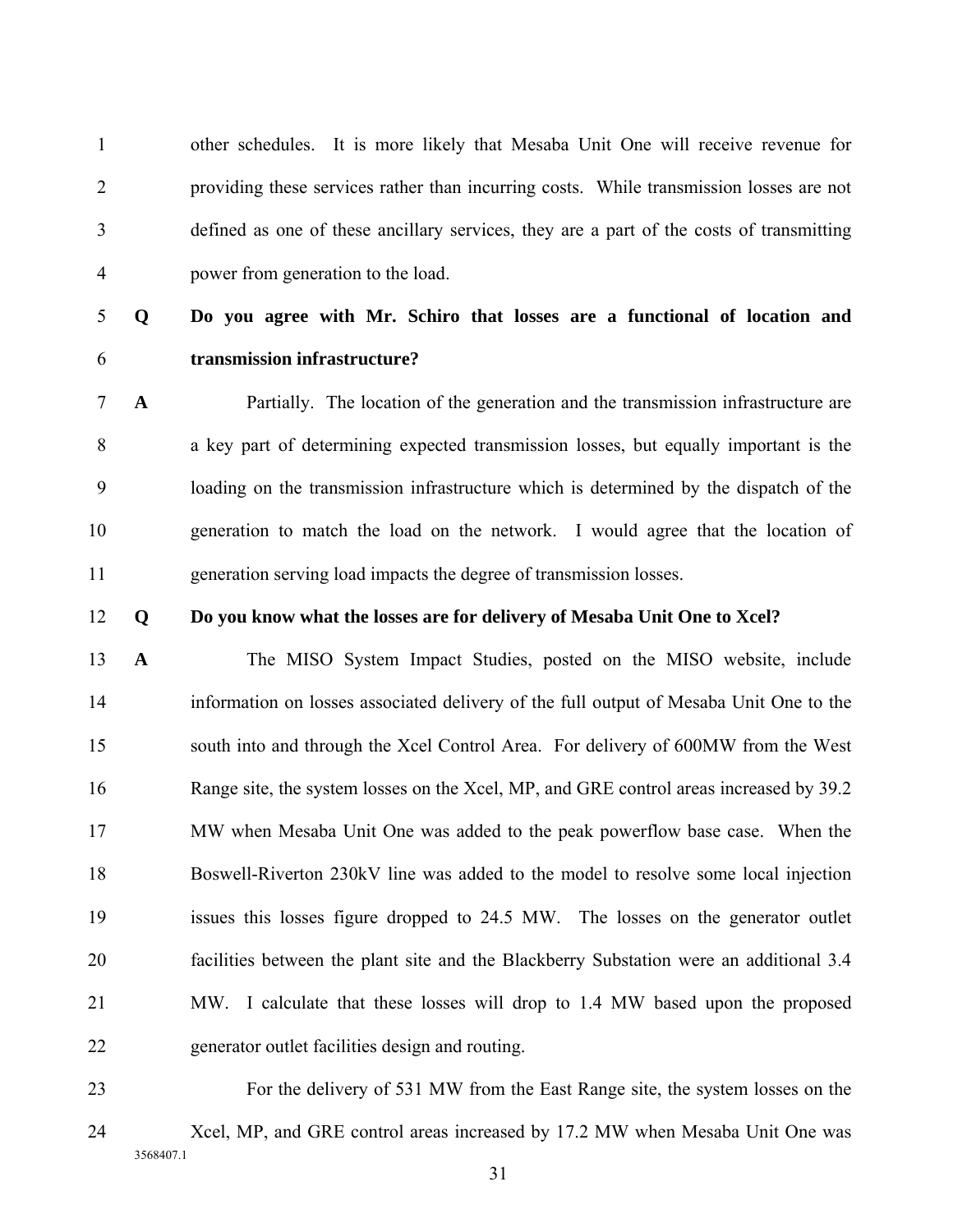1 added to the peak powerflow case. The losses on the single 345kV generator outlet 2 between the plant site and the Forbes Substation were 7.2 MW. These losses will drop 3 to around 5 MW with the final GO design configuration of two 345kV lines operating at 4 230kV.

5 These results provide some indication of peak demand losses that may be 6 encountered. The losses represent 3-4% of the energy delivery, which is fairly typical. 7 It is important to note the dramatic drop in losses of nearly 15 MW when the Boswell-8 Riverton 230kV line was added in association with Mesaba Unit One at the West Range 9 site. Until the MISO processes associated with the NRIS and/or NITS requests are 10 complete and the necessary Network Upgrades determined, if any, only these 11 reasonable estimates of the losses associated with the delivery of power from Mesaba 12 Unit One to the Xcel loads can be made.

13 East Range Sensitivity Study

### 14 **Q Do you have an update with respect to Excelsior's request for interconnection**  15 **service associated with the alternative East Range site.**

- 16 A Yes. As I noted in my Supplemental Direct Testimony, in October of 2004, 17 Excelsior submitted a Large Generator Interconnection Request for the Mesaba Unit 18 One for 531 MW requesting NRIS with Minnesota Power's control area from the 19 proposed East Range site with the designated point of interconnection ("POI") proposed 20 at Minnesota Power's Forbes 230kV Substation.
- 21 Because Mesaba Unit One's planned capacity is 603 MW (as reflected in the 22 MISO interconnection request for the preferred West Range site), Excelsior engaged 23 Power Technologies International ("PTI") to complete a sensitivity study for the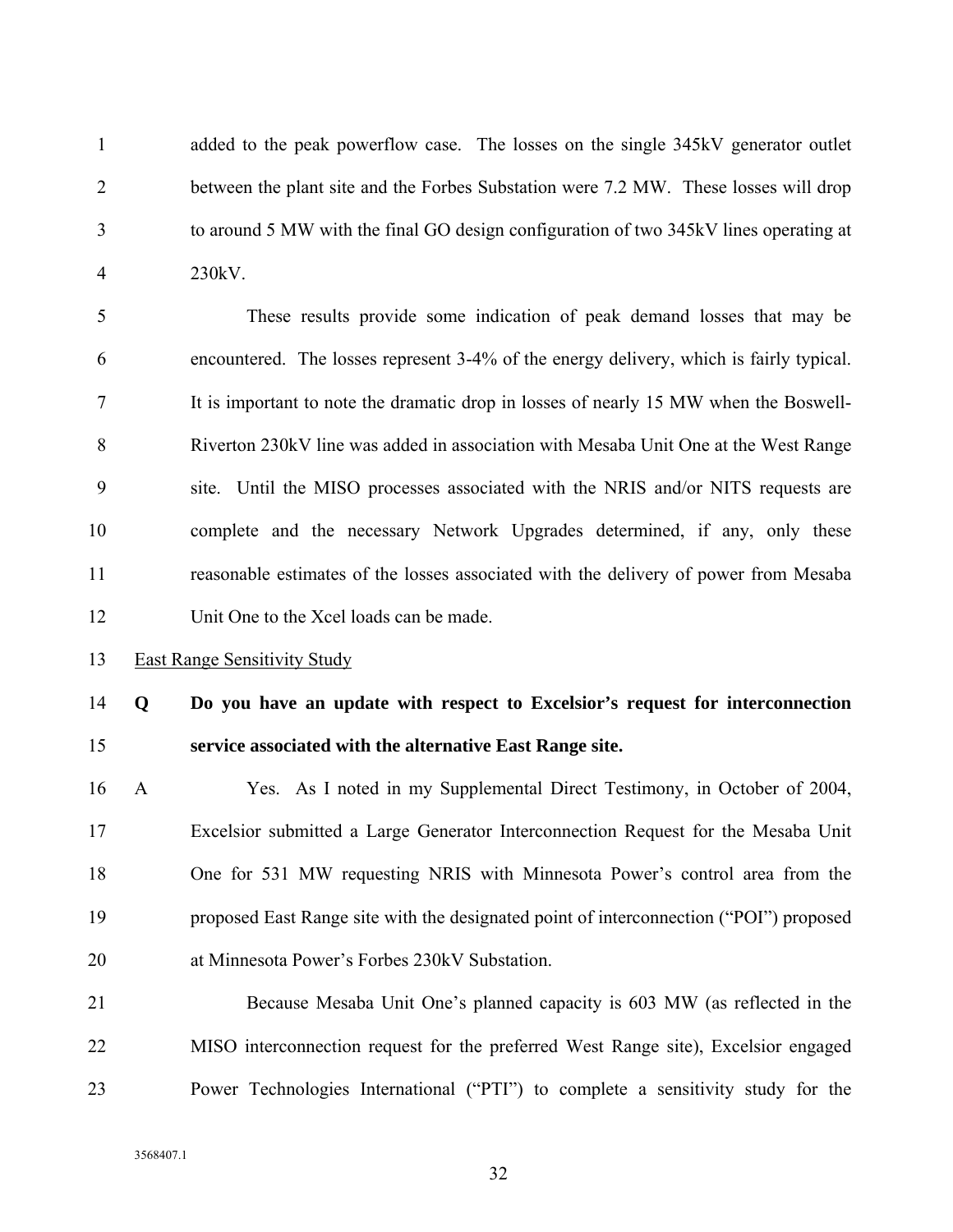1 additional 69 MW not currently evaluated through the East Range site MISO generator 2 interconnection request.

#### 3 **Q What conclusions did PTI reach?**

4 A PTI was the contractor to MISO for the original G477 (East Range) System 5 Impact Study done at 531 MW. With the permission of MISO, PTI utilized the same 6 base case study models and contingency files to perform an identical set of analyses of 7 Mesaba Unit One with the output at 600 MW. Like the original G477 SIS, this 8 sensitivity study, which is attached as Exhibit No. (SDS-9) did not identify any 9 injection (interconnection) violations or issues.

## 10 **Q What impact does this have on transmission development should the East Range**  11 **site ultimately be selected as the site for Mesaba Unit One.**

12 A These results would seem to indicate that the existing local transmission 13 infrastructure can handle the full 600 MW, without the need for Network Upgrades. A 14 formal generation interconnection request for the incremental 69 MW must be made to 15 MISO and studied through their process before this determination would be final. 16 However, the PTI study provides a reasonable basis upon which to draw conclusions 17 with respect the *de minimis* transmission infrastructure investment associated with the 18 additional 69 MW at the East Range site.

## 19 **Q Why was this Sensitivity Study done directly with PTI and not through the MISO**  20 **Process?**

3568407.1 21 **A** How best to proceed with this study to ensure that the answers would be 22 available for this Proceeding was discussed with the MISO Project Manager, who 23 indicated that using the formal Option Studies process may not be complete in a timely 24 manner for this Proceeding. Since the output level being studied was beyond the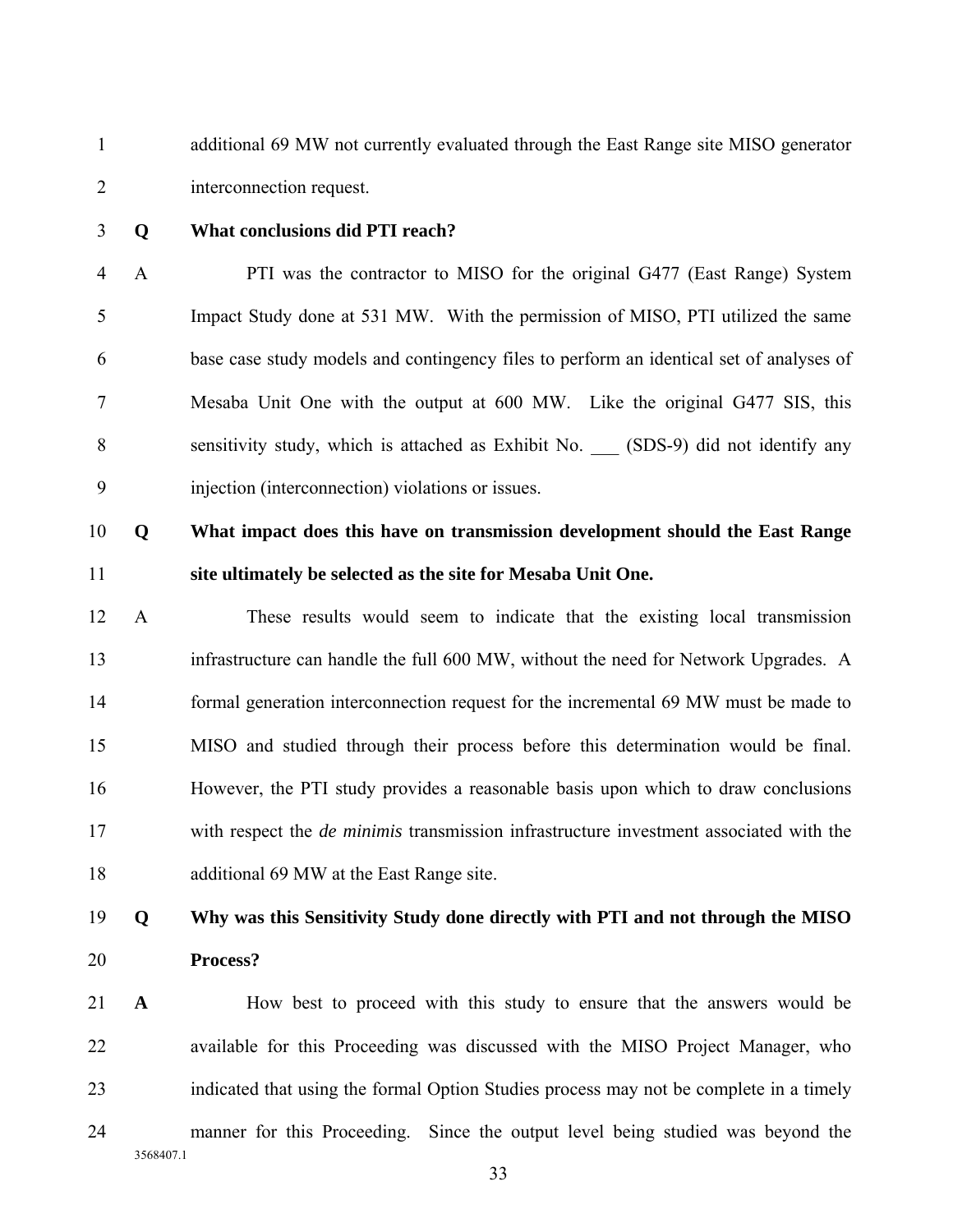1 officially requested level of 531 MW, MISO would not be able to use the results 2 anyway. The MISO Project Manager allowed Excelsior to use the MISO models 3 developed for G477 enabling PTI to perform the studies on an expedited basis.

4 Updates to Supplemental Direct Testimony

## 5 **Q In your June 19, 2006 Supplemental Direct Testimony you updated the status of**  6 **Excelsior's generator interconnection requests. Do you have any addition updates**  7 **at this time?**

8 A Yes. As I noted in my Supplemental Direct Testimony, the next step was the 9 completion of the Interconnection Facilities Studies, which will result an engineering 10 plan that includes equipment definition and estimated construction cost and schedule for 11 required facilities needed to interconnect the Mesaba Energy Project Unit One to the 12 transmission system as an Energy Resource. The study report will provide solutions for 13 all the relevant issues identified in the System Impact Study. As the interconnecting 14 transmission owner, MP agreed to undertake this analysis pursuant to MISO's Tariff.

15 The Facilities Studies for both sites are being done in parallel and the deadline 16 for these studies was September 30, 2006. As this date approached MP requested and 17 was granted a short extension by MISO. Draft reports were delivered to MISO on 18 October  $5<sup>th</sup>$  and copies of these were forwarded to Excelsior for review on October  $6<sup>th</sup>$ . 19 I would expect the final reports to be posted on the MISO website in a couple of weeks. 20 One aspect worth noting is that the schedule developed by MP for the Boswell-Riverton 21 230kV Project has a duration from permitting through construction of under 4 years.

3568407.1 22 As reported earlier in this testimony the Deliverability Analysis associated with 23 the NRIS requests will be restudied. In discussing with the MISO Project Manager on 24  $\qquad$  October  $6<sup>th</sup>$ , I learned that the model development is complete and the restudy efforts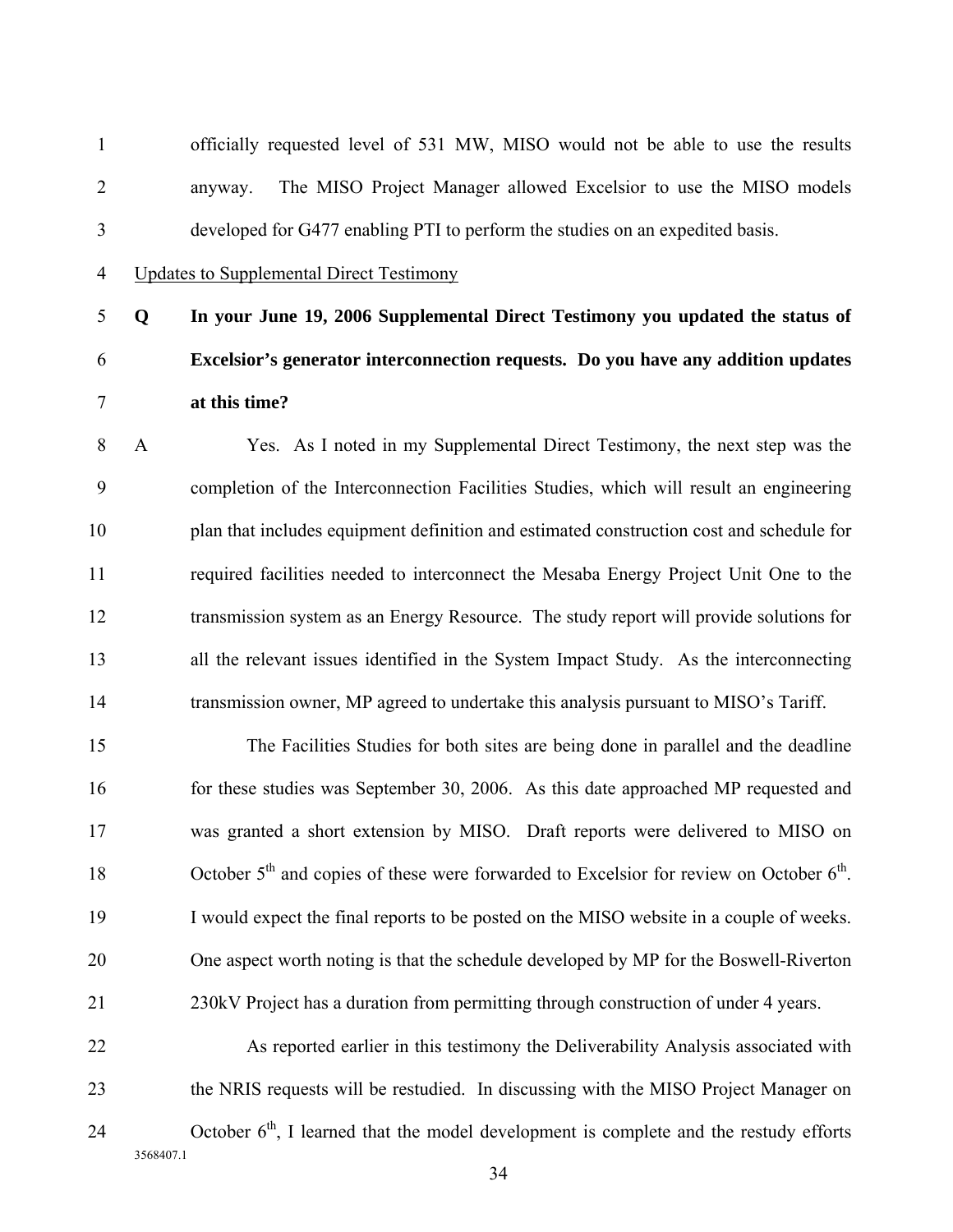1 have begun on higher queued projects, and that we should have results on the Mesaba 2 Unit One requests yet this month.

#### 3 **Q Please describe the next steps.**

4 A With the completion of the Facilities studies the negotiations can begin on the 5 appendices for the LGIA, which provide the details unique to the specific generator's 6 interconnection to the system, *i.e.*, construction schedule, identification of upgrades etc. 7 The development of the LGIA and its appendices is where the final agreement 8 negotiated between Excelsior (the Interconnection Customer), the affected 9 Transmission Owners and MISO for the Interconnection Facilities and Network 10 Upgrades is documented.

### 11 **Q Do you have any changes or updates associated with the Generator Outlet (GO)**  12 **Facilities?**

13 **A** The cost estimates and key measurements remain the same as provided in my 14 Supplemental Direct Testimony. The application associated with the routing of these 15 GO facilities was submitted on June 16, 2006 and accepted as complete on July 28. The 16 draft EIS is under development and expected out in February and the schedule proposed 17 by the DOC calls for the Hearings in April 2007.

## 18 **Q Is there anything else that you would like to provide an update on or clarify for the**

### 19 **Commission in this Proceeding?**

20 A Yes. In this proceeding and several other forums associated with transmission 21 development there appears to be some confusion with respect to Mesaba Unit One. 22 Some have incorrectly suggested that interconnecting Mesaba Unit One will cause the 23 curtailment of wind generation in SW Minnesota/South Dakota area, and the redispatch 24 of Minnesota Power and Big Stone II generation. This is not true.

3568407.1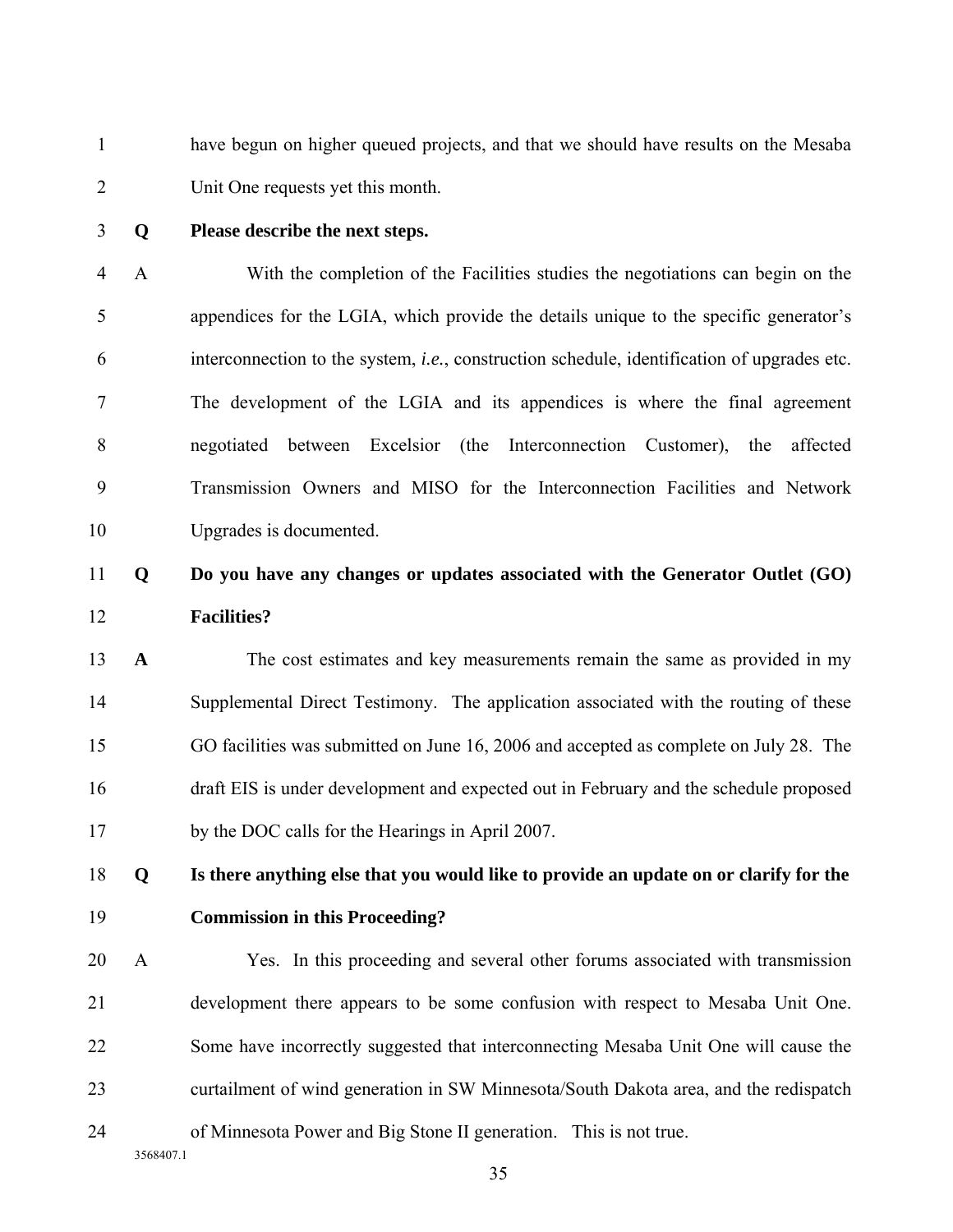1 I believe the confusion stems from the misinterpretation of the Mesaba Unit One 2 G477 and G519 System Impact Reports. In these reports, a Section 6-Sensitivity 3 Stability Analysis was added because the original stability studies had shown transient 4 voltage limit violations that the Transmission Owners Ad Hoc Study Group and MISO 5 determined were the result of an unrealistic base case in which the Forbes-Chisago 6 500kV Line is overloaded both in the benchmark case without the project and the study 7 case with the project.

8 Since these System Impact Studies were concerned with the local 9 injection/interconnection issues, MISO and PTI in collaboration the TO Ad Hoc Group 10 used their engineering judgment in making some changes to the base case to bring it 11 back to a realistic, secure state so the impacts of Mesaba Unit One could be assessed. 12 For example, changes were made to the stability powerflow case to bring the Forbes-13 Chisago 500kV line and the new Arrowhead-Weston 345kV back to within their 14 identified operating limits and to keep the MHEX, NDEX and MWSI within their 15 simultaneous transfer limits. The original benchmark case had approximately 1500 16 MW of wind generation in southwest Minnesota, but only the Network Upgrades 17 necessary to support 825 MW. This situation was causing unrealistic redistribution of 18 flow, especially the MH export, in the Northern MAPP region, so the group decided to 19 back this generation down to 825 MW. Big Stone II and MP area generation was 20 adjusted to bring the NDEX and MWSI back to their simultaneous transfer limits.

3568407.1 21 Again these System Impact Studies were analyzing the local injection issues and 22 not dealing with the deliverability issues. The studies associated with evaluating the 23 NRIS and NITS requests outlined earlier in my testimony would deal with any adverse 24 impacts the Mesaba Unit One might have on the deliverability of existing and higher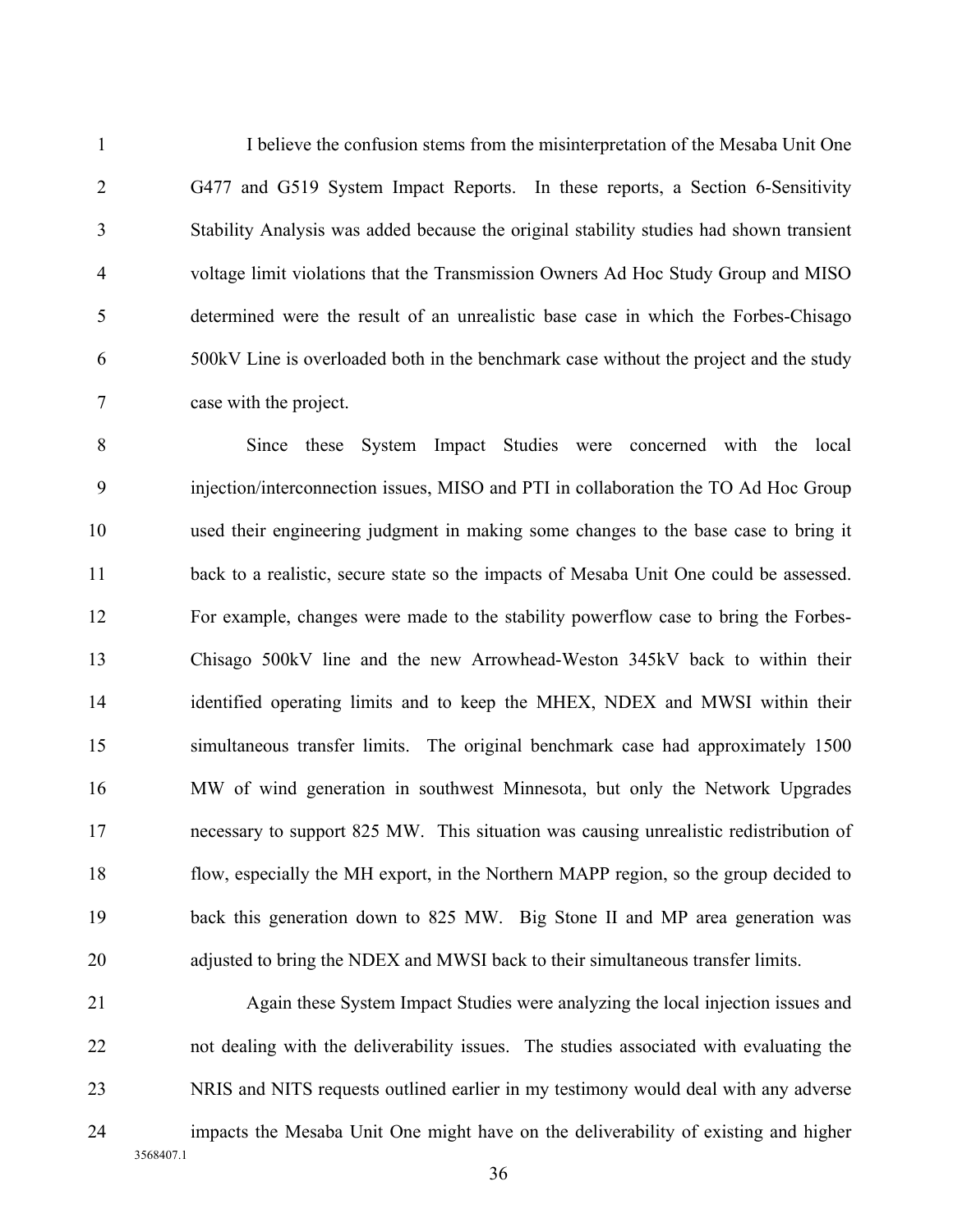|                |             | queued generation, and Network Upgrades would be required to eliminate (mitigate) |
|----------------|-------------|-----------------------------------------------------------------------------------|
| $\overline{2}$ |             | such adverse impacts so that curtailments and redispatch would not be expected to |
| 3              |             | occur for normal system operation.                                                |
| $\overline{4}$ |             | <b>CONCLUSION</b><br>Ш.                                                           |
| 5              | $\mathbf 0$ | Does this conclude your prepared rebuttal testimony?                              |
| 6              | A           | Yes.                                                                              |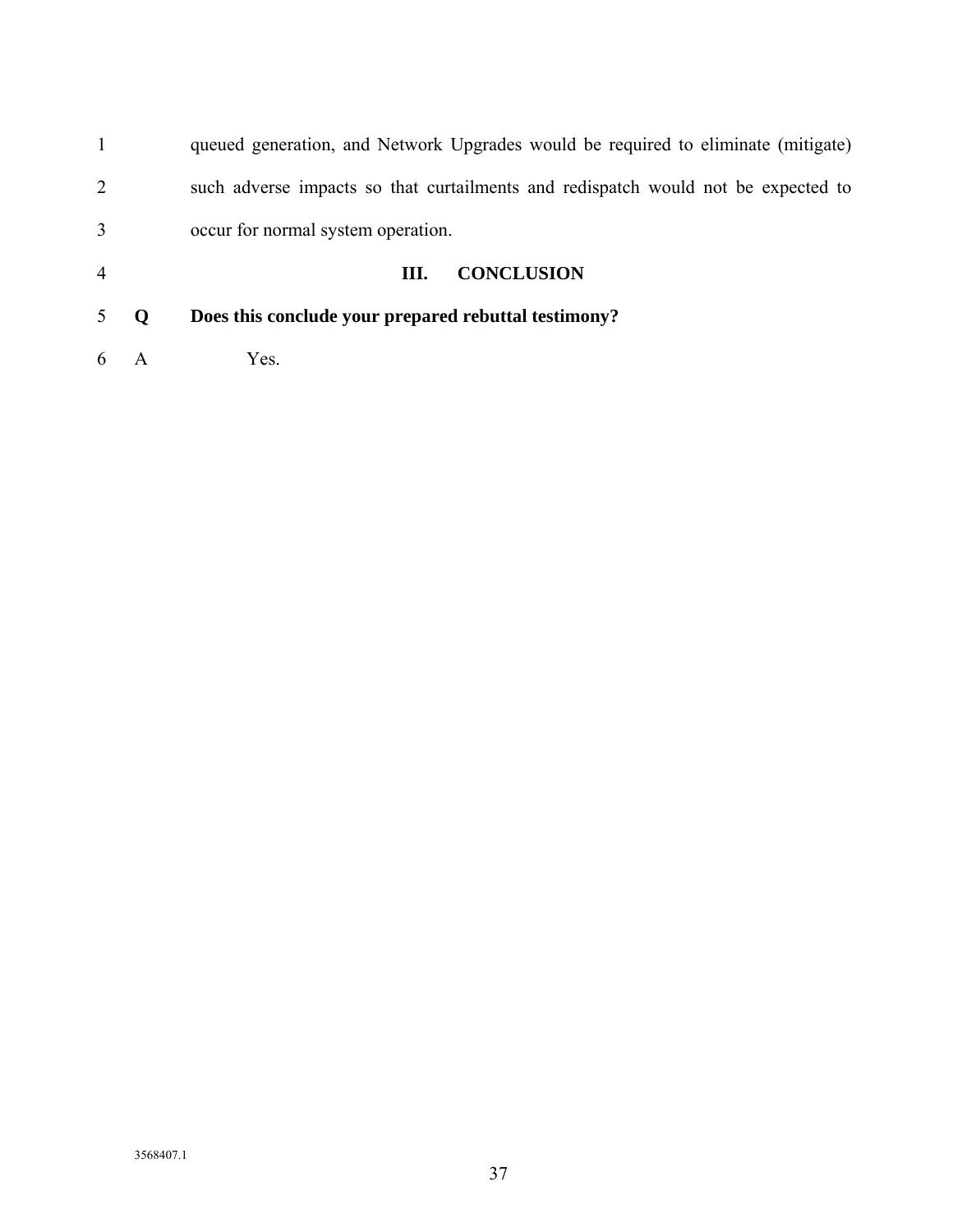# **EXHIBIT NO. \_\_\_\_ (SDS-2)**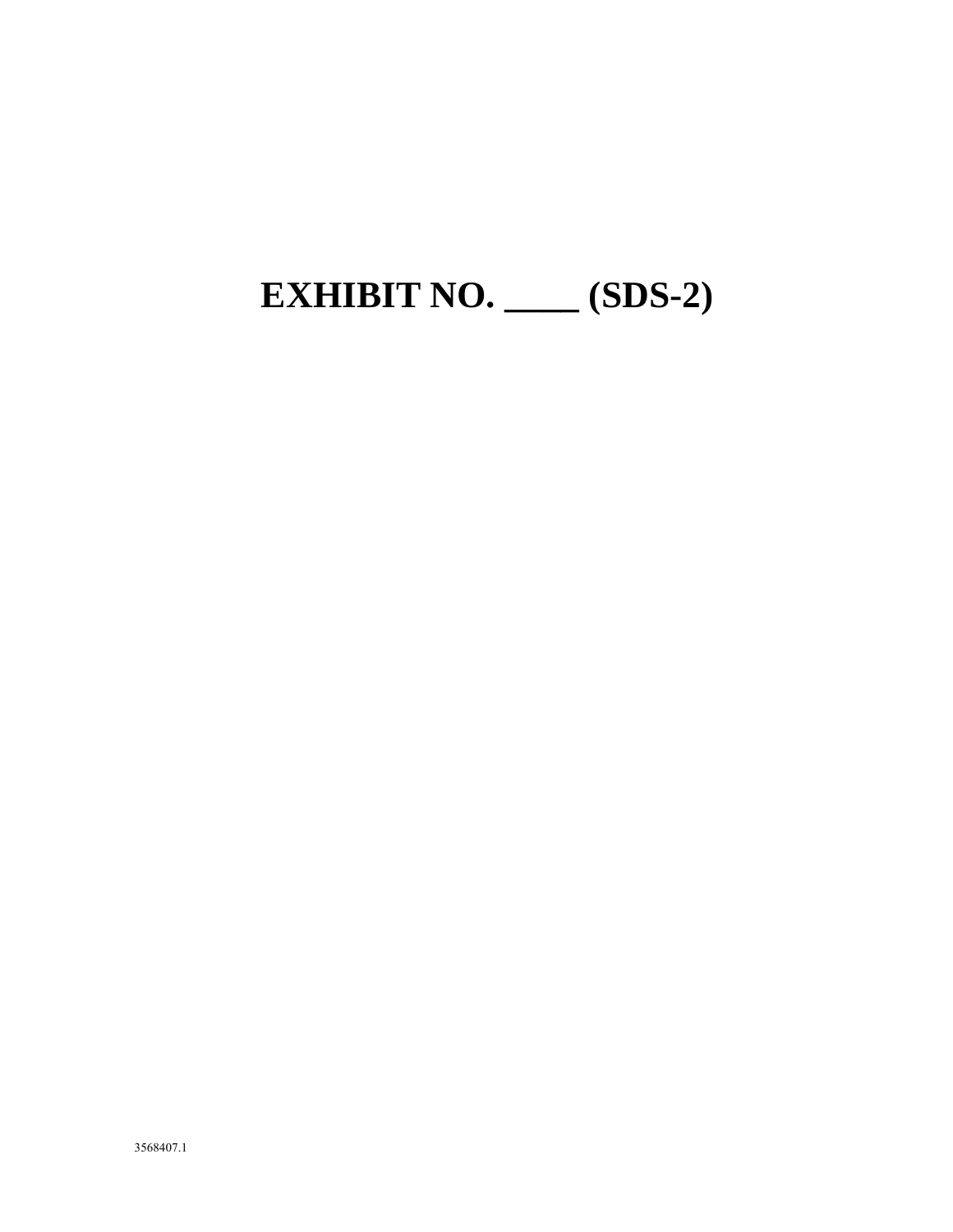## **EXHIBIT NO. \_\_\_\_ (SDS-3)**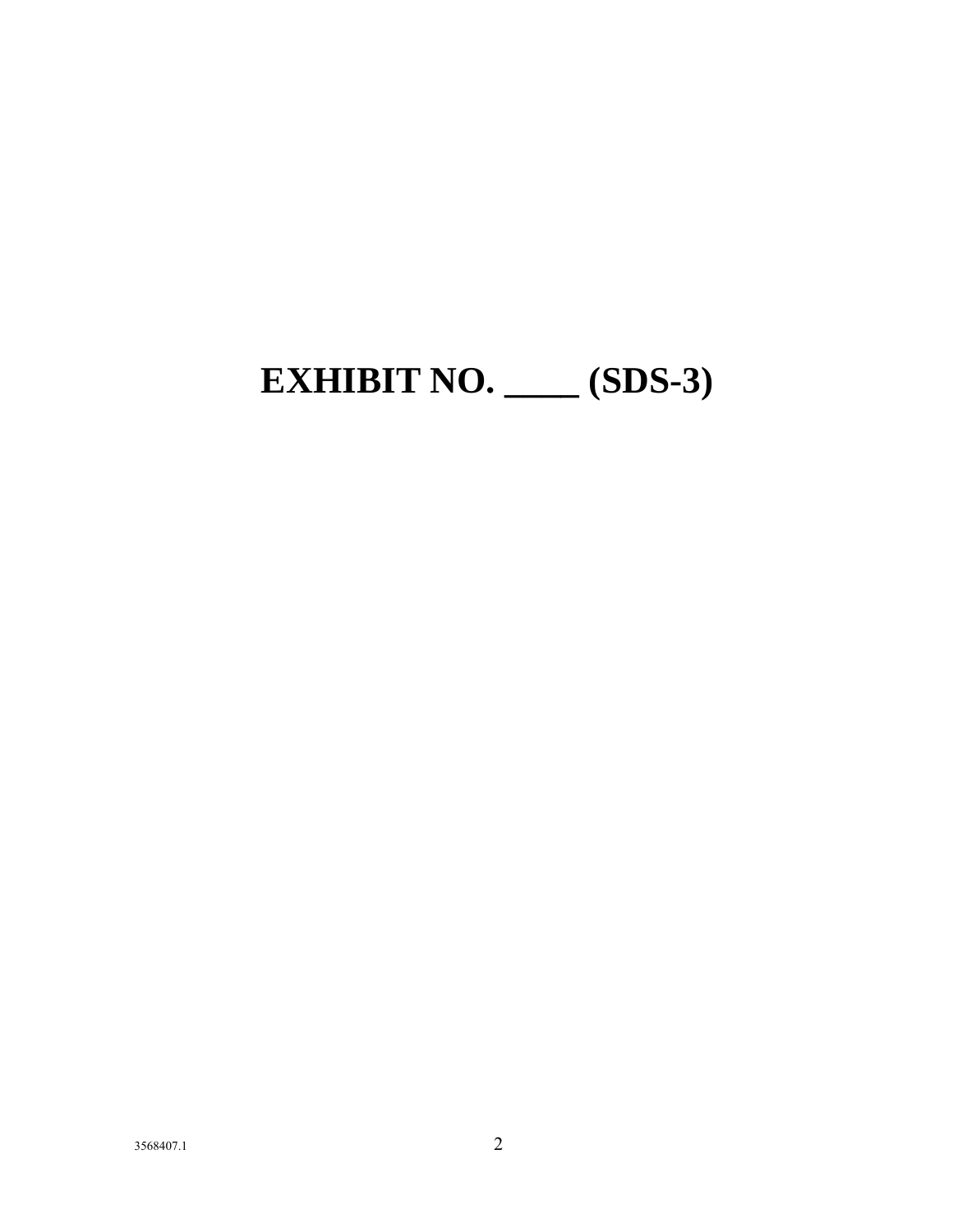# **EXHIBIT NO. \_\_\_\_ (SDS-4)**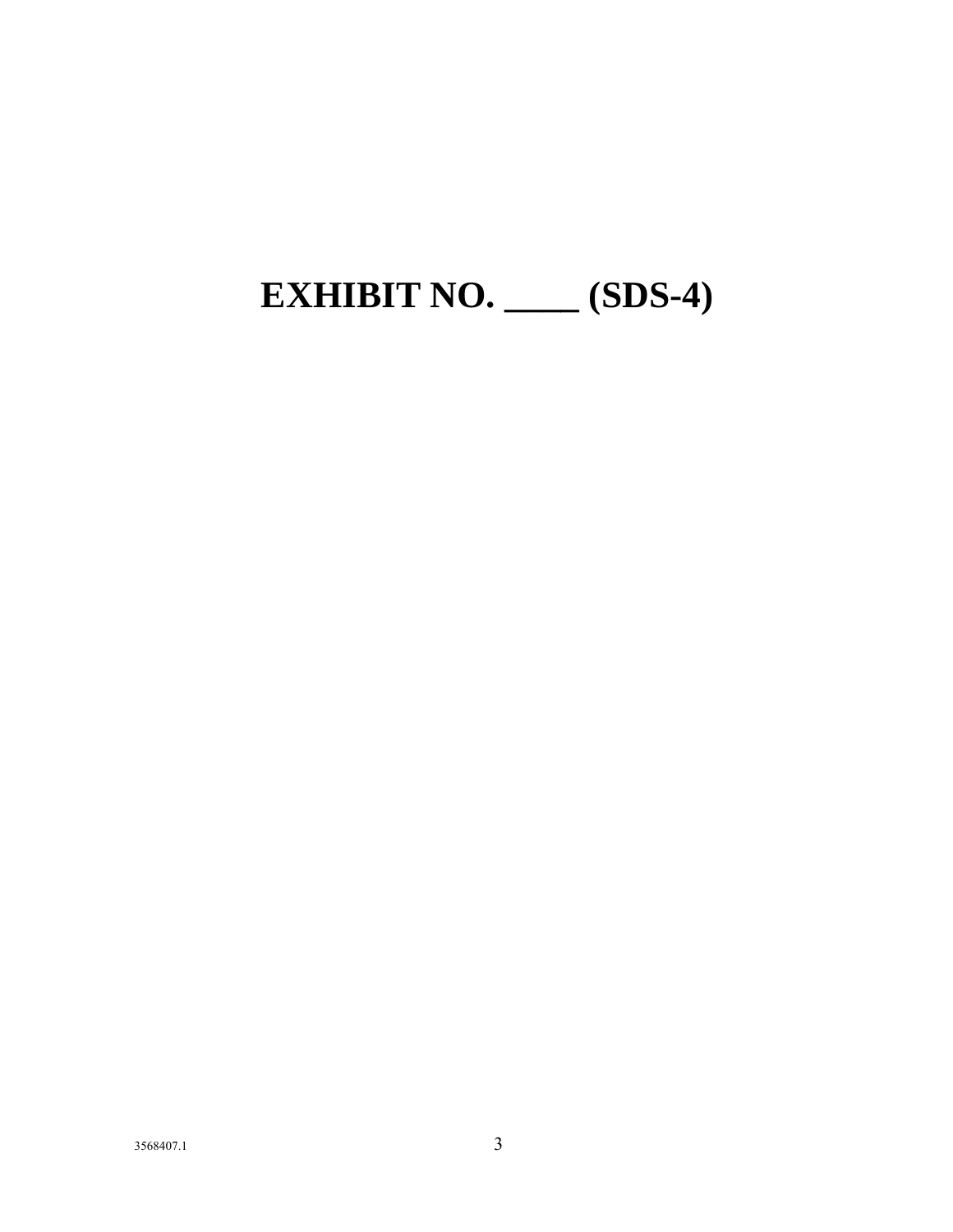## **EXHIBIT NO. \_\_\_\_ (SDS-5)**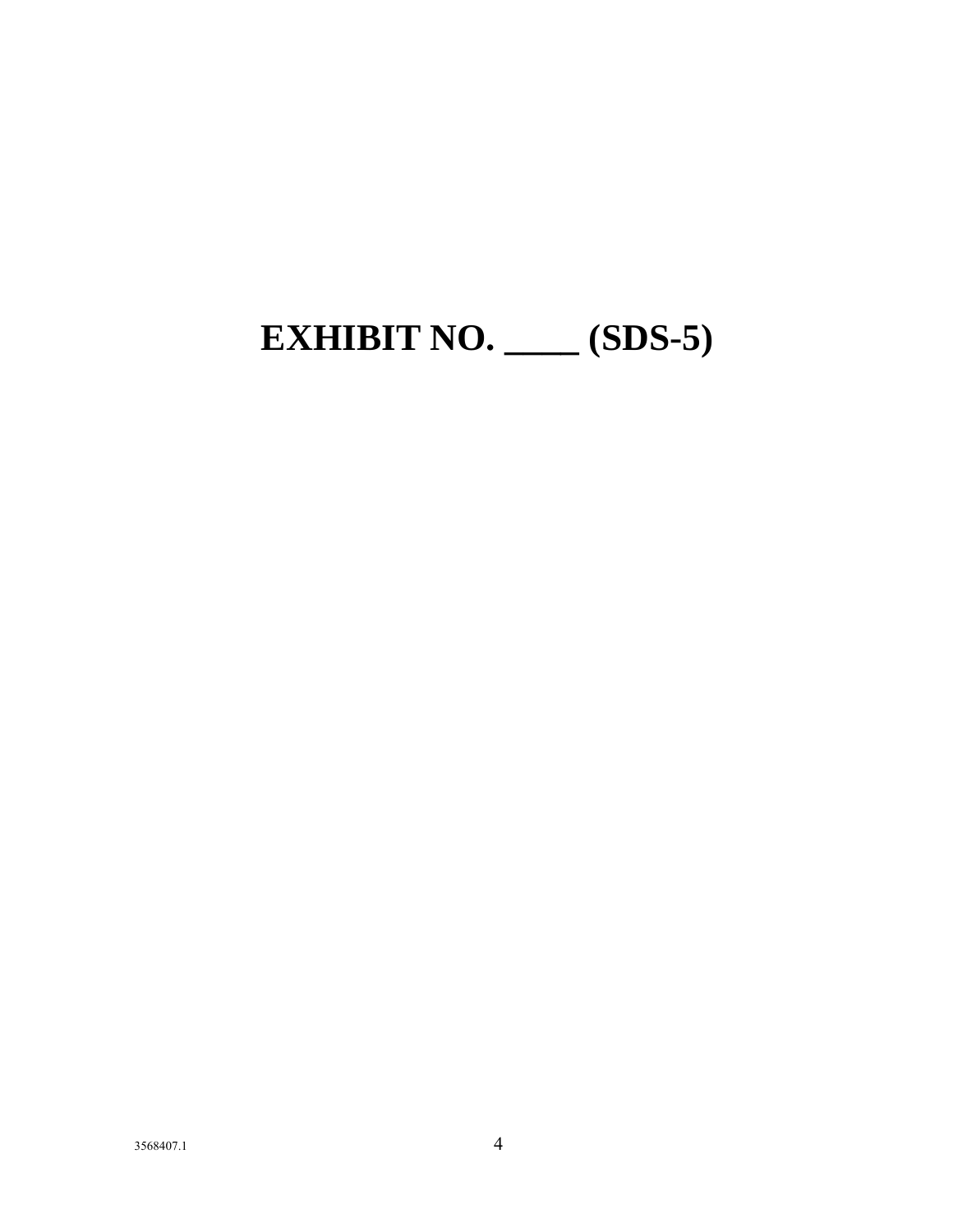## **EXHIBIT NO. \_\_\_\_ (SDS-6)**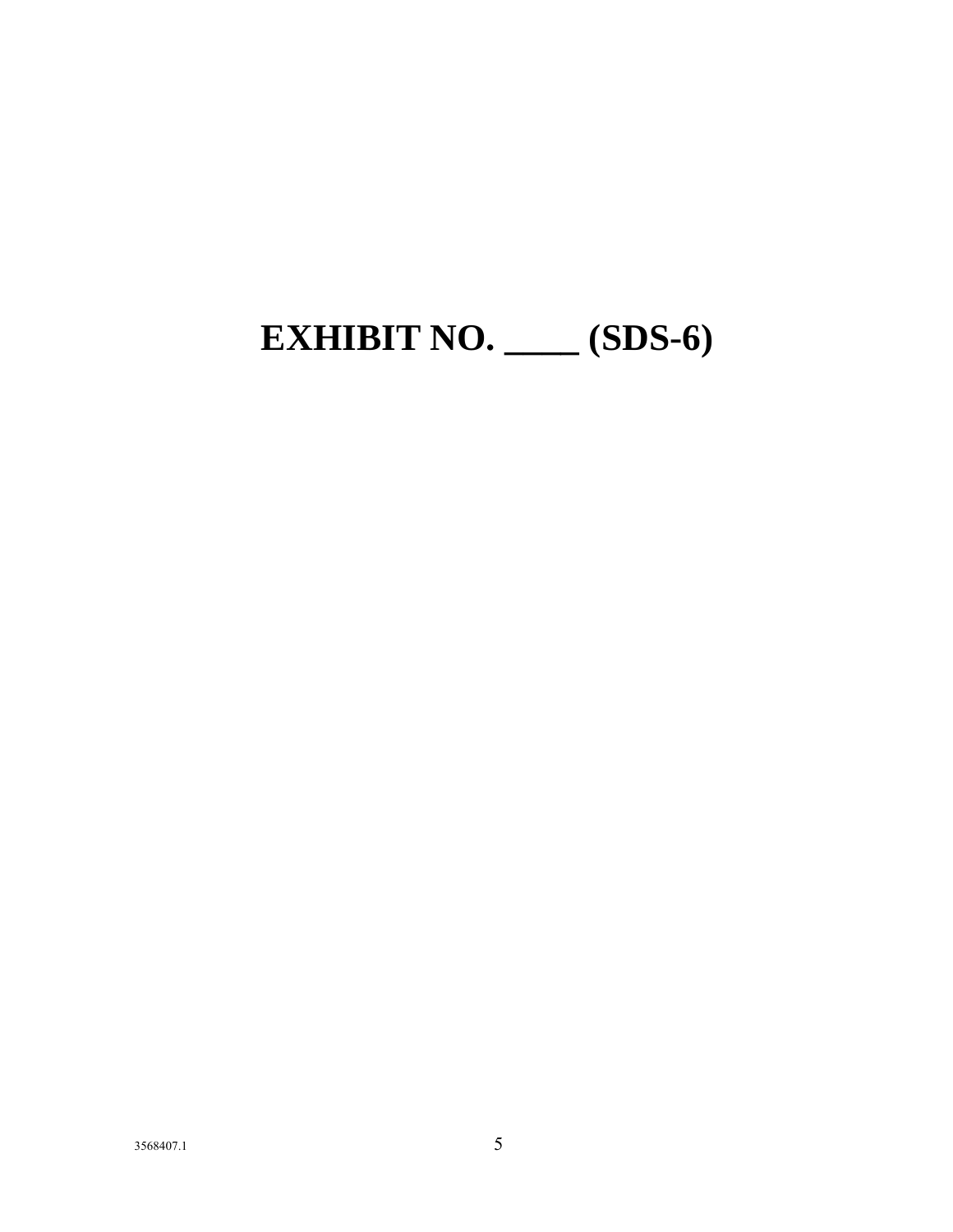## **EXHIBIT NO. \_\_\_\_ (SDS-7)**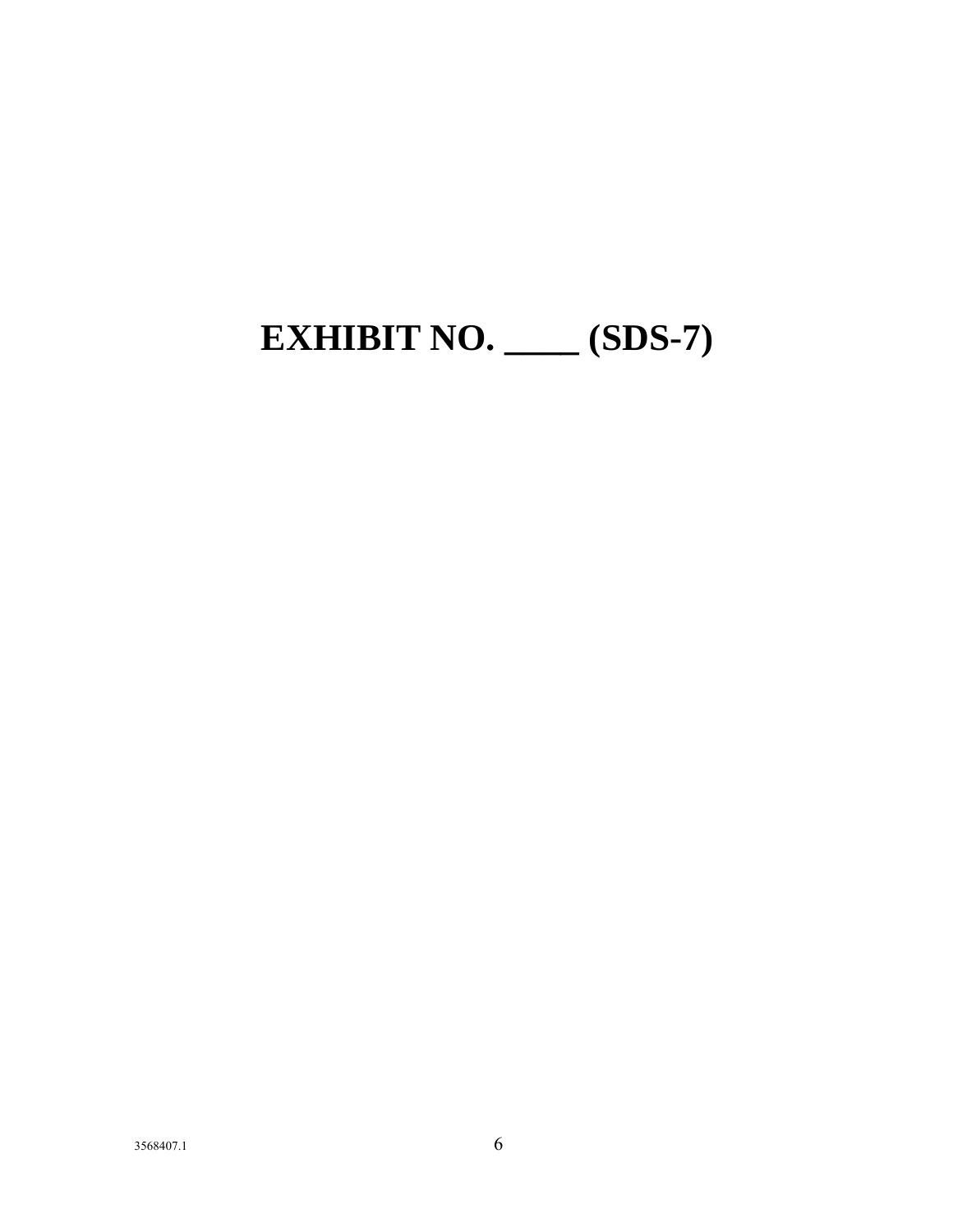## **EXHIBIT NO. \_\_\_\_ (SDS-8)**